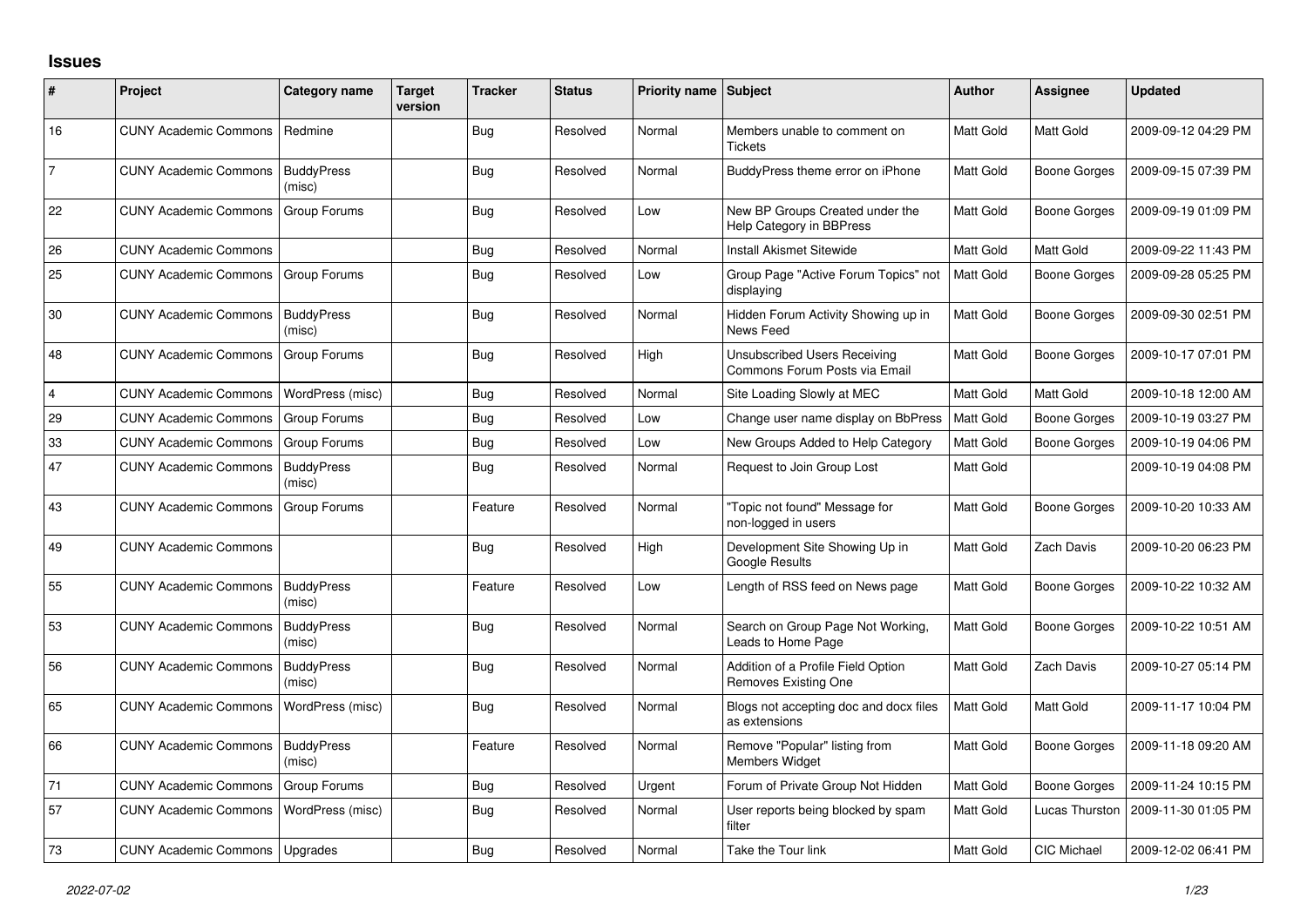| ∦   | Project                                   | Category name               | <b>Target</b><br>version | <b>Tracker</b> | <b>Status</b> | Priority name Subject |                                                                     | <b>Author</b> | <b>Assignee</b>     | <b>Updated</b>      |
|-----|-------------------------------------------|-----------------------------|--------------------------|----------------|---------------|-----------------------|---------------------------------------------------------------------|---------------|---------------------|---------------------|
| 77  | <b>CUNY Academic Commons</b>              | Upgrades                    |                          | Feature        | Resolved      | Normal                | Add Help link to BP admin bar under<br><b>CUNY Academic Commons</b> | Matt Gold     | CIC Michael         | 2009-12-02 06:46 PM |
| 72  | <b>CUNY Academic Commons</b>              | Upgrades                    |                          | Feature        | Resolved      | Low                   | Create Fifth Slide for News Post on<br>New Design and Features      | Matt Gold     | <b>CIC Michael</b>  | 2009-12-02 08:16 PM |
| 81  | <b>CUNY Academic Commons</b>              | Upgrades                    |                          | <b>Bug</b>     | Resolved      | Normal                | Create a blog template                                              | Matt Gold     | <b>CIC Michael</b>  | 2009-12-02 08:17 PM |
| 83  | <b>CUNY Academic Commons</b>              | <b>Upgrades</b>             |                          | Bug            | Resolved      | Normal                | Static Pages under About (and Help<br>page)                         | Matt Gold     | CIC Michael         | 2009-12-02 09:31 PM |
| 78  | <b>CUNY Academic Commons</b>              | Upgrades                    |                          | <b>Bug</b>     | Resolved      | Normal                | Slideshow links                                                     | Matt Gold     | CIC Michael         | 2009-12-03 03:08 AM |
| 87  | <b>CUNY Academic Commons</b>              | Upgrades                    |                          | <b>Bug</b>     | Resolved      | High                  | Upgrade MediaWiki Skin                                              | Matt Gold     | <b>Boone Gorges</b> | 2009-12-03 08:24 AM |
| 100 | <b>CUNY Academic Commons</b>              | Upgrades                    |                          | <b>Bug</b>     | Resolved      | High                  | Unclickable title links on group forum                              | Matt Gold     | <b>Boone Gorges</b> | 2009-12-03 09:19 AM |
| 99  | <b>CUNY Academic Commons</b>              | Upgrades                    |                          | <b>Bug</b>     | Resolved      | Normal                | <b>Wiki Fixes</b>                                                   | Matt Gold     | Boone Gorges        | 2009-12-03 09:31 AM |
| 69  | <b>CUNY Academic Commons</b>              | <b>BuddyPress</b><br>(misc) |                          | <b>Bug</b>     | Resolved      | Normal                | UserName doesn't appear in News<br>Feed Wiki Edit                   | Matt Gold     | <b>Boone Gorges</b> | 2009-12-03 09:33 AM |
| 98  | <b>CUNY Academic Commons</b>              | Wiki                        |                          | <b>Bug</b>     | Resolved      | High                  | CICDev Authentication request on wiki                               | Matt Gold     | Lucas Thurston      | 2009-12-03 11:45 AM |
| 97  | <b>CUNY Academic Commons</b>              | Upgrades                    |                          | Feature        | Resolved      | Normal                | Edit bp_get_create_blog_link_custom                                 | Matt Gold     | CIC Michael         | 2009-12-03 02:32 PM |
| 80  | <b>CUNY Academic Commons</b>              | Upgrades                    |                          | <b>Bug</b>     | Resolved      | Normal                | Extra Wrap Element on Home Page<br>Groups Loader                    | Matt Gold     | CIC Michael         | 2009-12-03 04:23 PM |
| 75  | <b>CUNY Academic Commons</b>              | Upgrades                    |                          | Feature        | Resolved      | Normal                | Create buttons for join/login/tour                                  | Matt Gold     | CIC Michael         | 2009-12-03 04:29 PM |
| 106 | <b>CUNY Academic Commons</b>              | Upgrades                    |                          | <b>Bug</b>     | Resolved      | High                  | <b>ITPF09 Forum Issue</b>                                           | Matt Gold     | <b>Boone Gorges</b> | 2009-12-03 04:49 PM |
| 88  | <b>CUNY Academic Commons</b>              | Upgrades                    |                          | <b>Bug</b>     | Resolved      | Normal                | <b>Group Admin Screens</b>                                          | Matt Gold     | CIC Michael         | 2009-12-03 08:20 PM |
| 90  | <b>CUNY Academic Commons</b>              | Upgrades                    |                          | <b>Bug</b>     | Resolved      | Normal                | Reminder about div.content-header                                   | Matt Gold     | CIC Michael         | 2009-12-03 08:21 PM |
| 107 | <b>CUNY Academic Commons</b>              | Upgrades                    |                          | <b>Bug</b>     | Resolved      | High                  | Log In Problem                                                      | Matt Gold     | <b>Boone Gorges</b> | 2009-12-04 12:02 AM |
| 115 | <b>CUNY Academic Commons</b>              | Upgrades                    |                          | <b>Bug</b>     | Resolved      | High                  | Alliw spreadsheet attachments on<br>forum posts                     | Matt Gold     | <b>Boone Gorges</b> | 2009-12-06 12:13 AM |
| 37  | <b>CUNY Academic Commons</b>              | <b>BuddyPress</b><br>(misc) |                          | Feature        | Resolved      | Low                   | Move Member Search up on Member<br>page                             | Matt Gold     | Boone Gorges        | 2009-12-07 08:20 AM |
| 128 | <b>CUNY Academic Commons</b>              | Upgrades                    |                          | <b>Bug</b>     | Resolved      | Normal                | SPS Profile Field Description                                       | Matt Gold     | Matt Gold           | 2009-12-07 08:55 AM |
| 108 | <b>CUNY Academic Commons</b>              | Upgrades                    |                          | Feature        | Resolved      | Normal                | Note CUNY email address requirement<br>on signup page               | Matt Gold     | Boone Gorges        | 2009-12-08 11:25 AM |
| 50  | <b>CUNY Academic Commons   BuddvPress</b> | (misc)                      |                          | Feature        | Resolved      | Low                   | Give Group Moderators Additional<br>Privileges                      | Matt Gold     | Boone Gorges        | 2009-12-08 02:23 PM |
| 31  | <b>CUNY Academic Commons</b>              | <b>BuddyPress</b><br>(misc) |                          | Feature        | Resolved      | Low                   | Upgrade to BuddyPress 1.1                                           | Matt Gold     | Boone Gorges        | 2009-12-08 04:00 PM |
| 67  | <b>CUNY Academic Commons</b>              | <b>BuddyPress</b><br>(misc) |                          | Feature        | Resolved      | Low                   | Who's Online                                                        | Matt Gold     | <b>Boone Gorges</b> | 2009-12-08 07:33 PM |
| 101 | <b>CUNY Academic Commons</b>              | Upgrades                    |                          | <b>Bug</b>     | Resolved      | Normal                | <b>Help Pages</b>                                                   | Matt Gold     | Matt Gold           | 2009-12-08 07:34 PM |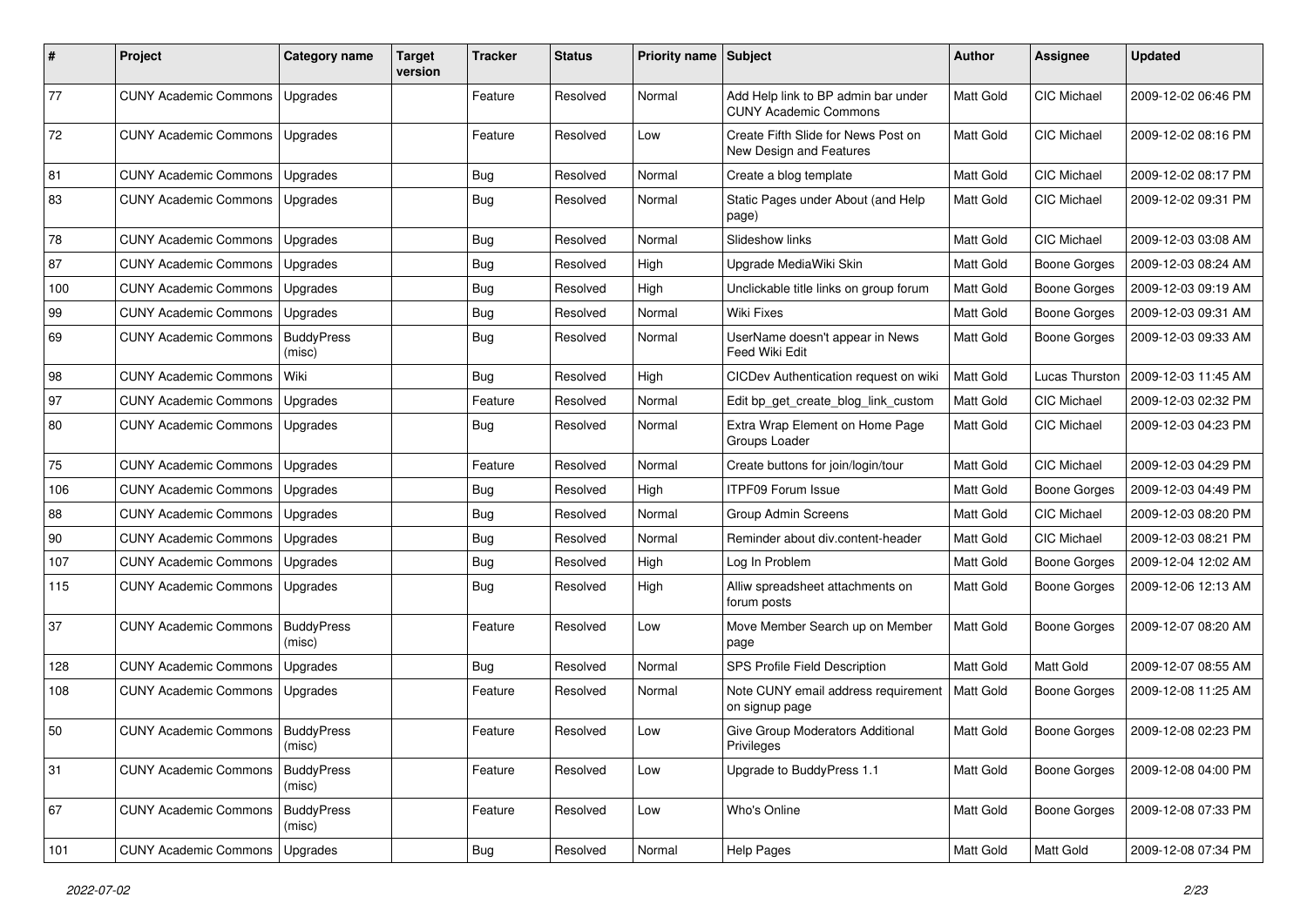| ∦   | Project                            | Category name               | <b>Target</b><br>version | <b>Tracker</b> | <b>Status</b> | Priority name Subject |                                                                                   | <b>Author</b>    | <b>Assignee</b>       | <b>Updated</b>      |
|-----|------------------------------------|-----------------------------|--------------------------|----------------|---------------|-----------------------|-----------------------------------------------------------------------------------|------------------|-----------------------|---------------------|
| 41  | <b>CUNY Academic Commons</b>       | <b>BuddyPress</b><br>(misc) |                          | <b>Bug</b>     | Resolved      | Normal                | User listed twice in group                                                        | Matt Gold        | Matt Gold             | 2009-12-08 07:35 PM |
| 95  | <b>CUNY Academic Commons</b>       | Upgrades                    |                          | <b>Bug</b>     | Resolved      | Normal                | Add News/Dev Blog feeds to News<br>Page                                           | <b>Matt Gold</b> | Boone Gorges          | 2009-12-09 12:23 PM |
| 70  | <b>CUNY Academic Commons</b>       | WordPress (misc)            |                          | Feature        | Resolved      | Low                   | Add @cunycommons twitter feed to<br>News page sidebar                             | <b>Matt Gold</b> | <b>Boone Gorges</b>   | 2009-12-09 12:23 PM |
| 86  | <b>CUNY Academic Commons</b>       | Upgrades                    |                          | Bug            | Resolved      | Normal                | Fix width of feed column on news page                                             | Matt Gold        | <b>Boone Gorges</b>   | 2009-12-09 12:26 PM |
| 116 | <b>CUNY Academic Commons</b>       | Upgrades                    |                          | Bug            | Resolved      | Low                   | Comment Out Popular Listing of<br>Members on Homepage                             | Matt Gold        | Boone Gorges          | 2009-12-09 12:51 PM |
| 126 | <b>CUNY Academic Commons</b>       | Upgrades                    |                          | Bug            | Resolved      | Urgent                | Report of Lost Forum Attachments after   Matt Gold<br>Upgrade                     |                  | <b>Boone Gorges</b>   | 2009-12-09 03:23 PM |
| 137 | <b>CUNY Academic Commons</b>       | <b>Upgrades</b>             |                          | Bug            | Resolved      | High                  | Reports of Inability to Attach/Download   Matt Gold<br>Attachments to Forum Posts |                  | Boone Gorges          | 2009-12-10 11:41 AM |
| 139 | <b>CUNY Academic Commons</b>       | <b>Group Forums</b>         |                          | Feature        | Resolved      | Normal                | Increase size limits for forum<br>attachments                                     | <b>Matt Gold</b> | Boone Gorges          | 2009-12-10 01:01 PM |
| 130 | <b>CUNY Academic Commons</b>       | <b>BuddyPress</b><br>(misc) |                          | Bug            | Resolved      | Normal                | Link to Blog on Group Pages leads<br>back to Group                                | Matt Gold        | <b>Boone Gorges</b>   | 2009-12-10 01:28 PM |
| 64  | <b>CUNY Academic Commons</b>       | <b>BuddyPress</b><br>(misc) |                          | Feature        | Resolved      | Normal                | Create links to file attachments in BP<br>Forum Subscription Plugin               | Matt Gold        | <b>Boone Gorges</b>   | 2009-12-10 01:29 PM |
| 35  | <b>CUNY Academic Commons</b>       | <b>Group Forums</b>         |                          | <b>Bug</b>     | Resolved      | Normal                | 404 Email Notification Settings Links                                             | Matt Gold        | <b>Boone Gorges</b>   | 2009-12-10 09:24 PM |
| 44  | <b>CUNY Academic Commons</b>       | Group Forums                |                          | Bug            | Resolved      | Normal                | WPMu avatars don't show up on<br><b>BbPress</b>                                   | Matt Gold        | <b>Lucas Thurston</b> | 2009-12-13 10:45 AM |
| 124 | <b>CUNY Academic Commons</b>       | Upgrades                    |                          | Bug            | Resolved      | Low                   | Mulitple Wiki Edits Showing Up in<br>News Feed                                    | <b>Matt Gold</b> | <b>Boone Gorges</b>   | 2009-12-13 06:25 PM |
| 92  | <b>CUNY Academic Commons</b>       | Upgrades                    |                          | Feature        | Resolved      | Low                   | Work on Default Page Template                                                     | Matt Gold        | Boone Gorges          | 2009-12-13 06:27 PM |
| 134 | <b>CUNY Academic Commons</b>       | <b>BuddyPress</b><br>(misc) |                          | Bug            | Resolved      | Low                   | Div Overflow Issue on Mail Interface                                              | Matt Gold        | Boone Gorges          | 2009-12-13 06:28 PM |
| 147 | <b>CUNY Academic Commons</b>       | <b>Group Forums</b>         |                          | <b>Bug</b>     | Resolved      | Normal                | <b>Character Limit on Forum Post Titles</b>                                       | Matt Gold        | <b>Boone Gorges</b>   | 2009-12-22 10:38 PM |
| 133 | <b>CUNY Academic Commons</b>       |                             |                          | Feature        | Resolved      | Low                   | Add TinyMCE to BP Profiles?                                                       | Matt Gold        | <b>Boone Gorges</b>   | 2010-01-07 01:59 PM |
| 149 | <b>CUNY Academic Commons</b>       | <b>BuddyPress</b><br>(misc) |                          | Bug            | Resolved      | Normal                | Email Notifications and TinyMCE                                                   | <b>Matt Gold</b> | Boone Gorges          | 2010-01-08 09:33 PM |
| 160 | CUNY Academic Commons   BuddyPress | (misc)                      |                          | Bug            | Resolved      | Low                   | Sticky Posts and Recently Active<br><b>Topics List</b>                            | Matt Gold        | Boone Gorges          | 2010-01-21 02:02 PM |
| 155 | <b>CUNY Academic Commons</b>       | <b>BuddyPress</b><br>(misc) |                          | <b>Bug</b>     | Resolved      | Normal                | Problem with Group Blog BuddyPress<br>Plugin                                      | Matt Gold        | <b>Boone Gorges</b>   | 2010-01-23 07:19 AM |
| 148 | <b>CUNY Academic Commons</b>       | <b>BuddyPress</b><br>(misc) |                          | Bug            | Resolved      | Normal                | TinyMCE Problem with URLs in Posts                                                | Matt Gold        | <b>Boone Gorges</b>   | 2010-02-25 12:22 PM |
| 111 | <b>CUNY Academic Commons</b>       | Upgrades                    |                          | <b>Bug</b>     | Resolved      | High                  | More Privacy Options and BP Feed                                                  | Matt Gold        | Boone Gorges          | 2010-02-25 12:24 PM |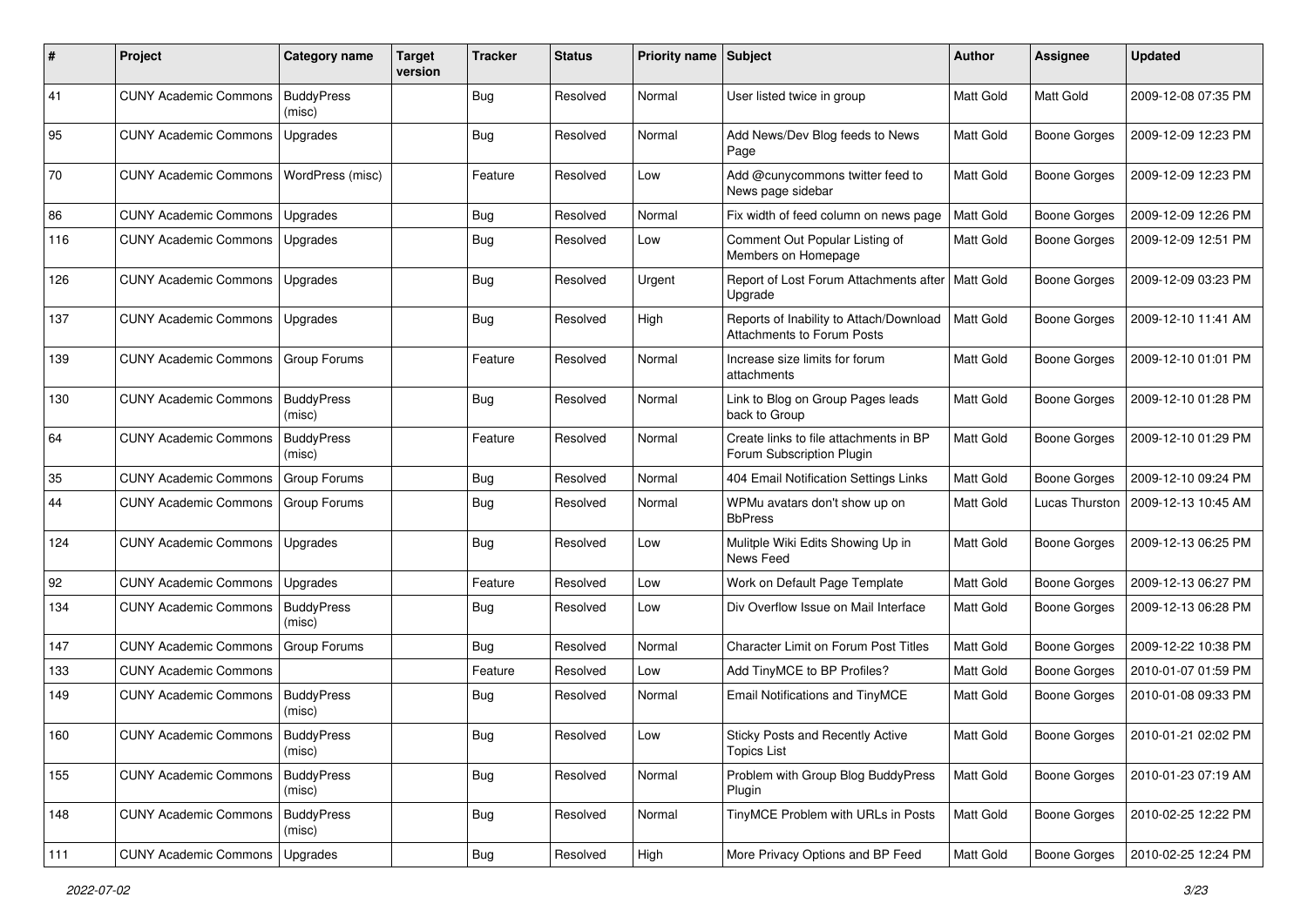| #   | <b>Project</b>               | Category name               | Target<br>version | <b>Tracker</b> | <b>Status</b> | Priority name   Subject |                                                                        | <b>Author</b>    | Assignee            | <b>Updated</b>      |
|-----|------------------------------|-----------------------------|-------------------|----------------|---------------|-------------------------|------------------------------------------------------------------------|------------------|---------------------|---------------------|
| 165 | <b>CUNY Academic Commons</b> | Wiki                        |                   | <b>Bug</b>     | Resolved      | Urgent                  | White Screen of Death on Commons<br>MediaWiki                          | Matt Gold        | <b>Boone Gorges</b> | 2010-02-28 12:44 PM |
| 68  | <b>CUNY Academic Commons</b> |                             |                   | Feature        | Resolved      | Normal                  | Email Addresses for the Commons                                        | Matt Gold        |                     | 2010-03-01 12:18 PM |
| 121 | <b>CUNY Academic Commons</b> | Upgrades                    |                   | Feature        | Resolved      | Normal                  | Create Domain Aliasing for UserVoice<br>Account                        | <b>Matt Gold</b> |                     | 2010-03-01 12:34 PM |
| 138 | <b>CUNY Academic Commons</b> | <b>BuddyPress</b><br>(misc) |                   | <b>Bug</b>     | Resolved      | Normal                  | Broken Links in Forum Notification<br>Emails                           | Matt Gold        | <b>Boone Gorges</b> | 2010-03-02 07:59 PM |
| 103 | <b>CUNY Academic Commons</b> | Upgrades                    |                   | Bug            | Resolved      | Normal                  | Repeat Forum Pagination at bottom                                      | <b>Matt Gold</b> | Boone Gorges        | 2010-03-02 08:08 PM |
| 110 | <b>CUNY Academic Commons</b> | Upgrades                    |                   | <b>Bug</b>     | Resolved      | Normal                  | New Password through BP Settings<br>Not Taking                         | <b>Matt Gold</b> | <b>Boone Gorges</b> | 2010-03-02 08:12 PM |
| 172 | <b>CUNY Academic Commons</b> | <b>BuddyPress</b><br>(misc) |                   | <b>Bug</b>     | Resolved      | Normal                  | Forum Notifications not working                                        | <b>Matt Gold</b> |                     | 2010-03-04 07:28 AM |
| 180 | <b>CUNY Academic Commons</b> | <b>BuddyPress</b><br>(misc) |                   | Bug            | Resolved      | Normal                  | Incorrect Link on Friendship Request<br><b>Notification Issues</b>     | <b>Matt Gold</b> | <b>Boone Gorges</b> | 2010-03-13 08:47 AM |
| 162 | <b>CUNY Academic Commons</b> | WordPress (misc)            |                   | Bug            | Resolved      | Normal                  | File Size Error on Upload                                              | Matt Gold        |                     | 2010-03-22 03:49 PM |
| 187 | <b>CUNY Academic Commons</b> | <b>BuddyPress</b><br>(misc) |                   | Bug            | Resolved      | Normal                  | Group Member unable to be promoted<br>to admin status                  | <b>Matt Gold</b> | Boone Gorges        | 2010-04-02 09:26 PM |
| 208 | <b>CUNY Academic Commons</b> | WordPress (misc)            |                   | Feature        | Resolved      | Normal                  | Add slide to homepage                                                  | Matt Gold        | <b>Boone Gorges</b> | 2010-05-05 07:07 PM |
| 211 | <b>CUNY Academic Commons</b> |                             |                   | <b>Bug</b>     | Resolved      | Normal                  | Weird Display of Text on Homepage<br>Load                              | <b>Matt Gold</b> |                     | 2010-05-06 11:45 AM |
| 220 | <b>CUNY Academic Commons</b> | <b>BuddyPress</b><br>(misc) |                   | Bug            | Resolved      | High                    | Hidden Groups showing up in<br>homepage group listing                  | <b>Matt Gold</b> | <b>Boone Gorges</b> | 2010-05-07 10:30 AM |
| 221 | <b>CUNY Academic Commons</b> | WordPress (misc)            |                   | <b>Bug</b>     | Resolved      | Normal                  | Report a Bug link missing from<br>UserVoice feedback tab               | Matt Gold        | Matt Gold           | 2010-05-09 07:43 AM |
| 189 | <b>CUNY Academic Commons</b> | <b>BuddyPress</b><br>(misc) |                   | Bug            | Resolved      | Normal                  | <b>Trouble Uploading Document</b>                                      | <b>Matt Gold</b> | <b>Boone Gorges</b> | 2010-05-11 04:31 PM |
| 104 | <b>CUNY Academic Commons</b> | Upgrades                    |                   | <b>Bug</b>     | Resolved      | Low                     | Forum Tag Cloud Problems                                               | <b>Matt Gold</b> | <b>Boone Gorges</b> | 2010-05-11 04:32 PM |
| 119 | <b>CUNY Academic Commons</b> | Upgrades                    |                   | <b>Bug</b>     | Resolved      | Normal                  | Add "Create a Group" to BP Admin bar<br>at bottom of My Groups listing | <b>Matt Gold</b> | <b>CIC Michael</b>  | 2010-05-11 04:40 PM |
| 127 | <b>CUNY Academic Commons</b> | Upgrades                    |                   | <b>Bug</b>     | Resolved      | Normal                  | My-Groups Page Link on BP Admin<br><b>Bar Deadends</b>                 | <b>Matt Gold</b> | <b>CIC Michael</b>  | 2010-05-11 04:41 PM |
| 89  | <b>CUNY Academic Commons</b> | Upgrades                    |                   | <b>Bug</b>     | Resolved      | Normal                  | Document Core Changes                                                  | Matt Gold        | <b>Boone Gorges</b> | 2010-05-11 04:41 PM |
| 74  | <b>CUNY Academic Commons</b> | Upgrades                    |                   | <b>Bug</b>     | Resolved      | Low                     | Join/Login Link Weirdness                                              | Matt Gold        | <b>CIC Michael</b>  | 2010-05-11 04:42 PM |
| 143 | <b>CUNY Academic Commons</b> | <b>BuddyPress</b><br>(misc) |                   | Bug            | Resolved      | Normal                  | Friendship Acceptance Error Message                                    | <b>Matt Gold</b> | Boone Gorges        | 2010-05-11 04:44 PM |
| 153 | <b>CUNY Academic Commons</b> | <b>BuddyPress</b><br>(misc) |                   | <b>Bug</b>     | Resolved      | Normal                  | User Asked to login again while trying<br>to submit wire post          | Matt Gold        | Boone Gorges        | 2010-05-11 04:48 PM |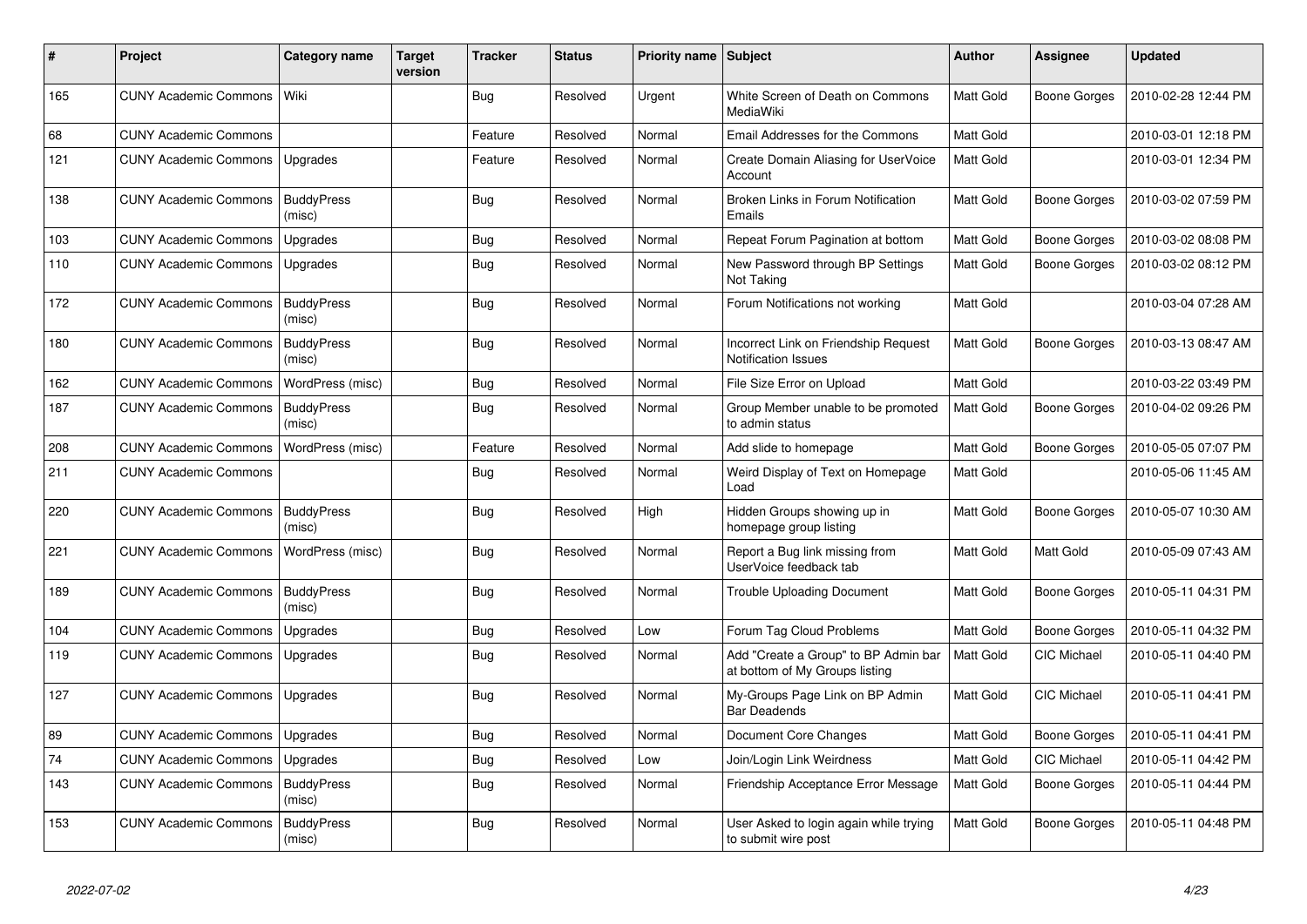| #   | Project                      | <b>Category name</b>        | <b>Target</b><br>version | <b>Tracker</b> | <b>Status</b> | Priority name Subject |                                                                                 | <b>Author</b> | <b>Assignee</b>     | <b>Updated</b>      |
|-----|------------------------------|-----------------------------|--------------------------|----------------|---------------|-----------------------|---------------------------------------------------------------------------------|---------------|---------------------|---------------------|
| 159 | <b>CUNY Academic Commons</b> | <b>BuddyPress</b><br>(misc) |                          | <b>Bug</b>     | Resolved      | Normal                | Member reports trouble with<br><b>Notification Settings</b>                     | Matt Gold     | <b>Boone Gorges</b> | 2010-05-11 04:50 PM |
| 152 | <b>CUNY Academic Commons</b> | <b>BuddyPress</b><br>(misc) |                          | <b>Bug</b>     | Resolved      | Normal                | HTML Tags Added to Email<br>Notifications                                       | Matt Gold     | <b>Boone Gorges</b> | 2010-05-11 04:52 PM |
| 154 | <b>CUNY Academic Commons</b> | <b>BuddyPress</b><br>(misc) |                          | Bug            | Resolved      | Low                   | Order of posts on Forum page                                                    | Matt Gold     | Boone Gorges        | 2010-05-11 04:53 PM |
| 84  | <b>CUNY Academic Commons</b> | Upgrades                    |                          | <b>Bug</b>     | Resolved      | Normal                | Additional QA round                                                             | Matt Gold     | Zach Davis          | 2010-05-11 04:54 PM |
| 173 | <b>CUNY Academic Commons</b> | <b>BuddyPress</b><br>(misc) |                          | Bug            | Resolved      | Normal                | Blockquote display cut off in mac<br>browsers                                   | Matt Gold     | <b>Boone Gorges</b> | 2010-05-11 04:58 PM |
| 174 | <b>CUNY Academic Commons</b> | <b>BuddyPress</b><br>(misc) |                          | Bug            | Resolved      | Normal                | College names no longer active links<br>on profiles                             | Matt Gold     | Boone Gorges        | 2010-05-11 05:00 PM |
| 185 | <b>CUNY Academic Commons</b> | <b>BuddyPress</b><br>(misc) |                          | Bug            | Resolved      | Immediate             | Private Group Info/Documents on<br><b>Activity Stream</b>                       | Matt Gold     | <b>Boone Gorges</b> | 2010-05-11 05:01 PM |
| 91  | <b>CUNY Academic Commons</b> | Upgrades                    |                          | <b>Bug</b>     | Resolved      | Normal                | Check Plugin Styling                                                            | Matt Gold     | Chris Stein         | 2010-05-11 05:02 PM |
| 204 | <b>CUNY Academic Commons</b> | <b>BuddyPress</b><br>(misc) |                          | Bug            | Resolved      | Normal                | Embiggen list of my groups                                                      | Matt Gold     | Boone Gorges        | 2010-05-11 05:13 PM |
| 219 | <b>CUNY Academic Commons</b> | WordPress (misc)            |                          | Bug            | Resolved      | Low                   | Left Margin Padding on sign-in page                                             | Matt Gold     | <b>Boone Gorges</b> | 2010-05-11 05:14 PM |
| 109 | <b>CUNY Academic Commons</b> | Upgrades                    |                          | <b>Bug</b>     | Resolved      | Normal                | BP Admin Bar doesn't appear on login<br>screen                                  | Matt Gold     | <b>Boone Gorges</b> | 2010-05-11 05:21 PM |
| 156 | <b>CUNY Academic Commons</b> | <b>BuddyPress</b><br>(misc) |                          | Bug            | Resolved      | Low                   | Sticky Posts and Recently Active<br><b>Topics List</b>                          | Matt Gold     | Boone Gorges        | 2010-05-11 05:22 PM |
| 166 | <b>CUNY Academic Commons</b> | WordPress (misc)            |                          | <b>Bug</b>     | Resolved      | Normal                | Twitter Tools Posts Links to Tags Blog                                          | Matt Gold     | <b>Boone Gorges</b> | 2010-05-11 05:25 PM |
| 170 | <b>CUNY Academic Commons</b> | WordPress (misc)            |                          | <b>Bug</b>     | Resolved      | Normal                | Security Certificate Out of Date                                                | Matt Gold     |                     | 2010-05-11 05:28 PM |
| 34  | <b>CUNY Academic Commons</b> | <b>BuddyPress</b><br>(misc) |                          | Feature        | Resolved      | Low                   | Create Privacy Settings for Profile Data                                        | Matt Gold     | Boone Gorges        | 2010-05-11 06:52 PM |
| 146 | <b>CUNY Academic Commons</b> | Wiki                        |                          | Feature        | Resolved      | Normal                | Upgrade WYSIWYG Editor on<br>MediaWiki                                          | Matt Gold     | Boone Gorges        | 2010-05-11 06:53 PM |
| 93  | <b>CUNY Academic Commons</b> | Upgrades                    |                          | Feature        | Resolved      | Normal                | Incorporate UserVoice into Site                                                 | Matt Gold     | Zach Davis          | 2010-05-11 07:02 PM |
| 224 | <b>CUNY Academic Commons</b> | <b>BuddyPress</b><br>(misc) |                          | Feature        | Resolved      | Low                   | Sort Group Documents                                                            | Matt Gold     | <b>Boone Gorges</b> | 2010-05-11 07:36 PM |
| 171 | <b>CUNY Academic Commons</b> | Redmine                     |                          | Bug            | Resolved      | Normal                | Redmine emails point to<br>issues.gc.cuny.edu instead of<br>redmine.gc.cuny.edu | Matt Gold     | Matt Gold           | 2010-05-11 08:16 PM |
| 163 | <b>CUNY Academic Commons</b> | WordPress (misc)            |                          | <b>Bug</b>     | Resolved      | High                  | Missing plugins                                                                 | Matt Gold     | <b>Boone Gorges</b> | 2010-05-11 08:38 PM |
| 222 | <b>CUNY Academic Commons</b> | <b>BuddyPress</b><br>(misc) |                          | Bug            | Resolved      | High                  | No way for group admins to invite new<br>members                                | Matt Gold     | Boone Gorges        | 2010-05-11 09:02 PM |
| 184 | <b>CUNY Academic Commons</b> | <b>BuddyPress</b><br>(misc) |                          | Support        | Resolved      | Normal                | Allowing Users to Delete Accounts                                               | Matt Gold     | Boone Gorges        | 2010-05-11 09:54 PM |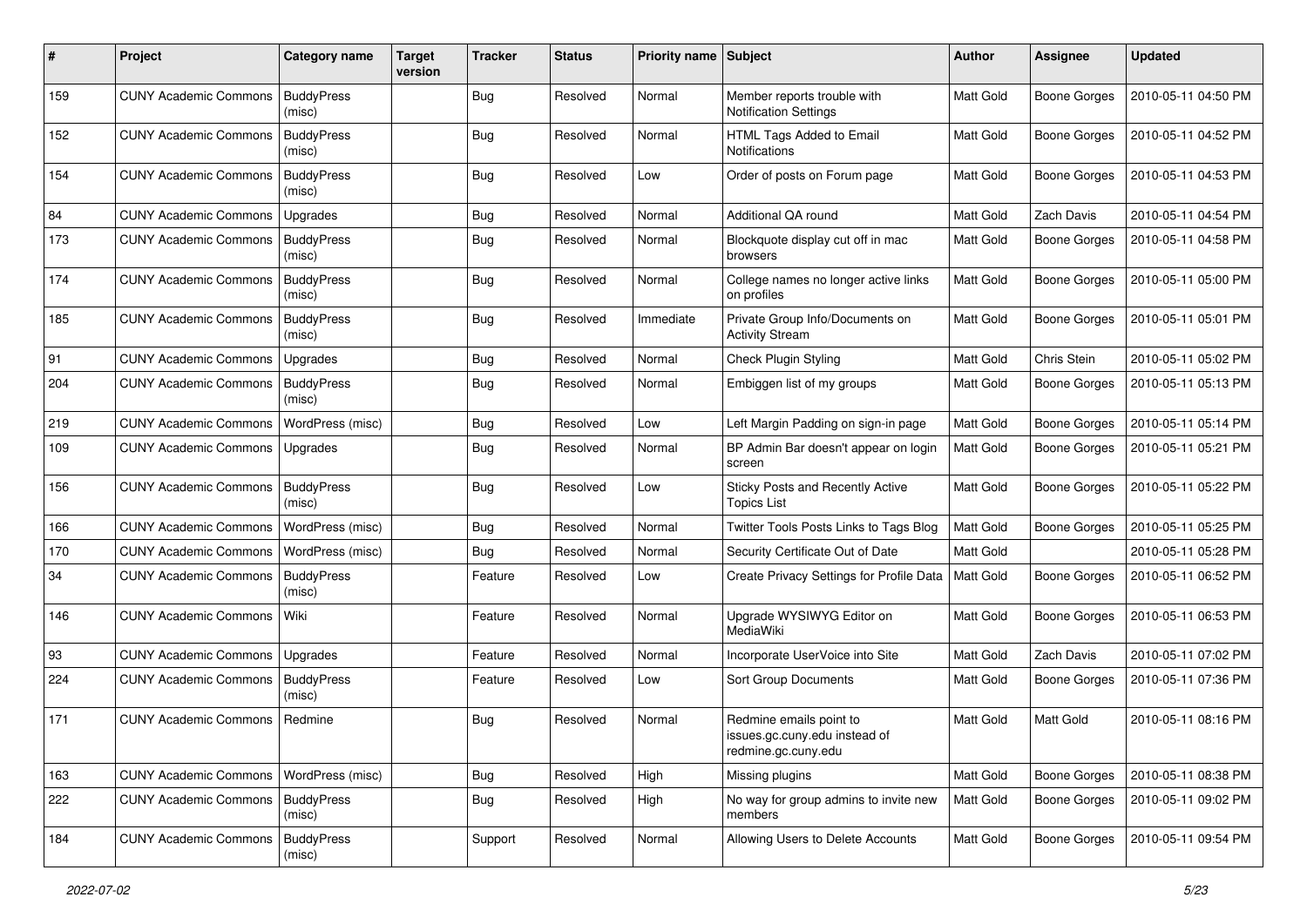| #   | Project                            | Category name               | <b>Target</b><br>version | Tracker    | <b>Status</b> | Priority name Subject |                                                                       | <b>Author</b>    | <b>Assignee</b>     | <b>Updated</b>      |
|-----|------------------------------------|-----------------------------|--------------------------|------------|---------------|-----------------------|-----------------------------------------------------------------------|------------------|---------------------|---------------------|
| 129 | <b>CUNY Academic Commons</b>       | Wiki                        |                          | Feature    | Resolved      | Normal                | Change wiki admin                                                     | Matt Gold        | Lucas Thurston      | 2010-05-11 09:57 PM |
| 177 | <b>CUNY Academic Commons</b>       | <b>BuddyPress</b><br>(misc) |                          | Feature    | Resolved      | Normal                | Allow members to edit forum posts                                     | Matt Gold        | <b>Boone Gorges</b> | 2010-05-11 10:01 PM |
| 223 | <b>CUNY Academic Commons</b>       | <b>BuddyPress</b><br>(misc) |                          | <b>Bug</b> | Resolved      | Normal                | Uploaded Group Document Failed to<br><b>Create Email Notification</b> | Matt Gold        | <b>Boone Gorges</b> | 2010-05-11 10:12 PM |
| 188 | <b>CUNY Academic Commons</b>       | <b>BuddyPress</b><br>(misc) |                          | Feature    | Resolved      | Low                   | Allow Group Documents to be Sorted<br>by Date                         | <b>Matt Gold</b> | <b>Boone Gorges</b> | 2010-05-11 10:14 PM |
| 231 | <b>CUNY Academic Commons</b>       | <b>BuddyPress</b><br>(misc) |                          | Feature    | Resolved      | Normal                | Select from all groups on email invites                               | Matt Gold        | Boone Gorges        | 2010-05-12 10:08 AM |
| 212 | <b>CUNY Academic Commons</b>       | <b>BuddyPress</b><br>(misc) |                          | Feature    | Resolved      | High                  | Create a way for group members to<br>send out email announcements     | Matt Gold        | Boone Gorges        | 2010-05-12 10:11 AM |
| 237 | <b>CUNY Academic Commons</b>       | <b>BuddyPress</b><br>(misc) |                          | Feature    | Resolved      | Low                   | Change Subject Line of Emailed Group<br>Updates                       | Matt Gold        | <b>Boone Gorges</b> | 2010-05-12 11:24 AM |
| 238 | <b>CUNY Academic Commons</b>       | <b>BuddyPress</b><br>(misc) |                          | Feature    | Resolved      | Low                   | Change Subject Line of Group<br><b>Document Emails</b>                | Matt Gold        | <b>Boone Gorges</b> | 2010-05-12 11:27 AM |
| 239 | <b>CUNY Academic Commons</b>       | <b>BuddyPress</b><br>(misc) |                          | <b>Bug</b> | Resolved      | Normal                | Forum Post Error                                                      | Matt Gold        | <b>Boone Gorges</b> | 2010-05-12 11:48 AM |
| 215 | <b>CUNY Academic Commons</b>       | <b>BuddyPress</b><br>(misc) |                          | <b>Bug</b> | Resolved      | Low                   | Inaccurate dates on group page`                                       | Matt Gold        | <b>Boone Gorges</b> | 2010-05-12 12:11 PM |
| 209 | <b>CUNY Academic Commons</b>       | <b>BuddyPress</b><br>(misc) |                          | <b>Bug</b> | Resolved      | High                  | Members Report that Forum<br>Attachments not working                  | <b>Matt Gold</b> | <b>Boone Gorges</b> | 2010-05-14 12:13 PM |
| 240 | <b>CUNY Academic Commons</b>       | <b>BuddyPress</b><br>(misc) |                          | <b>Bug</b> | Resolved      | Normal                | Invite Anyone - CUNY email domain<br>produces error                   | Matt Gold        | <b>Boone Gorges</b> | 2010-05-14 12:39 PM |
| 247 | <b>CUNY Academic Commons</b>       | <b>BuddyPress</b><br>(misc) |                          | <b>Bug</b> | Resolved      | Normal                | Email problem on signup                                               | Matt Gold        | <b>Boone Gorges</b> | 2010-05-18 03:09 PM |
| 175 | <b>CUNY Academic Commons</b>       | WordPress (misc)            |                          | <b>Bug</b> | Resolved      | Normal                | Registration issues                                                   | Matt Gold        | <b>Boone Gorges</b> | 2010-05-20 12:38 PM |
| 249 | <b>CUNY Academic Commons</b>       | <b>BuddyPress</b><br>(misc) |                          | <b>Bug</b> | Resolved      | Normal                | New group contains activity stream<br>post from older group           | Matt Gold        | <b>Boone Gorges</b> | 2010-05-20 03:00 PM |
| 105 | <b>CUNY Academic Commons</b>       | Upgrades                    |                          | <b>Bug</b> | Resolved      | Low                   | Shift in Header upon Page Load                                        | Matt Gold        | CIC Michael         | 2010-05-20 03:05 PM |
| 145 | <b>CUNY Academic Commons</b>       | <b>BuddyPress</b><br>(misc) |                          | <b>Bug</b> | Resolved      | Normal                | Trackbacks are being attributed to<br>'ungooglable'                   | Matt Gold        | Boone Gorges        | 2010-05-20 03:07 PM |
| 82  | <b>CUNY Academic Commons</b>       | Upgrades                    |                          | <b>Bug</b> | Resolved      | Normal                | BP Admin Styles/Subdomain blogs                                       | Matt Gold        | CIC Michael         | 2010-05-20 03:10 PM |
| 205 | CUNY Academic Commons   BuddyPress | (misc)                      |                          | <b>Bug</b> | Resolved      | High                  | <b>Cannot Create Account</b>                                          | Matt Gold        | <b>Boone Gorges</b> | 2010-05-20 03:18 PM |
| 123 | <b>CUNY Academic Commons</b>       | Upgrades                    |                          | Feature    | Resolved      | High                  | Install Bug Report code onto<br>Homepage                              | Matt Gold        | CIC Michael         | 2010-05-20 05:42 PM |
| 218 | <b>CUNY Academic Commons</b>       | BuddyPress<br>(misc)        |                          | Feature    | Resolved      | Normal                | Who's Online listing on homepage                                      | Matt Gold        | Boone Gorges        | 2010-05-20 05:49 PM |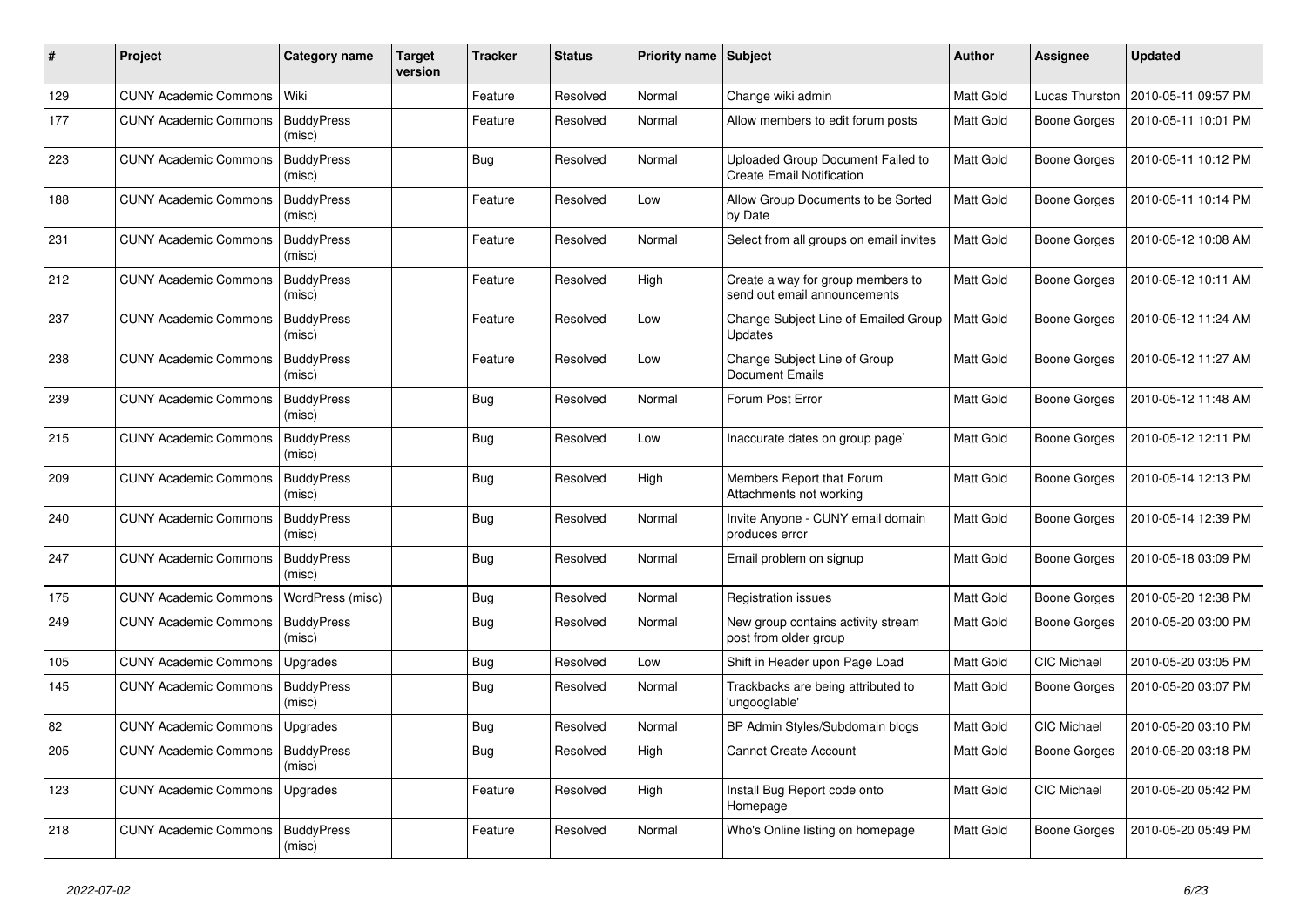| #   | Project                                  | <b>Category name</b>        | <b>Target</b><br>version | <b>Tracker</b> | <b>Status</b> | <b>Priority name</b> | Subject                                                                                                                      | <b>Author</b>    | <b>Assignee</b>     | <b>Updated</b>      |
|-----|------------------------------------------|-----------------------------|--------------------------|----------------|---------------|----------------------|------------------------------------------------------------------------------------------------------------------------------|------------------|---------------------|---------------------|
| 235 | <b>CUNY Academic Commons</b>             | <b>BuddyPress</b><br>(misc) |                          | <b>Bug</b>     | Resolved      | Normal               | BP Admin Bar Not Appearing on Help<br><b>Blog</b>                                                                            | Matt Gold        | <b>Boone Gorges</b> | 2010-05-20 06:15 PM |
| 252 | <b>CUNY Academic Commons</b>             | WordPress (misc)            |                          | Feature        | Resolved      | Normal               | Recent blog post listing                                                                                                     | Matt Gold        | CIC Michael         | 2010-05-21 07:51 AM |
| 263 | <b>CUNY Academic Commons</b>             | WordPress (misc)            |                          | <b>Bug</b>     | Resolved      | Normal               | site is slooooooow                                                                                                           | Matt Gold        |                     | 2010-06-21 03:01 PM |
| 181 | <b>CUNY Academic Commons</b>             | <b>BuddyPress</b><br>(misc) |                          | <b>Bug</b>     | Resolved      | Low                  | spam comments showing up in activity<br>stream                                                                               | Matt Gold        | <b>Boone Gorges</b> | 2010-06-22 06:53 PM |
| 254 | <b>CUNY Academic Commons</b>             | <b>BuddyPress</b><br>(misc) |                          | Feature        | Resolved      | Normal               | Move "Upload a New Document" link                                                                                            | Matt Gold        | <b>Boone Gorges</b> | 2010-06-22 06:53 PM |
| 158 | <b>CUNY Academic Commons</b>             | WordPress (misc)            |                          | Feature        | Resolved      | High                 | Create Featured Group Widget for<br>Homepage                                                                                 | Matt Gold        | <b>Boone Gorges</b> | 2010-06-22 06:53 PM |
| 261 | <b>CUNY Academic Commons</b>             | <b>BuddyPress</b><br>(misc) |                          | Feature        | Resolved      | Normal               | Add "more groups" and "more blogs"<br>and "more members" links to<br>homepage under lists of recently active<br>groups/blogs | Matt Gold        | <b>Boone Gorges</b> | 2010-06-24 03:44 PM |
| 259 | <b>CUNY Academic Commons</b>             | <b>BuddyPress</b><br>(misc) |                          | Feature        | Resolved      | Normal               | Send group document description with<br>email notification                                                                   | Matt Gold        | <b>Boone Gorges</b> | 2010-06-24 03:46 PM |
| 265 | <b>CUNY Academic Commons</b>             | WordPress (misc)            |                          | <b>Bug</b>     | Resolved      | Normal               | Site hanging                                                                                                                 | Matt Gold        | <b>Boone Gorges</b> | 2010-07-15 05:26 PM |
| 266 | <b>CUNY Academic Commons</b>             | <b>BuddyPress</b><br>(misc) | 1.0.1                    | <b>Bug</b>     | Resolved      | Normal               | <b>Account Deletion Process</b>                                                                                              | Matt Gold        | <b>Boone Gorges</b> | 2010-07-19 11:07 AM |
| 193 | <b>CUNY Academic Commons</b>             | <b>BuddyPress</b><br>(misc) | 1.1                      | Feature        | Rejected      | Low                  | Replace "Kick and Ban" terminology on<br>group member admin page with kinder,<br>gentler language                            | Matt Gold        | <b>Boone Gorges</b> | 2010-07-22 02:38 PM |
| 280 | <b>CUNY Academic Commons</b>             | <b>BuddyPress</b><br>(misc) |                          | Support        | Resolved      | Normal               | Prospective Member has trouble<br>signing up                                                                                 | Matt Gold        | <b>Boone Gorges</b> | 2010-07-27 09:41 AM |
| 288 | <b>CUNY Academic Commons</b>             | Redmine                     |                          | Feature        | Rejected      | Normal               | Create related ticket feature for<br>Redmine                                                                                 | Matt Gold        | <b>Boone Gorges</b> | 2010-07-27 09:59 AM |
| 289 | <b>CUNY Academic Commons</b>             | WordPress (misc)            |                          | Bug            | Resolved      | Normal               | User encounters Blank Screen after<br>changing theme                                                                         | Matt Gold        | Boone Gorges        | 2010-07-28 07:24 AM |
| 295 | <b>CUNY Academic Commons</b>             | WordPress (misc)            | 1.0                      | <b>Bug</b>     | Resolved      | Normal               | Unable to change Featured Post                                                                                               | Matt Gold        | <b>Boone Gorges</b> | 2010-08-18 05:37 PM |
| 258 | <b>CUNY Academic Commons</b>             | <b>BuddyPress</b><br>(misc) | 1.0                      | Feature        | Resolved      | Normal               | Remove posting text box on group<br>homepages                                                                                | Matt Gold        | <b>Boone Gorges</b> | 2010-08-23 04:09 PM |
| 301 | <b>CUNY Academic Commons</b>             | <b>BuddyPress</b><br>(misc) |                          | Bug            | Resolved      | High                 | User unable to upload documents                                                                                              | <b>Matt Gold</b> | <b>Boone Gorges</b> | 2010-08-25 12:06 PM |
| 298 | CUNY Academic Commons   WordPress (misc) |                             |                          | Bug            | Resolved      | Normal               | User Reports Problem Uploading<br>Images to Blog                                                                             | Matt Gold        |                     | 2010-08-25 12:10 PM |
| 241 | <b>CUNY Academic Commons</b>             | <b>BuddyPress</b><br>(misc) |                          | <b>Bug</b>     | Resolved      | Normal               | <b>Emailed Group Activity Updates</b><br><b>Contain Escape Characters</b>                                                    | Matt Gold        | Boone Gorges        | 2010-08-25 01:30 PM |
| 297 | <b>CUNY Academic Commons</b>             | Wiki                        |                          | <b>Bug</b>     | Resolved      | Normal               | Lost write privileges to wiki images<br>directory                                                                            | Matt Gold        |                     | 2010-08-25 05:47 PM |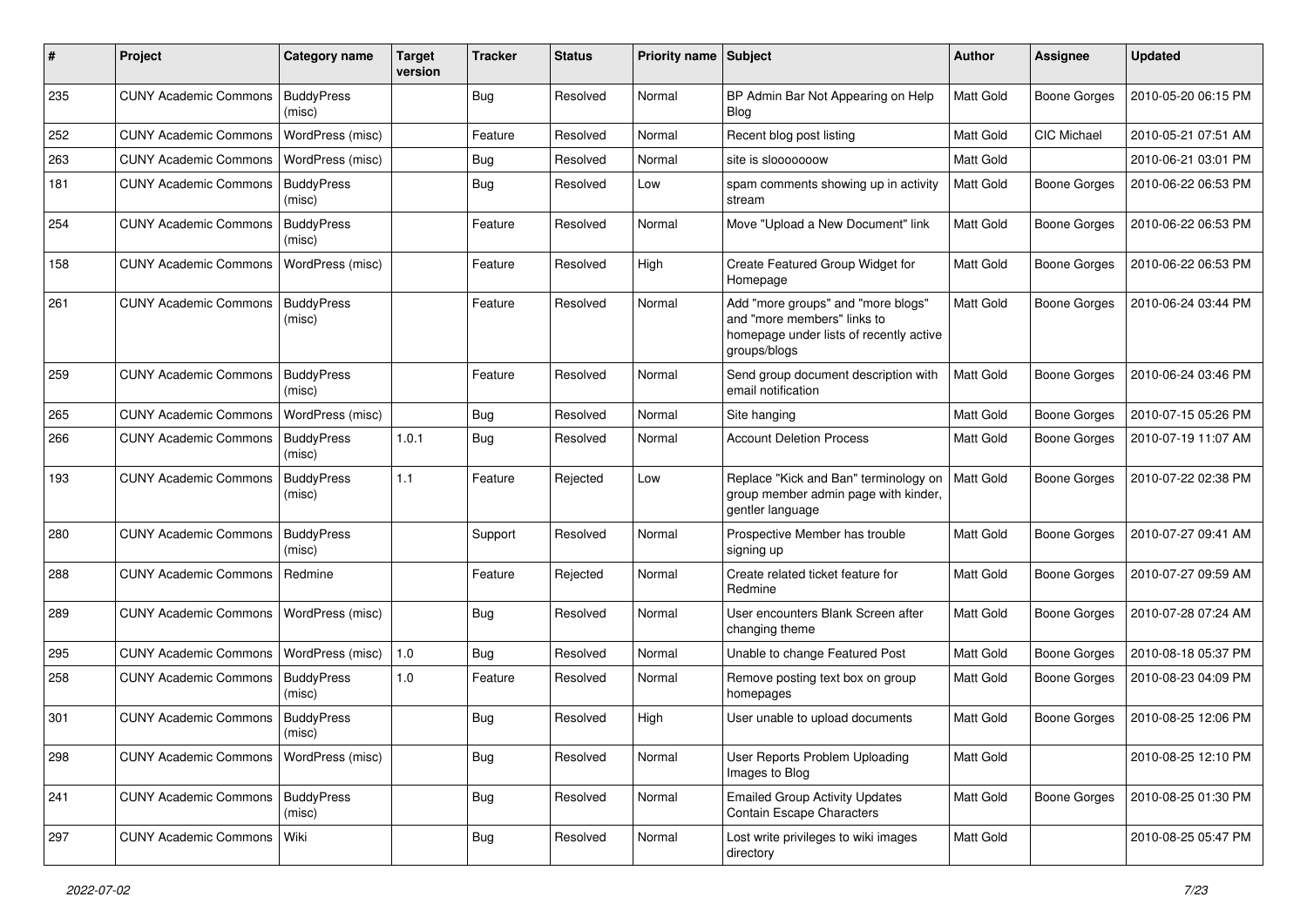| #   | Project                            | <b>Category name</b>        | <b>Target</b><br>version | <b>Tracker</b> | <b>Status</b> | <b>Priority name</b> | Subject                                                                   | Author           | Assignee            | <b>Updated</b>      |
|-----|------------------------------------|-----------------------------|--------------------------|----------------|---------------|----------------------|---------------------------------------------------------------------------|------------------|---------------------|---------------------|
| 169 | <b>CUNY Academic Commons</b>       | WordPress (misc)            |                          | Feature        | Duplicate     | Normal               | Enable Plugins to Be Activated on a<br>Selective Basis                    | Matt Gold        | <b>Boone Gorges</b> | 2010-08-26 02:47 PM |
| 264 | <b>CUNY Academic Commons</b>       | <b>BuddyPress</b><br>(misc) |                          | <b>Bug</b>     | Resolved      | Normal               | user reports receiving two notifications<br>for each new group forum post | Matt Gold        | <b>Boone Gorges</b> | 2010-08-26 02:57 PM |
| 306 | <b>CUNY Academic Commons</b>       | <b>BuddyPress</b><br>(misc) | 1.0.1                    | Bug            | Rejected      | Low                  | Text on Group Page should be darker                                       | Matt Gold        | <b>Boone Gorges</b> | 2010-08-26 04:23 PM |
| 229 | <b>CUNY Academic Commons</b>       | <b>BuddyPress</b><br>(misc) | Future<br>release        | Feature        | Rejected      | Low                  | Text color on BP elements                                                 | Matt Gold        | Chris Stein         | 2010-08-26 04:26 PM |
| 303 | <b>CUNY Academic Commons</b>       | WordPress (misc)            | 1.0.1                    | Feature        | Resolved      | Normal               | Special Request: Change links on<br>Maintenance slide                     | <b>Matt Gold</b> | <b>Boone Gorges</b> | 2010-08-29 01:03 PM |
| 232 | <b>CUNY Academic Commons</b>       | WordPress (misc)            | 1.0.1                    | Feature        | Resolved      | Normal               | Replace Photos on Homepage and<br>Add Credits to Text Overlay             | Matt Gold        | Matt Gold           | 2010-08-29 01:06 PM |
| 278 | <b>CUNY Academic Commons</b>       | <b>BuddyPress</b><br>(misc) | 1.0.1                    | Bug            | Resolved      | Normal               | Group Blog plugin creates subdirectory,<br>not subdomain blogs            | Matt Gold        | <b>Boone Gorges</b> | 2010-08-29 01:52 PM |
| 233 | <b>CUNY Academic Commons</b>       | <b>BuddyPress</b><br>(misc) | 1.0                      | Feature        | Resolved      | Low                  | Add time limit to forum post editing<br>capabilities                      | Matt Gold        | <b>Boone Gorges</b> | 2010-08-29 02:09 PM |
| 304 | <b>CUNY Academic Commons</b>       |                             | Not tracked              | Feature        | Rejected      | Normal               | Feature Roadmap                                                           | Matt Gold        | Boone Gorges        | 2010-08-30 04:38 PM |
| 318 | <b>CUNY Academic Commons</b>       | Upgrades                    | 1.0.1                    | Feature        | Resolved      | Normal               | Blog post on 1.01?                                                        | Matt Gold        | <b>Boone Gorges</b> | 2010-08-31 09:40 AM |
| 320 | <b>CUNY Academic Commons</b>       | <b>BuddyPress</b><br>(misc) | Not tracked              | <b>Bug</b>     | Resolved      | Normal               | Multiple listings of account in BP group                                  | Matt Gold        | <b>Boone Gorges</b> | 2010-09-01 07:37 AM |
| 76  | <b>CUNY Academic Commons</b>       | Upgrades                    | Not tracked              | Feature        | Resolved      | Low                  | Image Credits                                                             | Matt Gold        | Matt Gold           | 2010-09-01 12:17 PM |
| 314 | <b>CUNY Academic Commons</b>       | <b>BuddyPress</b><br>(misc) | 1.0.2                    | <b>Bug</b>     | Resolved      | Normal               | Changing Blog Title in BuddyPress<br>Menus                                | Matt Gold        | <b>Boone Gorges</b> | 2010-09-02 10:59 AM |
| 322 | <b>CUNY Academic Commons</b>       | <b>BuddyPress</b><br>(misc) | 1.0.2                    | Feature        | Resolved      | High                 | Raising Limitation on Emailed Invites                                     | Matt Gold        | <b>Boone Gorges</b> | 2010-09-03 07:07 AM |
| 305 | <b>CUNY Academic Commons</b>       | WordPress (misc)            | Not tracked              | Bug            | Resolved      | Normal               | Confirmation emails not received                                          | Matt Gold        | <b>Boone Gorges</b> | 2010-09-08 11:00 AM |
| 315 | <b>CUNY Academic Commons</b>       | WordPress (misc)            | 1.0.3                    | <b>Bug</b>     | Resolved      | Normal               | Can't upload images to gallery                                            | Matt Gold        | <b>Boone Gorges</b> | 2010-09-08 02:24 PM |
| 323 | <b>CUNY Academic Commons</b>       | <b>BuddyPress</b><br>(misc) | 1.0.3                    | <b>Bug</b>     | Resolved      | Normal               | Multiple listings of member account in<br>BP group                        | Matt Gold        | <b>Boone Gorges</b> | 2010-09-08 02:40 PM |
| 312 | <b>CUNY Academic Commons</b>       | WordPress (misc)            | 1.0.3                    | Feature        | Resolved      | Normal               | <b>Upgrade Plugins</b>                                                    | Matt Gold        | <b>Boone Gorges</b> | 2010-09-08 02:47 PM |
| 281 | <b>CUNY Academic Commons</b>       | <b>BuddyPress</b><br>(misc) | 1.1                      | Feature        | Resolved      | Low                  | Change "Kick and Ban" terminology in<br>Group Interface                   | Matt Gold        | <b>Boone Gorges</b> | 2010-09-08 06:14 PM |
| 282 | CUNY Academic Commons   BuddyPress | (misc)                      | 1.1                      | Feature        | Resolved      | Normal               | Alter "Kick and Ban" Group<br>Functionality                               | Matt Gold        | <b>Boone Gorges</b> | 2010-09-08 06:14 PM |
| 330 | <b>CUNY Academic Commons</b>       | <b>BuddyPress</b><br>(misc) | Not tracked              | Feature        | Resolved      | Low                  | Create avatar/gravatar for Commons<br>WP profile page                     | Matt Gold        | <b>Boone Gorges</b> | 2010-09-10 03:36 PM |
| 332 | <b>CUNY Academic Commons</b>       | <b>BuddyPress</b><br>(misc) | 1.0.3                    | Feature        | Resolved      | Low                  | Embed Links in Forum Notification<br>Posts                                | Matt Gold        | <b>Boone Gorges</b> | 2010-09-14 09:34 AM |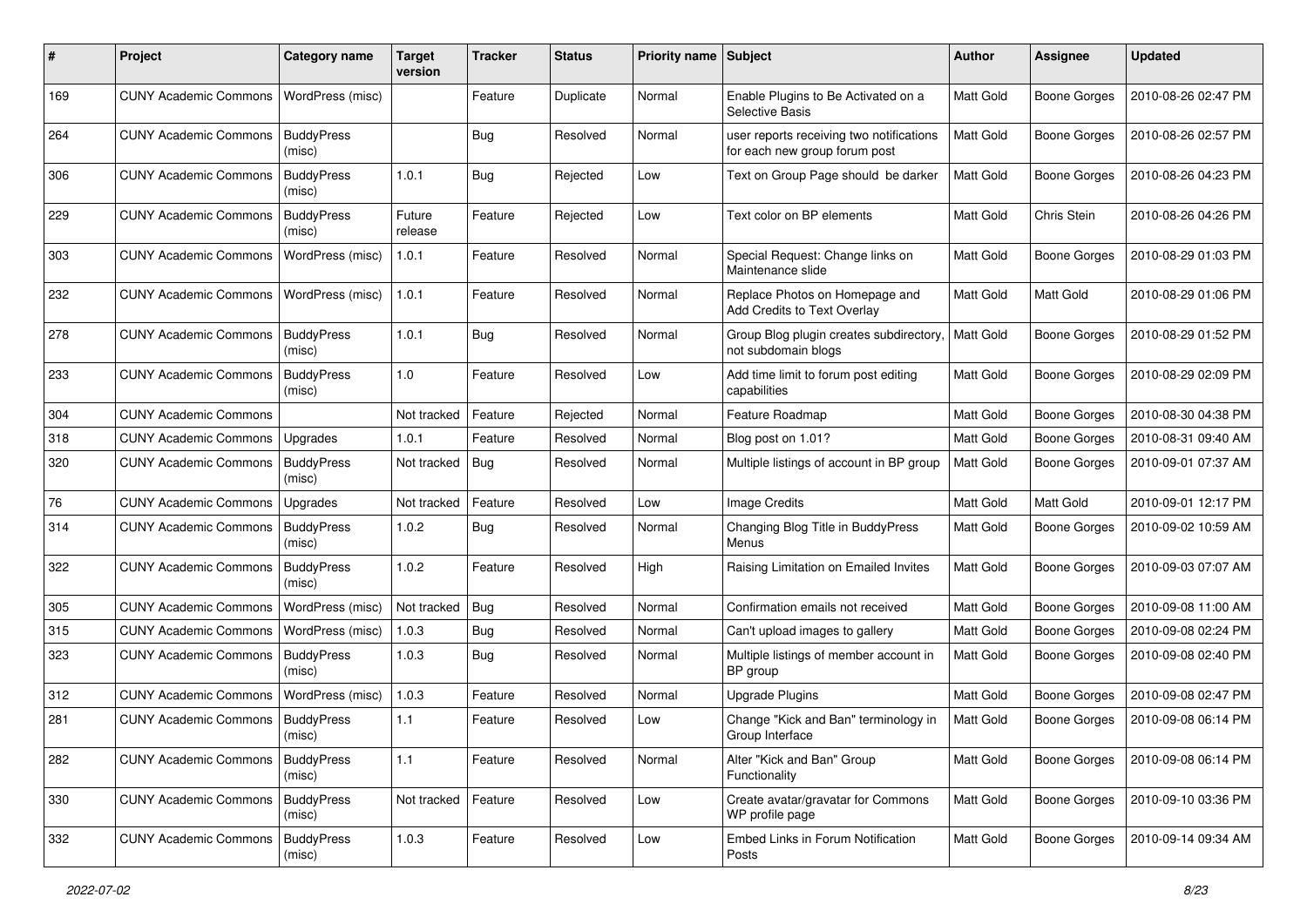| #   | Project                                   | Category name               | Target<br>version | <b>Tracker</b> | <b>Status</b> | <b>Priority name Subject</b> |                                                                  | <b>Author</b> | <b>Assignee</b>     | <b>Updated</b>      |
|-----|-------------------------------------------|-----------------------------|-------------------|----------------|---------------|------------------------------|------------------------------------------------------------------|---------------|---------------------|---------------------|
| 319 | <b>CUNY Academic Commons</b>              | WordPress (misc)            | $1.1$             | Feature        | Resolved      | Normal                       | Remove "Forums" from Nav Bar                                     | Matt Gold     | <b>Boone Gorges</b> | 2010-09-15 10:44 AM |
| 346 | <b>CUNY Academic Commons</b>              | <b>BuddyPress</b><br>(misc) | 1.0.3             | Bug            | Resolved      | High                         | News Nav Bar Link on Wiki Pages<br>Points to Wrong Page          | Matt Gold     | <b>Boone Gorges</b> | 2010-09-20 05:28 PM |
| 339 | <b>CUNY Academic Commons</b>              | <b>BuddyPress</b><br>(misc) | Future<br>release | Feature        | Rejected      | Low                          | Offer Views/Previews of Documents in<br>Group Docs folder        | Matt Gold     | <b>Boone Gorges</b> | 2010-09-20 09:03 PM |
| 36  | <b>CUNY Academic Commons</b>              | <b>BuddyPress</b><br>(misc) | 1.1               | Feature        | Resolved      | Normal                       | Digest Version of Group Forums<br><b>Notification Plugin</b>     | Matt Gold     | <b>Boone Gorges</b> | 2010-09-26 11:10 AM |
| 360 | <b>CUNY Academic Commons</b>              | <b>BuddyPress</b><br>(misc) | 1.0.3             | Bug            | Resolved      | High                         | <b>Activity Feed Problems</b>                                    | Matt Gold     | <b>Boone Gorges</b> | 2010-09-28 11:45 AM |
| 363 | <b>CUNY Academic Commons</b>              | <b>BuddyPress</b><br>(misc) | Not tracked       | Bug            | Resolved      | Normal                       | Member listed twice in group                                     | Matt Gold     | <b>Boone Gorges</b> | 2010-10-06 10:35 AM |
| 313 | <b>CUNY Academic Commons</b>              | WordPress (misc)            | 1.1               | Feature        | Resolved      | Normal                       | Create Plugin/Widget for Hero Image<br>Space on Commons Homepage | Matt Gold     | Ron Rennick         | 2010-10-06 12:41 PM |
| 32  | <b>CUNY Academic Commons</b>              | <b>BuddyPress</b><br>(misc) | 1.1               | Feature        | Resolved      | Low                          | Add BP External Group Blogs Plugin                               | Matt Gold     | <b>Boone Gorges</b> | 2010-10-06 05:12 PM |
| 331 | <b>CUNY Academic Commons</b>              | WordPress (misc)            | 1.1               | Feature        | Resolved      | Normal                       | Edit confirmation page after user sign<br>up.                    | Matt Gold     | Chris Stein         | 2010-11-03 11:50 AM |
| 379 | <b>CUNY Academic Commons</b>              | WordPress (misc)            | 1.0.4             | Feature        | Resolved      | Normal                       | Install Featured Content Plugin                                  | Matt Gold     | <b>Boone Gorges</b> | 2010-11-10 09:37 AM |
| 257 | <b>CUNY Academic Commons</b>              | <b>BuddyPress</b><br>(misc) | $1.1$             | Feature        | Resolved      | Normal                       | Add avatar dimensions to the Change<br>Avatar page.              | Matt Gold     | Chris Stein         | 2010-11-16 03:58 PM |
| 387 | <b>CUNY Academic Commons</b>              | <b>BuddyPress</b><br>(misc) | 1.1               | Bug            | Resolved      | Normal                       | Disable activity replies for group<br>announcements              | Matt Gold     | <b>Boone Gorges</b> | 2010-11-16 04:20 PM |
| 345 | <b>CUNY Academic Commons</b>              | WordPress (misc)            | $1.1$             | Bug            | Resolved      | Low                          | Order of Comments in Carrington<br>Theme                         | Matt Gold     | <b>Boone Gorges</b> | 2010-11-16 04:31 PM |
| 279 | <b>CUNY Academic Commons</b>              | <b>BuddyPress</b><br>(misc) | 1.1               | Bug            | Rejected      | Normal                       | Members Report Problems with<br><b>Notifications</b>             | Matt Gold     | <b>Boone Gorges</b> | 2010-11-16 04:37 PM |
| 300 | <b>CUNY Academic Commons</b>              | WordPress (misc)            | Not tracked       | Feature        | Resolved      | Normal                       | Release Featured Content Widget as a<br>Plugin                   | Matt Gold     | Zach Davis          | 2010-11-16 04:39 PM |
| 393 | <b>CUNY Academic Commons</b>              | WordPress (misc)            | 1.1               | Feature        | Resolved      | Normal                       | Install Category Exlude plugin                                   | Matt Gold     | Chris Stein         | 2010-11-16 04:52 PM |
| 376 | <b>CUNY Academic Commons</b>              | WordPress (misc)            | 1.1               | <b>Bug</b>     | Resolved      | Normal                       | Errant Subscribe2 Global Posts<br>Notification                   | Matt Gold     | <b>Boone Gorges</b> | 2010-11-16 04:59 PM |
| 352 | <b>CUNY Academic Commons   BuddyPress</b> | (misc)                      | 1.1               | Bug            | Resolved      | Normal                       | Member reports problems with avatar<br>cropping                  | Matt Gold     | <b>Boone Gorges</b> | 2010-11-16 05:07 PM |
| 377 | <b>CUNY Academic Commons</b>              | <b>BuddyPress</b><br>(misc) | Future<br>release | Feature        | Assigned      | Normal                       | Like buttons                                                     | Matt Gold     | <b>Boone Gorges</b> | 2010-11-16 05:13 PM |
| 307 | CUNY Academic Commons   BuddyPress        | (misc)                      | $1.1$             | Feature        | Resolved      | Low                          | Possible to Change in Group Slug?                                | Matt Gold     | Boone Gorges        | 2010-11-20 09:12 AM |
| 410 | <b>CUNY Academic Commons</b>              | WordPress (misc)            | 1.1               | Support        | Resolved      | Normal                       | Problems embedding audio file                                    | Matt Gold     | Boone Gorges        | 2010-11-23 02:01 PM |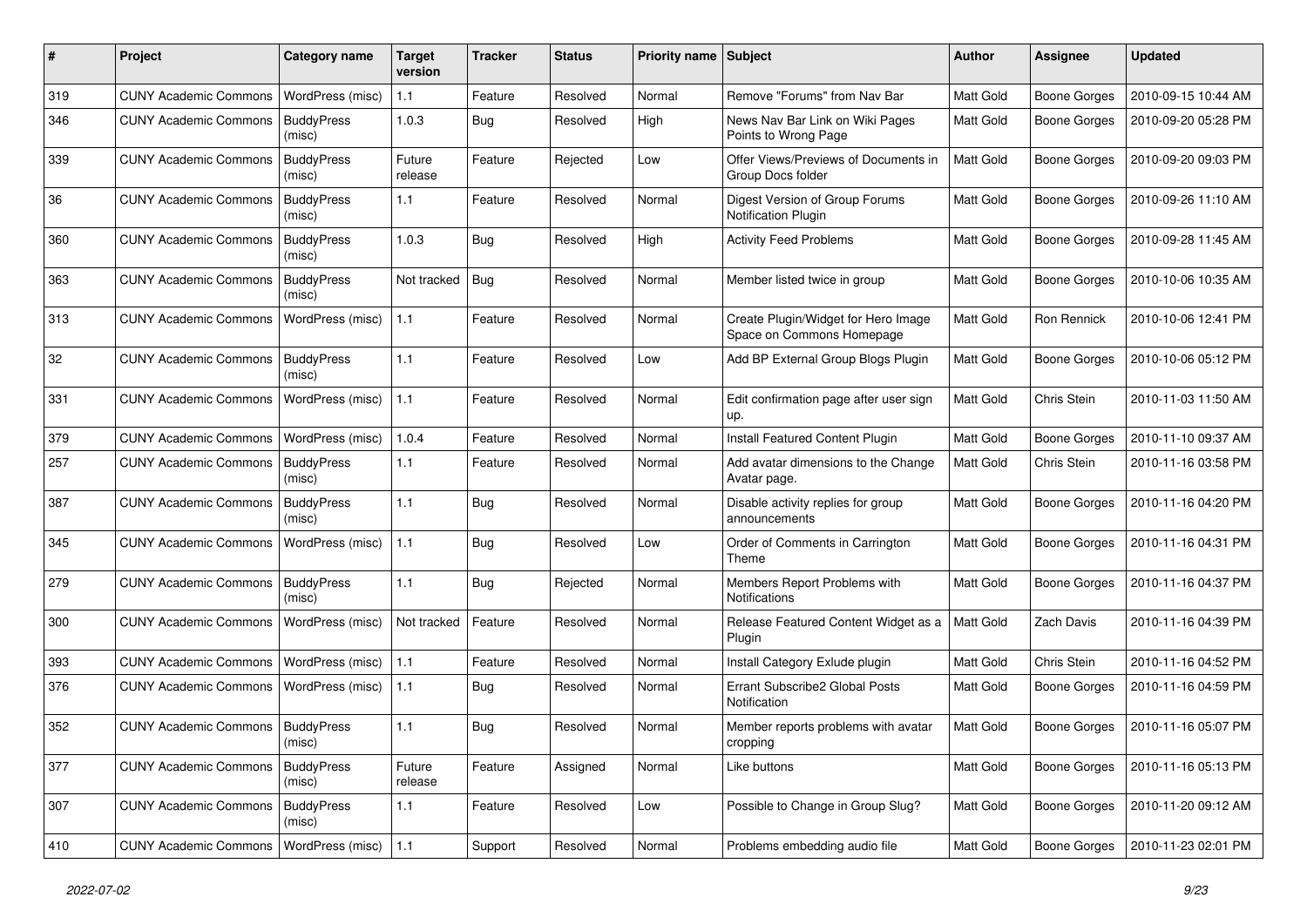| #   | Project                                  | Category name               | <b>Target</b><br>version | <b>Tracker</b> | <b>Status</b> | <b>Priority name</b> | Subject                                                                   | <b>Author</b> | Assignee            | <b>Updated</b>      |
|-----|------------------------------------------|-----------------------------|--------------------------|----------------|---------------|----------------------|---------------------------------------------------------------------------|---------------|---------------------|---------------------|
| 399 | <b>CUNY Academic Commons</b>             | WordPress (misc)            | 1.1                      | Feature        | Resolved      | Normal               | Add Widgetize Google Plugin                                               | Matt Gold     | <b>Boone Gorges</b> | 2010-11-23 05:40 PM |
| 361 | <b>CUNY Academic Commons</b>             | <b>BuddyPress</b><br>(misc) | 1.1                      | Feature        | Resolved      | Normal               | Change Wording of Options on Friend<br><b>Request Responses</b>           | Matt Gold     | Chris Stein         | 2010-11-24 01:42 PM |
| 213 | <b>CUNY Academic Commons</b>             |                             | $1.1$                    | Bug            | Rejected      | Normal               | Wiki Style                                                                | Matt Gold     | Chris Stein         | 2010-11-30 04:17 PM |
| 340 | <b>CUNY Academic Commons</b>             | <b>BuddyPress</b><br>(misc) | 1.1                      | Bug            | Resolved      | High                 | BP Admin Bar Menu Mouseover Areas<br>Too Sensitive                        | Matt Gold     | <b>Boone Gorges</b> | 2010-12-01 09:48 AM |
| 420 | <b>CUNY Academic Commons</b>             | WordPress (misc)            | 1.1                      | Feature        | Resolved      | Normal               | WP 3.0.2 Update                                                           | Matt Gold     | <b>Boone Gorges</b> | 2010-12-02 02:04 PM |
| 382 | <b>CUNY Academic Commons</b>             | WordPress (misc)            | 1.1                      | Feature        | Resolved      | Normal               | Install Category Page plugin on site                                      | Matt Gold     | Matt Gold           | 2010-12-02 02:21 PM |
| 415 | <b>CUNY Academic Commons</b>             | WordPress (misc)            | 1.1                      | Feature        | Resolved      | Normal               | Add text sizer plugin to Commons                                          | Matt Gold     | <b>Boone Gorges</b> | 2010-12-02 03:58 PM |
| 296 | <b>CUNY Academic Commons</b>             | WordPress (misc)            | 1.1                      | Feature        | Resolved      | Normal               | Selective plugin activation                                               | Matt Gold     | <b>Boone Gorges</b> | 2010-12-02 04:17 PM |
| 423 | <b>CUNY Academic Commons</b>             | WordPress (misc)            | $1.1$                    | Feature        | Resolved      | Normal               | Remove Unfiltered-MU from Commons<br>Plugins                              | Matt Gold     | <b>Boone Gorges</b> | 2010-12-02 04:24 PM |
| 381 | <b>CUNY Academic Commons</b>             | WordPress (misc)            | 1.1                      | <b>Bug</b>     | Resolved      | Normal               | Cull old themes from site                                                 | Matt Gold     | Matt Gold           | 2010-12-03 02:06 AM |
| 380 | <b>CUNY Academic Commons</b>             | WordPress (misc)            | $1.1$                    | Feature        | Resolved      | Normal               | Add New Themes to Site                                                    | Matt Gold     | Matt Gold           | 2010-12-03 02:13 AM |
| 424 | <b>CUNY Academic Commons</b>             | WordPress (misc)            | 1.1                      | Feature        | Resolved      | Normal               | Merge Newthemes branch with Master<br>branch on Git                       | Matt Gold     | <b>Boone Gorges</b> | 2010-12-03 07:27 AM |
| 236 | <b>CUNY Academic Commons</b>             | WordPress (misc)            | 1.1                      | Feature        | Resolved      | Normal               | Add WooThemes to Site                                                     | Matt Gold     | Matt Gold           | 2010-12-03 08:00 AM |
| 286 | <b>CUNY Academic Commons</b>             | WordPress (misc)            | 1.1                      | Feature        | Resolved      | Normal               | Edit content of account activation email                                  | Matt Gold     | <b>Boone Gorges</b> | 2010-12-06 02:03 PM |
| 419 | <b>CUNY Academic Commons</b>             | WordPress (misc)            | 1.1.1                    | <b>Bug</b>     | Resolved      | Normal               | <b>Blog/Blog Post Featured Content</b><br><b>Widget Errors</b>            | Matt Gold     | CIC Michael         | 2010-12-07 08:14 AM |
| 436 | <b>CUNY Academic Commons</b>             | <b>BuddyPress</b><br>(misc) | 1.1.1                    | Bug            | Resolved      | Normal               | Who's Online Widget                                                       | Matt Gold     | <b>Boone Gorges</b> | 2010-12-07 08:14 AM |
| 450 | <b>CUNY Academic Commons</b>             | <b>BuddyPress</b><br>(misc) |                          | <b>Bug</b>     | Duplicate     | Normal               | Email Notifications Summary vs. Full<br>Posts                             | Matt Gold     | <b>Boone Gorges</b> | 2010-12-08 07:30 AM |
| 444 | <b>CUNY Academic Commons</b>             | WordPress (misc)            | 1.1.1                    | <b>Bug</b>     | Resolved      | High                 | Hero Slides Not Showing Up in Firefox                                     | Matt Gold     | <b>Boone Gorges</b> | 2010-12-08 08:41 AM |
| 435 | <b>CUNY Academic Commons</b>             | <b>BuddyPress</b><br>(misc) | Future<br>release        | Feature        | Assigned      | Normal               | Include Avatar Images in Forum Post<br><b>Notification Emails</b>         | Matt Gold     | <b>Boone Gorges</b> | 2010-12-08 12:40 PM |
| 440 | <b>CUNY Academic Commons</b>             | WordPress (misc)            | 1.1.1                    | <b>Bug</b>     | Resolved      | Normal               | Conflict between Image Uploader and<br><b>CAC Featured Content Plugin</b> | Matt Gold     | CIC Michael         | 2010-12-08 02:25 PM |
| 455 | CUNY Academic Commons   WordPress (misc) |                             |                          | Bug            | Resolved      | High                 | Fix errors caused by More Privacy<br><b>Options Disabling</b>             | Matt Gold     | <b>Boone Gorges</b> | 2010-12-08 10:47 PM |
| 451 | <b>CUNY Academic Commons</b>             | <b>BuddyPress</b><br>(misc) | Not tracked   Bug        |                | Resolved      | High                 | Members Unable to Upload Documents<br>to Groups                           | Matt Gold     | <b>Boone Gorges</b> | 2010-12-09 12:32 PM |
| 391 | <b>CUNY Academic Commons</b>             | <b>BuddyPress</b><br>(misc) | Not tracked   Feature    |                | Resolved      | Normal               | Announce changes to Group Interface                                       | Matt Gold     | <b>Brian Foote</b>  | 2010-12-09 05:18 PM |
| 457 | <b>CUNY Academic Commons</b>             | <b>BuddyPress</b><br>(misc) | 1.1.2                    | <b>Bug</b>     | Resolved      | High                 | Unable to Upload Documents as Forum   Matt Gold<br>Attachments            |               | Boone Gorges        | 2010-12-10 06:56 PM |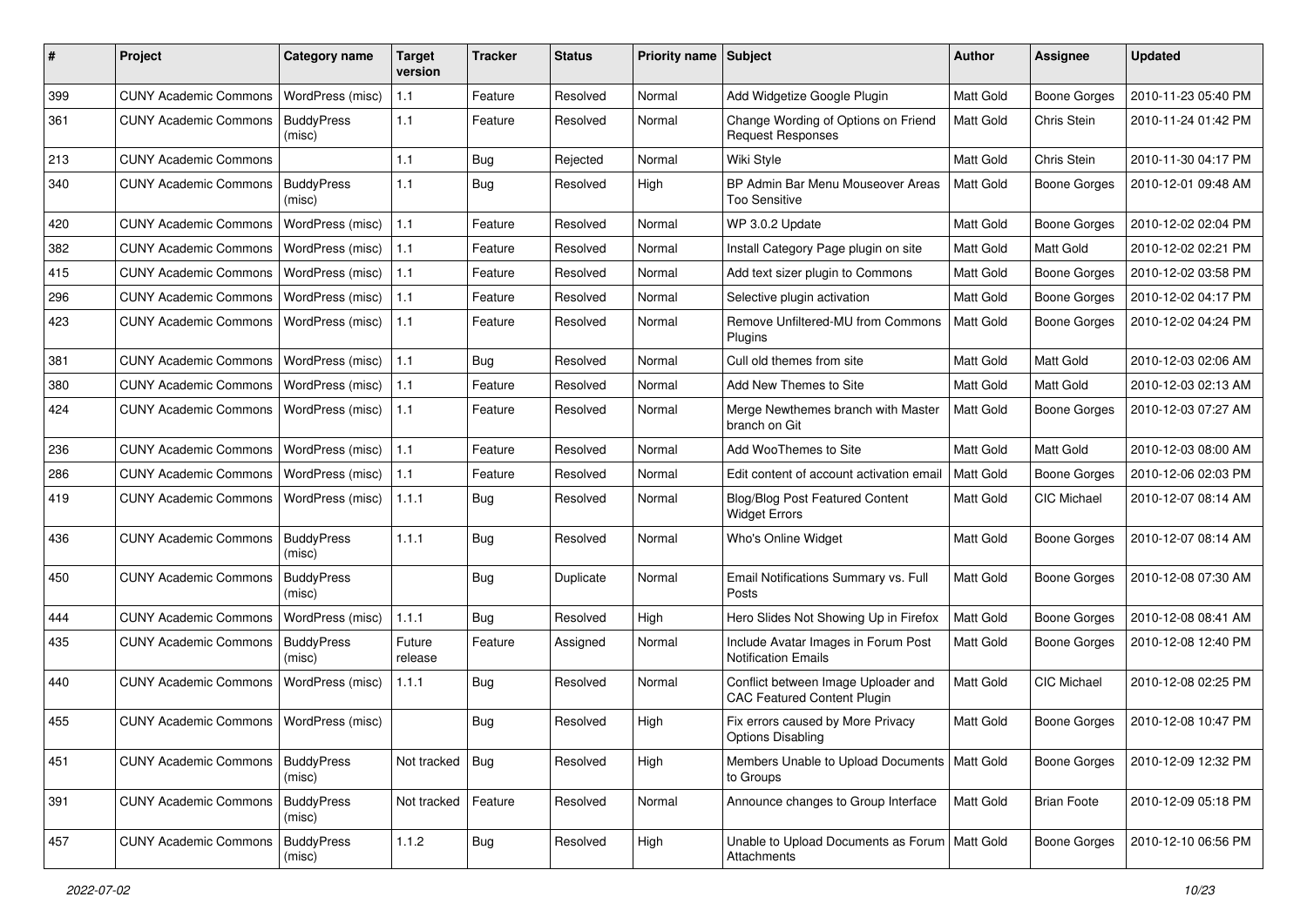| #   | <b>Project</b>               | Category name               | <b>Target</b><br>version | <b>Tracker</b> | <b>Status</b> | <b>Priority name</b> | Subject                                                 | Author           | <b>Assignee</b>     | <b>Updated</b>      |
|-----|------------------------------|-----------------------------|--------------------------|----------------|---------------|----------------------|---------------------------------------------------------|------------------|---------------------|---------------------|
| 470 | <b>CUNY Academic Commons</b> | WordPress (misc)            | 1.0.3                    | Bug            | Duplicate     | Normal               | Atahualpa Theme problems following<br>site upgrade      | Matt Gold        | Boone Gorges        | 2010-12-13 10:59 AM |
| 472 | <b>CUNY Academic Commons</b> | WordPress (misc)            | Not tracked              | Bug            | Resolved      | Normal               | Spelling Error in Email Notification                    | Matt Gold        | <b>Boone Gorges</b> | 2010-12-13 02:56 PM |
| 469 | <b>CUNY Academic Commons</b> | WordPress (misc)            | Not tracked              | Bug            | Resolved      | High                 | Help with a blog using a deleted theme                  | Matt Gold        | Boone Gorges        | 2010-12-13 05:09 PM |
| 476 | <b>CUNY Academic Commons</b> | WordPress (misc)            | 1.1.3                    | <b>Bug</b>     | Resolved      | High                 | Limited Email Domains List Empty After<br>Site Upgrade  | Matt Gold        | <b>Boone Gorges</b> | 2010-12-13 07:02 PM |
| 458 | <b>CUNY Academic Commons</b> | <b>BuddyPress</b><br>(misc) | 1.1.3                    | Bug            | Resolved      | Normal               | Notifications Not Received for Own<br>Messages          | Matt Gold        | <b>Boone Gorges</b> | 2010-12-13 08:28 PM |
| 482 | <b>CUNY Academic Commons</b> | WordPress (misc)            | 1.1.4                    | <b>Bug</b>     | Resolved      | Normal               | BP Admin Bar Display Error                              | Matt Gold        | <b>Boone Gorges</b> | 2010-12-16 08:45 AM |
| 486 | <b>CUNY Academic Commons</b> | <b>BuddyPress</b><br>(misc) | 1.1.4                    | Feature        | Resolved      | Normal               | Add "Post Topic" to Group Forum<br>pages                | Matt Gold        | Boone Gorges        | 2010-12-16 11:13 AM |
| 449 | <b>CUNY Academic Commons</b> | WordPress (misc)            | 1.1.4                    | Bug            | Rejected      | Normal               | WooThemes displaying category list in<br>nav            | Matt Gold        | Chris Stein         | 2010-12-16 02:03 PM |
| 453 | <b>CUNY Academic Commons</b> | WordPress (misc)            | 1.1.4                    | <b>Bug</b>     | Rejected      | Normal               | Error with Sidebar Manager of "The<br>Station" WooTheme | Matt Gold        | <b>Boone Gorges</b> | 2010-12-18 04:51 PM |
| 489 | <b>CUNY Academic Commons</b> | WordPress (misc)            | 1.1.4                    | Feature        | Resolved      | Normal               | Drag and Drop Ordering on Gallery<br>Post Plugin        | Matt Gold        | <b>Ron Rennick</b>  | 2010-12-18 08:13 PM |
| 475 | <b>CUNY Academic Commons</b> | WordPress (misc)            | 1.1.4                    | Feature        | Rejected      | Normal               | Move Critical Plugins to mu-plugins                     | Matt Gold        | Boone Gorges        | 2010-12-18 08:56 PM |
| 500 | <b>CUNY Academic Commons</b> | <b>BuddyPress</b><br>(misc) | Future<br>release        | Feature        | Assigned      | Normal               | <b>Export Group Data</b>                                | Matt Gold        | Boone Gorges        | 2010-12-19 12:09 PM |
| 496 | <b>CUNY Academic Commons</b> | WordPress (misc)            | 1.1.5                    | Feature        | Resolved      | Normal               | Add wp-resume Plugin to Site                            | Matt Gold        | <b>Boone Gorges</b> | 2010-12-20 10:09 AM |
| 276 | <b>CUNY Academic Commons</b> | Wiki                        | 1.1.5                    | Feature        | Resolved      | Normal               | Install PDF Book extension for<br><b>MediaWiki</b>      | Matt Gold        | Boone Gorges        | 2010-12-20 10:59 AM |
| 328 | <b>CUNY Academic Commons</b> | <b>BuddyPress</b><br>(misc) | Future<br>release        | Feature        | Duplicate     | Normal               | Make Group Invitation Status Clearer                    | Matt Gold        | <b>Boone Gorges</b> | 2010-12-20 11:08 AM |
| 350 | <b>CUNY Academic Commons</b> | <b>BuddyPress</b><br>(misc) | 1.2                      | Feature        | Resolved      | Normal               | Move "Send Invites" Button                              | Matt Gold        | Boone Gorges        | 2010-12-20 11:29 AM |
| 498 | <b>CUNY Academic Commons</b> | <b>BuddyPress</b><br>(misc) |                          | Feature        | Duplicate     | Normal               | Create ability to respond to forum posts<br>by email    | <b>Matt Gold</b> | <b>Boone Gorges</b> | 2010-12-20 11:34 AM |
| 507 | <b>CUNY Academic Commons</b> | <b>BuddyPress</b><br>(misc) | 1.1.6                    | Bug            | Resolved      | High                 | Invite Anyone Rejects CUNY Email<br>Addresses           | Matt Gold        | Boone Gorges        | 2010-12-21 11:26 AM |
| 503 | <b>CUNY Academic Commons</b> | WordPress (misc)            | 1.1.6                    | Bug            | Resolved      | Normal               | Explore and Possibly Remove<br><b>WP-Cron Reminder</b>  | Matt Gold        | <b>Boone Gorges</b> | 2010-12-21 11:55 AM |
| 285 | <b>CUNY Academic Commons</b> | WordPress (misc)            | Not tracked              | Bug            | Rejected      | Normal               | <b>Check Commons mailserver</b><br>configuration        | Matt Gold        |                     | 2010-12-21 11:58 AM |
| 456 | <b>CUNY Academic Commons</b> | <b>BuddyPress</b><br>(misc) | Not tracked              | Bug            | Resolved      | Normal               | <b>Check Sitewide Plugins</b>                           | Matt Gold        | <b>Boone Gorges</b> | 2010-12-21 12:31 PM |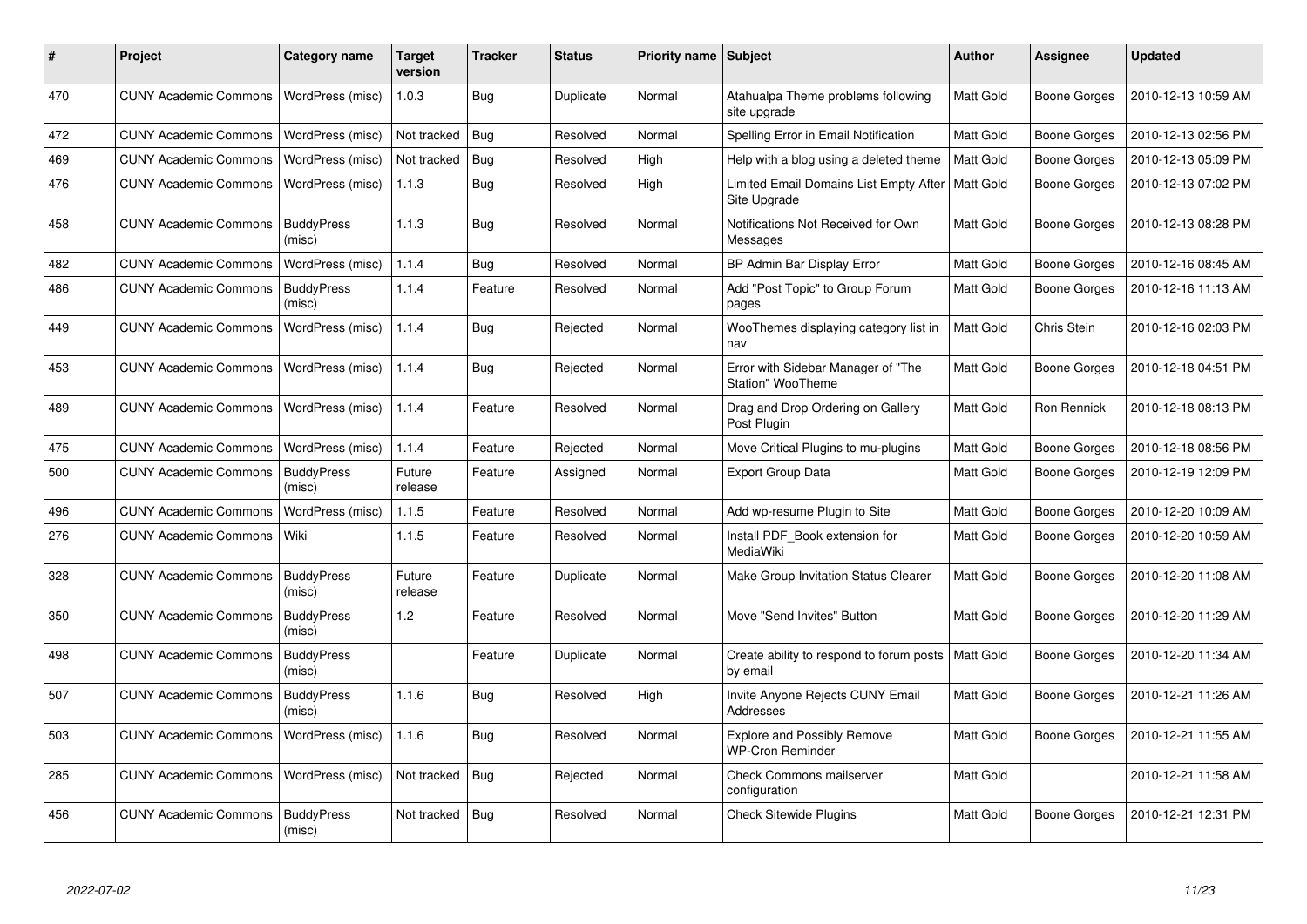| ∦   | Project                            | Category name               | <b>Target</b><br>version | <b>Tracker</b> | <b>Status</b> | Priority name Subject |                                                                                                             | <b>Author</b>    | <b>Assignee</b>     | <b>Updated</b>      |
|-----|------------------------------------|-----------------------------|--------------------------|----------------|---------------|-----------------------|-------------------------------------------------------------------------------------------------------------|------------------|---------------------|---------------------|
| 467 | <b>CUNY Academic Commons</b>       | <b>BuddyPress</b><br>(misc) | Not tracked              | <b>Bug</b>     | Resolved      | Low                   | CAC Blog no longer listed on<br>BP-Admin Bar "My Blogs" list                                                | Matt Gold        | <b>Boone Gorges</b> | 2010-12-21 12:38 PM |
| 426 | <b>CUNY Academic Commons</b>       | WordPress (misc)            | Not tracked              | Feature        | Resolved      | Normal                | Change default blog theme once<br>WooThemes are installed                                                   | <b>Matt Gold</b> | Matt Gold           | 2010-12-21 12:42 PM |
| 311 | <b>CUNY Academic Commons</b>       | Redmine                     | Not tracked   Bug        |                | Resolved      | Low                   | Redmine user getting all email<br>notifications                                                             | <b>Matt Gold</b> | Zach Davis          | 2010-12-21 07:28 PM |
| 499 | <b>CUNY Academic Commons</b>       | WordPress (misc)            | 1.1.6                    | Bug            | Resolved      | Normal                | Help with Atahualpa Issues                                                                                  | Matt Gold        | scott voth          | 2010-12-21 07:30 PM |
| 428 | <b>CUNY Academic Commons</b>       | <b>BuddyPress</b><br>(misc) | 1.2                      | Feature        | Resolved      | Normal                | Consider adding Log Out button to BP<br>Admin Bar                                                           | Matt Gold        | <b>Boone Gorges</b> | 2010-12-22 12:12 PM |
| 427 | <b>CUNY Academic Commons</b>       | WordPress (misc)            | 1.2                      | Feature        | Resolved      | Normal                | Remove Ability to Post Status Updates<br>from Edit Profile Page                                             | Matt Gold        | <b>Boone Gorges</b> | 2010-12-22 12:16 PM |
| 125 | <b>CUNY Academic Commons</b>       | Redmine                     | Not tracked   Bug        |                | Rejected      | Normal                | Prevent Issues Site from Showing up in   Matt Gold<br>Google Searches                                       |                  |                     | 2010-12-28 05:45 PM |
| 527 | <b>CUNY Academic Commons</b>       | <b>BuddyPress</b><br>(misc) | 1.1.7                    | Bug            | Resolved      | Low                   | BP Admin Bar Doesn't Show up on<br>Cityscape Theme                                                          | Matt Gold        | <b>Boone Gorges</b> | 2011-01-04 03:39 PM |
| 531 | <b>CUNY Academic Commons</b>       | <b>BuddyPress</b><br>(misc) | 1.1.7                    | <b>Bug</b>     | Resolved      | Low                   | Member reports problems with avatar<br>cropping                                                             | Matt Gold        | <b>Boone Gorges</b> | 2011-01-04 05:10 PM |
| 513 | <b>CUNY Academic Commons</b>       | WordPress (misc)            | 1.1.7                    | Feature        | Resolved      | Low                   | Plugin Request: Install meebo me                                                                            | Matt Gold        | <b>Boone Gorges</b> | 2011-01-04 05:56 PM |
| 509 | <b>CUNY Academic Commons</b>       | WordPress (misc)            | 1.1.7                    | Bug            | Resolved      | Low                   | User reports problem with Google<br>Calendar widget                                                         | Matt Gold        | Boone Gorges        | 2011-01-04 06:17 PM |
| 539 | <b>CUNY Academic Commons</b>       | <b>BuddyPress</b><br>(misc) | 1.2                      | Feature        | Rejected      | Normal                | Allow document category names to be<br>edited                                                               | Matt Gold        | <b>Boone Gorges</b> | 2011-01-24 12:52 PM |
| 544 | <b>CUNY Academic Commons</b>       | WordPress (misc)            | 1.1.8                    | Feature        | Resolved      | Normal                | Add Elegant Themes themepack to site                                                                        | Matt Gold        | Matt Gold           | 2011-01-25 01:40 AM |
| 545 | <b>CUNY Academic Commons</b>       | WordPress (misc)            | 1.1.8                    | <b>Bug</b>     | Resolved      | Normal                | <b>Test Elegant Themes</b>                                                                                  | Matt Gold        | Matt Gold           | 2011-01-25 01:41 AM |
| 547 | <b>CUNY Academic Commons</b>       | WordPress (misc)            | 1.1.8                    | Feature        | Resolved      | Normal                | Add new themes                                                                                              | Matt Gold        | Matt Gold           | 2011-01-27 01:52 PM |
| 533 | <b>CUNY Academic Commons</b>       | <b>BuddyPress</b><br>(misc) | 1.1.8                    | Bug            | Resolved      | Normal                | Minor CSS issue on group page                                                                               | Matt Gold        | <b>Boone Gorges</b> | 2011-02-02 09:44 AM |
| 540 | <b>CUNY Academic Commons</b>       | <b>BuddyPress</b><br>(misc) | 1.1.8                    | Bug            | Resolved      | Normal                | Long BP Group Doc Names Hide<br>Edit/Delete Options                                                         | Matt Gold        | <b>Boone Gorges</b> | 2011-02-02 10:58 AM |
| 538 | <b>CUNY Academic Commons</b>       | <b>BuddyPress</b><br>(misc) | 1.1.8                    | Bug            | Resolved      | Normal                | News feed assigns incorrect trackback<br>origins                                                            | Matt Gold        | Boone Gorges        | 2011-02-02 11:22 AM |
| 546 | CUNY Academic Commons   BuddyPress | (misc)                      | 1.1.8                    | Bug            | Resolved      | Normal                | Add Group/Group Blog Author Syncing   Matt Gold<br>on an Automated Basis to the Group<br><b>Blog Plugin</b> |                  | Boone Gorges        | 2011-02-03 08:44 AM |
| 556 | <b>CUNY Academic Commons</b>       | WordPress (misc)            |                          | Bug            | Resolved      | Normal                | Default Theme Broken after Upgrade                                                                          | Matt Gold        | Matt Gold           | 2011-02-05 09:44 AM |
| 561 | <b>CUNY Academic Commons</b>       | <b>BuddyPress</b><br>(misc) |                          | Bug            | Resolved      | Normal                | <b>Copyright Violation</b>                                                                                  | Matt Gold        | Matt Gold           | 2011-02-05 03:10 PM |
| 566 | <b>CUNY Academic Commons</b>       | WordPress (misc)            | 1.1.10                   | Feature        | Resolved      | Normal                | Add The Morning After Theme                                                                                 | Matt Gold        | Matt Gold           | 2011-02-06 11:40 PM |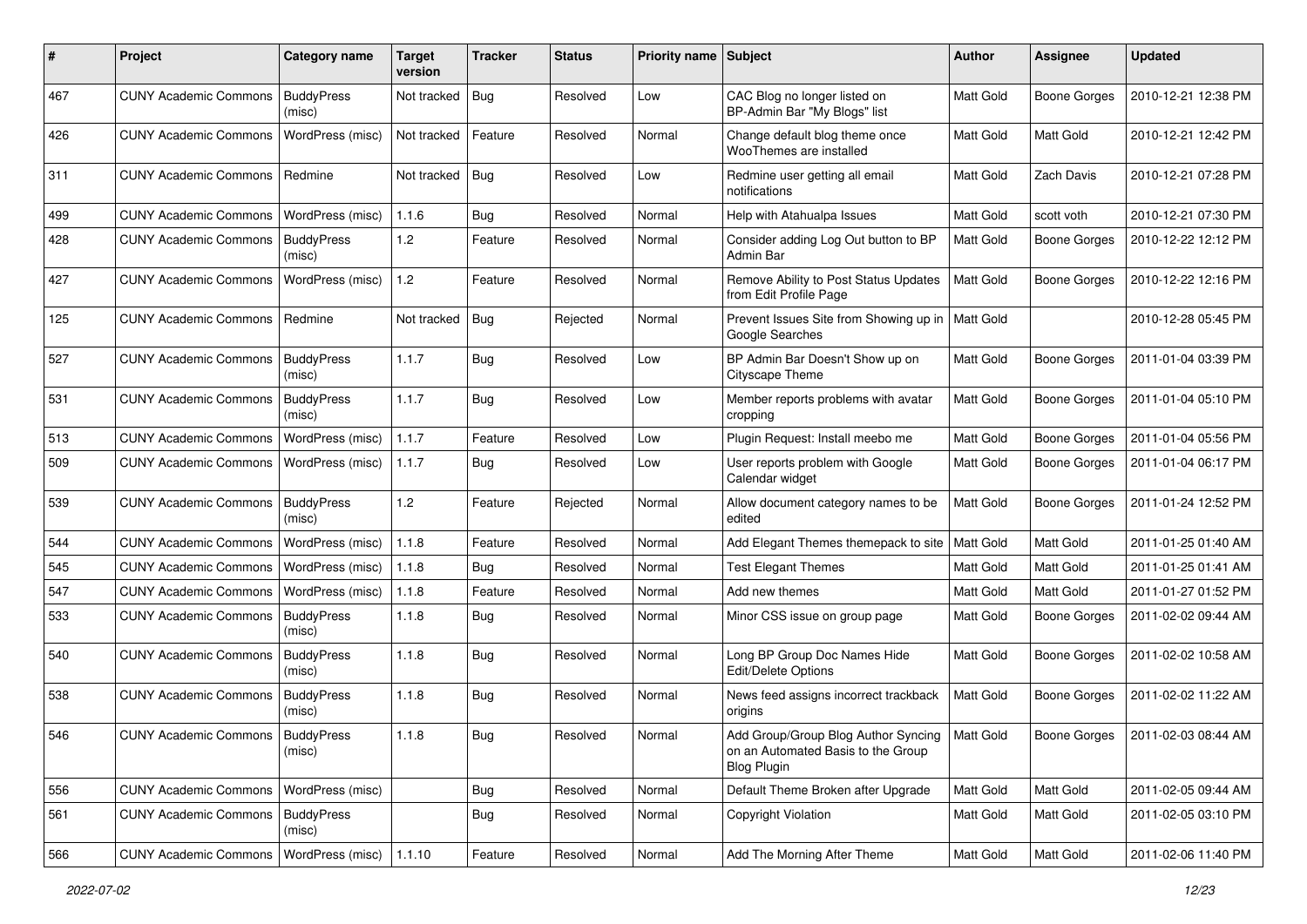| $\#$ | Project                      | Category name               | Target<br>version | <b>Tracker</b> | <b>Status</b> | Priority name Subject |                                                                                                    | <b>Author</b>    | <b>Assignee</b>     | <b>Updated</b>      |
|------|------------------------------|-----------------------------|-------------------|----------------|---------------|-----------------------|----------------------------------------------------------------------------------------------------|------------------|---------------------|---------------------|
| 568  | <b>CUNY Academic Commons</b> | <b>BuddyPress</b><br>(misc) | 1.1.10            | Bug            | Resolved      | High                  | Member reports trouble uploading<br>documents to groups                                            | <b>Matt Gold</b> | Boone Gorges        | 2011-02-10 02:33 PM |
| 574  | <b>CUNY Academic Commons</b> | <b>BuddyPress</b><br>(misc) | 1.1.10            | Bug            | Resolved      | High                  | Members unable to read documents<br>posted to groups                                               | <b>Matt Gold</b> | Boone Gorges        | 2011-02-10 03:01 PM |
| 564  | <b>CUNY Academic Commons</b> | WordPress (misc)            | 1.1.10            | Feature        | Rejected      | Normal                | Email Subscription Plugin for<br><b>WordPress blogs</b>                                            | <b>Matt Gold</b> | <b>Boone Gorges</b> | 2011-02-18 12:04 AM |
| 378  | <b>CUNY Academic Commons</b> | WordPress (misc)            | 1.2               | <b>Bug</b>     | Duplicate     | Normal                | New blog post notification by email for<br>private blogs                                           | Matt Gold        | <b>Boone Gorges</b> | 2011-02-18 01:46 PM |
| 362  | <b>CUNY Academic Commons</b> | <b>BuddyPress</b><br>(misc) | 1.2               | Feature        | Resolved      | Low                   | Require Confirmation on Leaving a<br>Group                                                         | Matt Gold        | <b>Boone Gorges</b> | 2011-02-21 02:51 PM |
| 567  | <b>CUNY Academic Commons</b> | WordPress (misc)            | 1.1.10            | Feature        | Resolved      | Normal                | Add WPFolio and Bibliotype Themes                                                                  | Matt Gold        | Matt Gold           | 2011-02-21 04:16 PM |
| 510  | <b>CUNY Academic Commons</b> | <b>BuddyPress</b><br>(misc) | 1.2               | Feature        | Resolved      | Normal                | Change group slug placement on group   Matt Gold<br>admin menu                                     |                  | Boone Gorges        | 2011-02-21 04:51 PM |
| 605  | <b>CUNY Academic Commons</b> | <b>BuddyPress</b><br>(misc) | 1.1.10            | <b>Bug</b>     | Rejected      | Normal                | Member search on Group Invite Page<br>Not Working                                                  | <b>Matt Gold</b> | Boone Gorges        | 2011-02-24 11:41 PM |
| 606  | <b>CUNY Academic Commons</b> | <b>BuddyPress</b><br>(misc) | 1.1.10            | <b>Bug</b>     | Rejected      | Low                   | Avatars don't show up in list of<br>members on group invite tool                                   | Matt Gold        | Boone Gorges        | 2011-02-24 11:47 PM |
| 553  | <b>CUNY Academic Commons</b> | WordPress (misc)            | 1.1.10            | <b>Bug</b>     | Rejected      | Normal                | Wonky Hero Slide Overlays                                                                          | Matt Gold        | <b>Boone Gorges</b> | 2011-02-28 05:44 PM |
| 623  | <b>CUNY Academic Commons</b> | <b>BuddyPress</b><br>(misc) | 1.2               | Feature        | Resolved      | Normal                | <b>BuddyPress Docs: Move</b><br>Paste-from-Word Icon Into Top Row of<br>Tiny-MCE icons             | <b>Matt Gold</b> | Boone Gorges        | 2011-02-28 06:33 PM |
| 613  | <b>CUNY Academic Commons</b> | <b>BuddyPress</b><br>(misc) | 1.1.10            | Bug            | Resolved      | Normal                | Member reports group blog / group<br>member syncing                                                | <b>Matt Gold</b> | <b>Boone Gorges</b> | 2011-03-03 09:26 AM |
| 614  | <b>CUNY Academic Commons</b> | <b>BuddyPress</b><br>(misc) | 1.1.10            | <b>Bug</b>     | Rejected      | Low                   | Log out button on BP Admin bar covers<br>logo                                                      | Matt Gold        | <b>Boone Gorges</b> | 2011-03-04 05:58 PM |
| 612  | <b>CUNY Academic Commons</b> | <b>BuddyPress</b><br>(misc) | 1.1.10            | <b>Bug</b>     | Resolved      | Normal                | Member reports trouble uploading<br>documents to groups                                            | <b>Matt Gold</b> | <b>Boone Gorges</b> | 2011-03-07 10:12 PM |
| 534  | <b>CUNY Academic Commons</b> | WordPress (misc)            | 1.1.10            | Feature        | Resolved      | Normal                | Add an apple-touch-icon.pgn of the<br>CUNY Favicon.ico to the root directory<br>at 114x114         | Matt Gold        | Matt Gold           | 2011-03-08 07:34 AM |
| 349  | <b>CUNY Academic Commons</b> | <b>BuddyPress</b><br>(misc) | 1.2               | Feature        | Resolved      | Normal                | Add explanatory note to Group Send<br><b>Invites Page</b>                                          | Matt Gold        | Boone Gorges        | 2011-03-08 08:44 PM |
| 348  | <b>CUNY Academic Commons</b> | <b>BuddyPress</b><br>(misc) | 1.2               | Feature        | Resolved      | Normal                | Create status marker to show which<br>invited group members have already<br>received group invites | Matt Gold        | Boone Gorges        | 2011-03-08 09:08 PM |
| 492  | <b>CUNY Academic Commons</b> | WordPress (misc)            | 1.2               | Feature        | Resolved      | Normal                | Upgrade CommentPress to latest<br>edition                                                          | <b>Matt Gold</b> | <b>Boone Gorges</b> | 2011-03-08 09:23 PM |
| 491  | <b>CUNY Academic Commons</b> | WordPress (misc)            | Not tracked       | Support        | Resolved      | Normal                | Create better/more visible<br>documentation for WooThemes                                          | Matt Gold        | scott voth          | 2011-03-12 12:27 PM |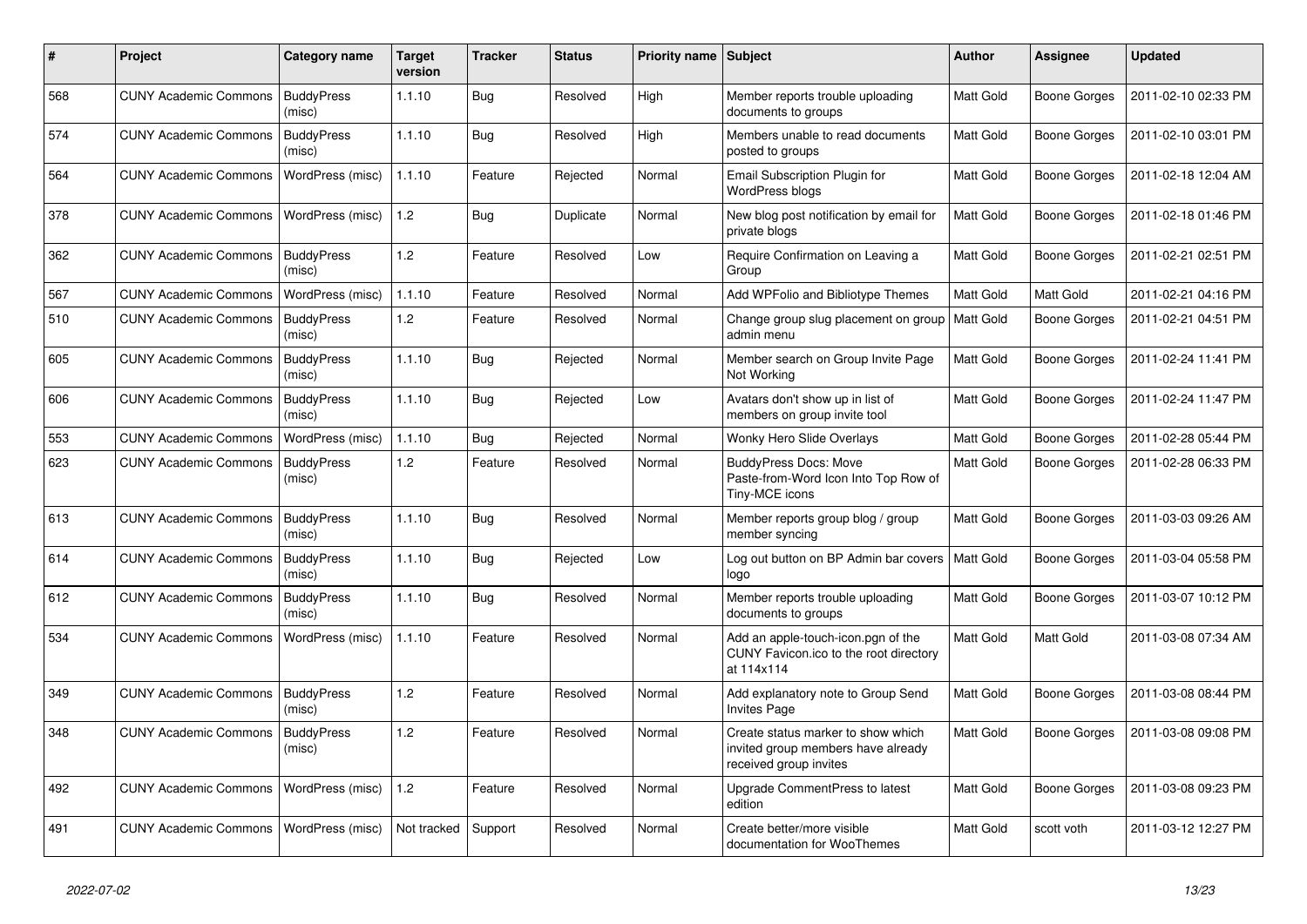| #   | Project                                  | Category name               | Target<br>version | <b>Tracker</b> | <b>Status</b> | Priority name Subject |                                                                                                    | <b>Author</b>    | <b>Assignee</b>     | <b>Updated</b>      |
|-----|------------------------------------------|-----------------------------|-------------------|----------------|---------------|-----------------------|----------------------------------------------------------------------------------------------------|------------------|---------------------|---------------------|
| 611 | <b>CUNY Academic Commons</b>             | Wiki                        | Not tracked       | Bug            | Resolved      | Low                   | Remove references to the wire from<br>wiki support pages                                           | Matt Gold        | scott voth          | 2011-03-12 12:29 PM |
| 635 | <b>CUNY Academic Commons</b>             | <b>BuddyPress</b><br>(misc) | Future<br>release | Feature        | Assigned      | Normal                | Big Blue Button - Videoconferencing in<br>Groups and Blogs                                         | Matt Gold        | <b>Boone Gorges</b> | 2011-03-14 03:24 PM |
| 504 | <b>CUNY Academic Commons</b>             | WordPress (misc)            | Not tracked       | Feature        | Resolved      | Normal                | Create a page on the news blog to<br>highlight stories about the Commons                           | <b>Matt Gold</b> | scott voth          | 2011-03-14 10:07 PM |
| 638 | <b>CUNY Academic Commons</b>             | <b>BuddyPress</b><br>(misc) | 1.1.11            | <b>Bug</b>     | Resolved      | Normal                | Email Notifications Include Odd<br>Characters                                                      | Matt Gold        | <b>Boone Gorges</b> | 2011-03-16 11:06 AM |
| 501 | <b>CUNY Academic Commons</b>             | WordPress (misc)            | $1.2$             | Feature        | Resolved      | Normal                | Install WP Site Template Plugin                                                                    | Matt Gold        | <b>Boone Gorges</b> | 2011-03-16 03:31 PM |
| 639 | <b>CUNY Academic Commons</b>             | WordPress (misc)            | 1.1.11            | Feature        | Resolved      | Low                   | Consider WP Comment Remix Plugin                                                                   | Matt Gold        | <b>Boone Gorges</b> | 2011-03-17 05:43 PM |
| 629 | <b>CUNY Academic Commons</b>             | <b>BuddyPress</b><br>(misc) | $1.2$             | Feature        | Resolved      | Normal                | Create Required Profile Field to Define<br><b>User Status</b>                                      | Matt Gold        | Matt Gold           | 2011-03-17 06:34 PM |
| 646 | <b>CUNY Academic Commons</b>             | <b>BuddyPress</b><br>(misc) | 1.2               | <b>Bug</b>     | Resolved      | Low                   | Change Error Message Non Logged-In<br>Users See When Authorized Page is<br>Requested Without Login | <b>Matt Gold</b> | <b>Boone Gorges</b> | 2011-03-22 10:28 AM |
| 409 | <b>CUNY Academic Commons</b>             | WordPress (misc)            | Future<br>release | Feature        | Duplicate     | Normal                | Simplify Process of adding members to<br>blogs                                                     | Matt Gold        | <b>Boone Gorges</b> | 2011-03-25 11:25 AM |
| 651 | <b>CUNY Academic Commons</b>             | <b>BuddyPress</b><br>(misc) | Not tracked       | Feature        | Resolved      | Normal                | Update Roadmap                                                                                     | Matt Gold        | <b>Boone Gorges</b> | 2011-03-26 07:20 PM |
| 647 | <b>CUNY Academic Commons</b>             | WordPress (misc)            | 1.2               | Feature        | Resolved      | Normal                | <b>Add Antisnews Theme</b>                                                                         | Matt Gold        | <b>Boone Gorges</b> | 2011-03-26 07:58 PM |
| 660 | <b>CUNY Academic Commons</b>             | <b>BuddyPress</b><br>(misc) | 1.2               | Bug            | Resolved      | Low                   | HTML Markup appears in activity<br>comment                                                         | Matt Gold        | <b>Boone Gorges</b> | 2011-04-04 02:39 PM |
| 674 | <b>CUNY Academic Commons</b>             | <b>BuddyPress</b><br>(misc) | Not tracked   Bug |                | Rejected      | Normal                | <b>Errant Friend Request?</b>                                                                      | <b>Matt Gold</b> | <b>Boone Gorges</b> | 2011-04-06 11:28 PM |
| 656 | <b>CUNY Academic Commons</b>             | <b>BuddyPress</b><br>(misc) | 1.2               | <b>Bug</b>     | Resolved      | Low                   | <b>Conflicting Email Subscription</b><br>Messages                                                  | Matt Gold        | <b>Boone Gorges</b> | 2011-04-10 10:10 PM |
| 596 | <b>CUNY Academic Commons</b>             | WordPress (misc)            | Not tracked       | Support        | Resolved      | Normal                | Document Subscribe2 Plugin/Update<br>Help Group Post                                               | Matt Gold        | scott voth          | 2011-04-17 11:34 AM |
| 595 | <b>CUNY Academic Commons</b>             | Upgrades                    | 1.2               | Feature        | Resolved      | Normal                | Formalize Browser/OS Testing<br>procedures                                                         | Matt Gold        | <b>Boone Gorges</b> | 2011-04-20 06:40 PM |
| 640 | <b>CUNY Academic Commons</b>             | WordPress (misc)            | 1.2               | Feature        | Resolved      | Normal                | Add Clean Home Theme to Site                                                                       | Matt Gold        | Matt Gold           | 2011-04-20 06:55 PM |
| 526 | <b>CUNY Academic Commons</b>             | <b>WordPress (misc)</b>     | 1.2               | <b>Bug</b>     | Resolved      | Low                   | Next/Previous Links Don't Appear on<br>All Hero Slides                                             | Matt Gold        | Raymond Hoh         | 2011-04-22 03:56 AM |
| 699 | <b>CUNY Academic Commons</b>             | WordPress (misc)            | $1.2$             | Feature        | Resolved      | Normal                | Add BTCNew Plugin to the Commons                                                                   | Matt Gold        | Raymond Hoh         | 2011-04-24 04:15 PM |
| 425 | <b>CUNY Academic Commons</b>             | <b>WordPress (misc)</b>     | $1.2\,$           | Feature        | Resolved      | Normal                | Edit "Not Found" text on new blogs                                                                 | Matt Gold        | Raymond Hoh         | 2011-04-26 08:16 AM |
| 705 | <b>CUNY Academic Commons</b>             | WordPress (misc)            | 1.2.1             | Feature        | Resolved      | Normal                | A way to mass upload files?                                                                        | Matt Gold        | Boone Gorges        | 2011-04-27 12:04 AM |
| 709 | CUNY Academic Commons   WordPress (misc) |                             | 1.2.1             | Feature        | Rejected      | Low                   | Add Inspiration Theme to Site                                                                      | Matt Gold        | Boone Gorges        | 2011-04-28 08:15 PM |
| 727 | <b>CUNY Academic Commons</b>             | WordPress (misc)            | 1.2.1             | Bug            | Resolved      | Normal                | Add The Erudite Theme                                                                              | Matt Gold        | Raymond Hoh         | 2011-05-01 05:02 AM |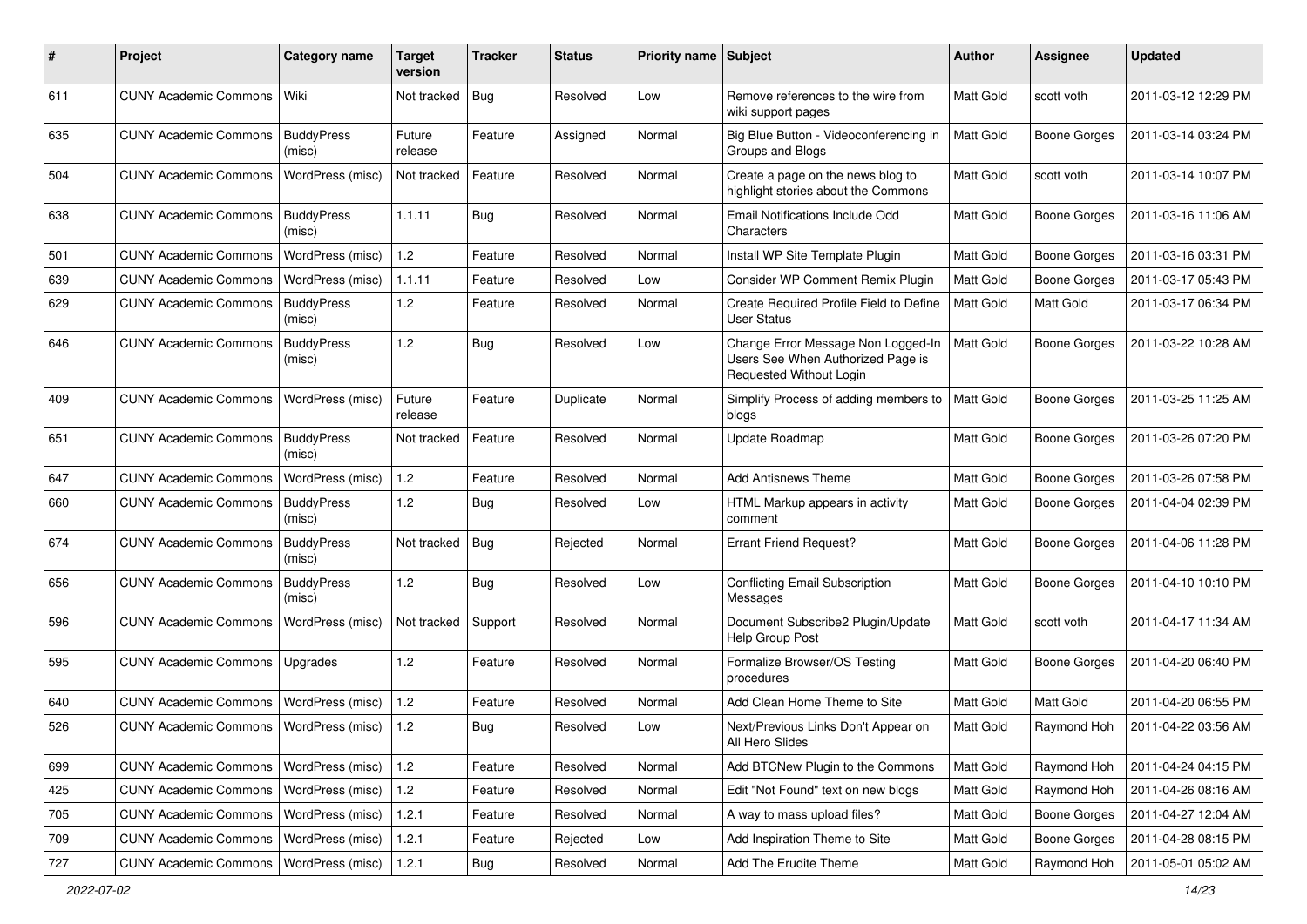| #   | Project                                  | Category name               | Target<br>version | Tracker    | <b>Status</b> | Priority name Subject |                                                                                   | <b>Author</b>    | <b>Assignee</b>     | <b>Updated</b>      |
|-----|------------------------------------------|-----------------------------|-------------------|------------|---------------|-----------------------|-----------------------------------------------------------------------------------|------------------|---------------------|---------------------|
| 731 | <b>CUNY Academic Commons</b>             | <b>BuddyPress</b><br>(misc) | 1.2.1             | Bug        | Resolved      | Normal                | Member reports a problem posting to a<br>private group                            | Matt Gold        | Boone Gorges        | 2011-05-03 07:10 PM |
| 661 | <b>CUNY Academic Commons</b>             | <b>BuddyPress</b><br>(misc) | 1.2               | <b>Bug</b> | Resolved      | Low                   | HTML Special Characters Appear in<br><b>Email Notification Text</b>               | Matt Gold        | Raymond Hoh         | 2011-05-04 08:55 AM |
| 711 | <b>CUNY Academic Commons</b>             | WordPress (misc)            | 1.2.1             | Feature    | Resolved      | Normal                | Add Twitter Blackbird Pie Plugin                                                  | Matt Gold        | <b>Boone Gorges</b> | 2011-05-04 10:17 AM |
| 707 | <b>CUNY Academic Commons</b>             | WordPress (misc)            | 1.2.1             | Feature    | Resolved      | Normal                | Simple Site Visit Counter Plugin for<br><b>Blogs</b>                              | Matt Gold        | Boone Gorges        | 2011-05-04 11:13 AM |
| 704 | <b>CUNY Academic Commons</b>             | WordPress (misc)            | 1.2.1             | Feature    | Resolved      | Normal                | Plugin Request: Widget that displays<br>randomized images and captions            | <b>Matt Gold</b> | <b>Boone Gorges</b> | 2011-05-04 11:22 AM |
| 706 | <b>CUNY Academic Commons</b>             | WordPress (misc)            | 1.2.1             | Feature    | Resolved      | Normal                | Random Header Image                                                               | Matt Gold        | Boone Gorges        | 2011-05-04 01:26 PM |
| 710 | <b>CUNY Academic Commons</b>             | WordPress (misc)            | 1.2.1             | <b>Bug</b> | Resolved      | Normal                | Flickr Photo Album Plugin Doesn't<br>Activate                                     | Matt Gold        | Boone Gorges        | 2011-05-08 04:56 PM |
| 627 | <b>CUNY Academic Commons</b>             | <b>BuddyPress</b><br>(misc) | 1.2               | Feature    | Resolved      | Normal                | Add LaTeX support for BP Group<br>Forums                                          | <b>Matt Gold</b> | <b>Boone Gorges</b> | 2011-05-09 05:21 PM |
| 657 | <b>CUNY Academic Commons</b>             | WordPress (misc)            | 1.2.1             | Bug        | Resolved      | Normal                | Problems with WordPress Wiki Plugin                                               | Matt Gold        | <b>Boone Gorges</b> | 2011-05-11 11:29 AM |
| 724 | <b>CUNY Academic Commons</b>             | <b>BuddyPress</b><br>(misc) | 1.2.1             | <b>Bug</b> | Rejected      | Normal                | Word Limit on Email Notifications of<br>Forum Posts?                              | Matt Gold        | Boone Gorges        | 2011-05-11 12:04 PM |
| 628 | <b>CUNY Academic Commons</b>             | Wiki                        | 1.2.1             | Bug        | Resolved      | Normal                | LaTeX support for MediaWiki                                                       | Matt Gold        | Boone Gorges        | 2011-05-11 09:50 PM |
| 745 | <b>CUNY Academic Commons</b>             | WordPress (misc)            | Not tracked       | Feature    | Resolved      | Normal                | Add Radical Teacher Article to<br>Commons Buzz                                    | Matt Gold        | scott voth          | 2011-05-12 09:40 PM |
| 749 | <b>CUNY Academic Commons</b>             | WordPress (misc)            |                   | Feature    | Resolved      | Normal                | Dev Blog Mention                                                                  | <b>Matt Gold</b> | scott voth          | 2011-05-12 09:41 PM |
| 746 | <b>CUNY Academic Commons</b>             | <b>BuddyPress</b><br>(misc) | 1.3               | Bug        | Resolved      | Normal                | Create Pop-Up Login Overlay                                                       | Matt Gold        | Raymond Hoh         | 2011-05-16 06:32 PM |
| 325 | <b>CUNY Academic Commons</b>             | <b>BuddyPress</b><br>(misc) | 1.3               | Feature    | Resolved      | Normal                | Add folder hierarchies to Group<br>Documents plugin                               | Matt Gold        | <b>Boone Gorges</b> | 2011-05-23 01:33 AM |
| 771 | <b>CUNY Academic Commons</b>             | WordPress (misc)            | 1.3               | Feature    | Rejected      | Normal                | Create Tool to Display Users in Order<br>of ID# in Dashboard                      | Matt Gold        | <b>Boone Gorges</b> | 2011-05-24 08:57 AM |
| 487 | <b>CUNY Academic Commons</b>             | WordPress (misc)            | 1.3               | Bug        | Resolved      | Normal                | Replace Backtype Connect with<br>something that works                             | Matt Gold        | <b>Boone Gorges</b> | 2011-05-26 08:47 AM |
| 775 | <b>CUNY Academic Commons</b>             | WordPress (misc)            | 1.2.2             | <b>Bug</b> | Rejected      | Normal                | Hit Counter Plugin Problem                                                        | <b>Matt Gold</b> | <b>Boone Gorges</b> | 2011-05-28 08:42 AM |
| 763 | <b>CUNY Academic Commons</b>             | <b>BuddyPress</b><br>(misc) | 1.2.3             | Bug        | Resolved      | Low                   | Resaving BP Docs Preferences on<br>Same Setting Produces Unclear Error<br>Message | Matt Gold        | Boone Gorges        | 2011-06-02 09:19 AM |
| 747 | <b>CUNY Academic Commons</b>             | WordPress (misc)            | 1.2.3             | Feature    | Resolved      | Normal                | Find rich-stats plugin for WordPress                                              | Matt Gold        | Boone Gorges        | 2011-06-02 09:19 AM |
| 778 | <b>CUNY Academic Commons</b>             | <b>BuddyPress</b><br>(misc) | 1.2.2             | Bug        | Resolved      | Normal                | <b>Private BP Docs Comment Notification</b><br>in RSS Feed                        | <b>Matt Gold</b> | Boone Gorges        | 2011-06-02 09:29 AM |
| 761 | CUNY Academic Commons   WordPress (misc) |                             | 1.3               | Bug        | Resolved      | Normal                | Implement "Send a Comment" Function   Matt Gold                                   |                  | <b>Boone Gorges</b> | 2011-06-02 04:51 PM |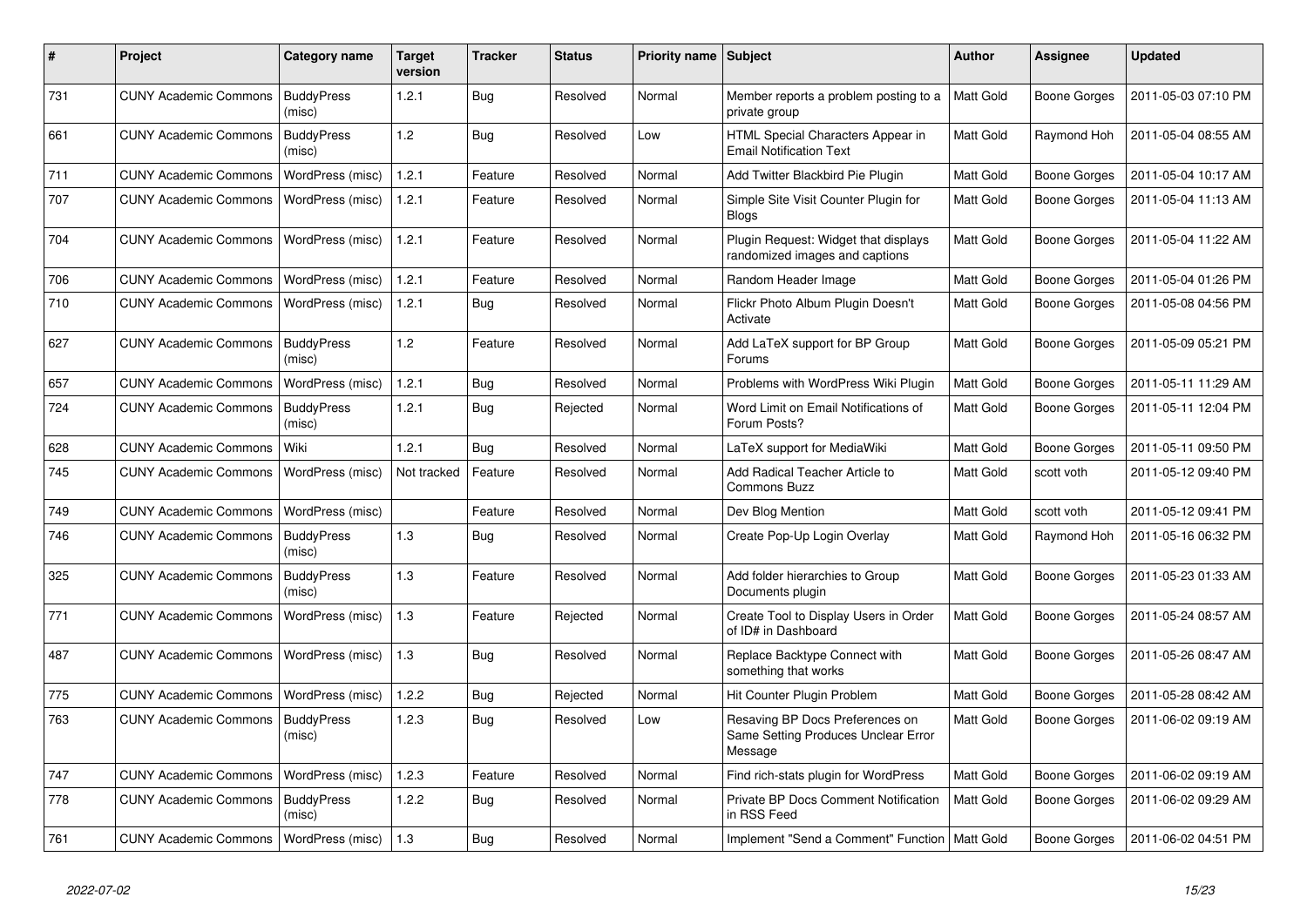| #   | <b>Project</b>                           | Category name               | <b>Target</b><br>version | <b>Tracker</b> | <b>Status</b> | <b>Priority name</b> | Subject                                                                 | <b>Author</b>    | Assignee            | <b>Updated</b>      |
|-----|------------------------------------------|-----------------------------|--------------------------|----------------|---------------|----------------------|-------------------------------------------------------------------------|------------------|---------------------|---------------------|
| 701 | <b>CUNY Academic Commons</b>             | Wiki                        | Not tracked              | Feature        | Resolved      | Normal               | Create Wikipedia Page for the CUNY<br><b>Academic Commons</b>           | Matt Gold        | scott voth          | 2011-06-05 10:39 AM |
| 789 | <b>CUNY Academic Commons</b>             | WordPress (misc)            | 1.2.3                    | Bug            | Resolved      | Normal               | Remove Sitemeter from Footer                                            | Matt Gold        | <b>Boone Gorges</b> | 2011-06-06 09:41 AM |
| 786 | <b>CUNY Academic Commons</b>             | WordPress (misc)            | 1.2.3                    | Bug            | Resolved      | Normal               | Hero Image Slider Overlay Display on<br>ΙE                              | Matt Gold        | Boone Gorges        | 2011-06-06 09:51 AM |
| 782 | <b>CUNY Academic Commons</b>             | <b>BuddyPress</b><br>(misc) | 1.2.3                    | Feature        | Resolved      | Normal               | Add Captcha Plugin                                                      | Matt Gold        | <b>Boone Gorges</b> | 2011-06-06 10:37 AM |
| 783 | <b>CUNY Academic Commons</b>             | <b>BuddyPress</b><br>(misc) | 1.2.4                    | Bug            | Resolved      | Normal               | <b>Broken Avatar Images</b>                                             | Matt Gold        | Boone Gorges        | 2011-06-06 02:49 PM |
| 796 | <b>CUNY Academic Commons</b>             | Wiki                        | 1.2.4                    | Bug            | Resolved      | Normal               | BP Admin Bar Header Margin                                              | Matt Gold        | Raymond Hoh         | 2011-06-07 02:37 PM |
| 806 | <b>CUNY Academic Commons</b>             | <b>BuddyPress</b><br>(misc) | 1.2.4                    | <b>Bug</b>     | Resolved      | Normal               | BP Docs Notification Throttling Issues                                  | Matt Gold        | Boone Gorges        | 2011-06-08 12:17 PM |
| 774 | <b>CUNY Academic Commons</b>             | <b>BuddyPress</b><br>(misc) | 1.3                      | Feature        | Resolved      | Normal               | Consider Allowing Email to Be Sent<br><b>Between Unfriended Members</b> | Matt Gold        | <b>Boone Gorges</b> | 2011-06-16 04:06 PM |
| 557 | <b>CUNY Academic Commons</b>             | <b>BuddyPress</b><br>(misc) | 1.3                      | Feature        | Rejected      | Normal               | Denied Size and Extension Alerts on<br>Forum posts                      | Matt Gold        | <b>Boone Gorges</b> | 2011-06-17 02:58 PM |
| 795 | <b>CUNY Academic Commons</b>             | Wiki                        | Not tracked              | Bug            | Resolved      | Normal               | Add Links to Other Articles to Wikipedia<br>Page                        | <b>Matt Gold</b> | scott voth          | 2011-06-19 01:00 PM |
| 777 | <b>CUNY Academic Commons</b>             | WordPress (misc)            | Not tracked              | Bug            | Resolved      | Normal               | Add Library Technology Journal Article<br>to Commons Buzz               | Matt Gold        | scott voth          | 2011-06-19 01:00 PM |
| 841 | <b>CUNY Academic Commons</b>             | WordPress (misc)            | Not tracked              | Feature        | Resolved      | Normal               | Add wordpressthemeshock accolade to<br><b>Commons Buzz</b>              | <b>Matt Gold</b> | scott voth          | 2011-06-22 09:36 PM |
| 836 | <b>CUNY Academic Commons</b>             | WordPress (misc)            | Not tracked              | Feature        | Resolved      | Normal               | Set order of articles on CUNY Buzz to<br>reverse chronological          | Matt Gold        | scott voth          | 2011-06-22 09:36 PM |
| 856 | <b>CUNY Academic Commons</b>             | <b>BuddyPress</b><br>(misc) | 1.2.4                    | Bug            | Resolved      | Low                  | Text-alignment issue on group                                           | Matt Gold        | Raymond Hoh         | 2011-06-22 10:02 PM |
| 908 | <b>CUNY Academic Commons</b>             | <b>BuddyPress</b><br>(misc) | 1.2.4                    | Bug            | Resolved      | Normal               | Free a BP Doc from Locked Status                                        | Matt Gold        | <b>Boone Gorges</b> | 2011-07-02 11:15 PM |
| 829 | <b>CUNY Academic Commons</b>             | WordPress (misc)            | Not tracked              | Feature        | Resolved      | Normal               | Create CUNY Job Postings Blog                                           | Matt Gold        | scott voth          | 2011-07-04 11:20 AM |
| 842 | <b>CUNY Academic Commons</b>             | WordPress (misc)            | 1.2.4                    | Bug            | Resolved      | Normal               | Problems adding a user to a blog                                        | Matt Gold        | Boone Gorges        | 2011-07-08 01:34 PM |
| 929 | <b>CUNY Academic Commons</b>             | <b>BuddyPress</b><br>(misc) | Not tracked              | Support        | Resolved      | Normal               | Request: Change Member ID                                               | Matt Gold        | <b>Boone Gorges</b> | 2011-07-08 02:25 PM |
| 950 | <b>CUNY Academic Commons</b>             | <b>BuddyPress</b><br>(misc) | 1.2.4                    | Bug            | Rejected      | Normal               | Spam/Moderation Issue                                                   | Matt Gold        | <b>Boone Gorges</b> | 2011-07-11 09:15 AM |
| 905 | <b>CUNY Academic Commons</b>             | <b>BuddyPress</b><br>(misc) | 1.2.4                    | Bug            | Resolved      | Low                  | <b>BP Docs Authentication Issue</b>                                     | Matt Gold        | Boone Gorges        | 2011-07-12 01:39 PM |
| 809 | CUNY Academic Commons   WordPress (misc) |                             | 1.2.4                    | Bug            | Resolved      | Low                  | Extra padding on bottom of footer                                       | Matt Gold        | <b>Boone Gorges</b> | 2011-07-12 03:23 PM |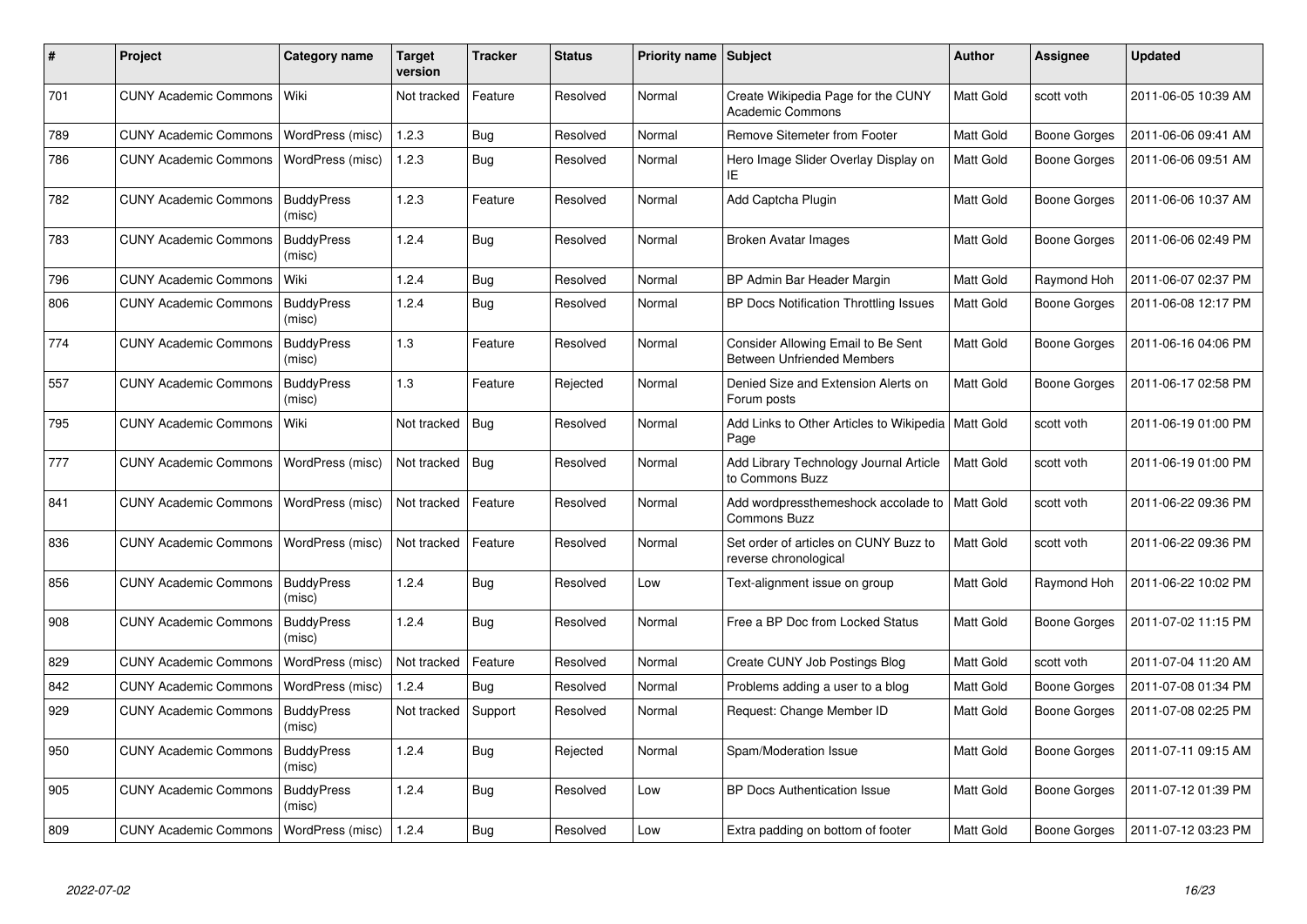| #    | Project                                   | Category name               | Target<br>version | <b>Tracker</b> | <b>Status</b> | <b>Priority name</b> | Subject                                                                           | <b>Author</b>    | Assignee            | <b>Updated</b>      |
|------|-------------------------------------------|-----------------------------|-------------------|----------------|---------------|----------------------|-----------------------------------------------------------------------------------|------------------|---------------------|---------------------|
| 810  | <b>CUNY Academic Commons</b>              | <b>BuddyPress</b><br>(misc) | 1.2.4             | Bug            | Resolved      | Normal               | Can't see all blogs in "My Blogs"                                                 | Matt Gold        | <b>Boone Gorges</b> | 2011-07-12 10:51 PM |
| 991  | <b>CUNY Academic Commons</b>              | WordPress (misc)            | 1.2.5             | <b>Bug</b>     | Resolved      | Normal               | <b>Update FeedWordPress</b>                                                       | Matt Gold        | <b>Boone Gorges</b> | 2011-07-19 11:37 AM |
| 648  | <b>CUNY Academic Commons</b>              | <b>BuddyPress</b><br>(misc) | 1.3               | Feature        | Resolved      | Normal               | Create Print functionality for<br><b>BuddyPress Docs</b>                          | Matt Gold        | <b>Boone Gorges</b> | 2011-07-19 11:46 AM |
| 992  | <b>CUNY Academic Commons</b>              | <b>BuddyPress</b><br>(misc) | 1.2.5             | Bug            | Resolved      | Normal               | BP Docs comments show up on WP<br>Dashboard                                       | Matt Gold        | <b>Boone Gorges</b> | 2011-07-19 02:17 PM |
| 993  | <b>CUNY Academic Commons</b>              | <b>BuddyPress</b><br>(misc) | 1.2.5             | <b>Bug</b>     | Resolved      | Low                  | <b>BP Docs Notification Issue</b>                                                 | Matt Gold        | <b>Boone Gorges</b> | 2011-07-20 12:10 AM |
| 1068 | <b>CUNY Academic Commons</b>              | WordPress (misc)            | 1.2.5             | <b>Bug</b>     | Rejected      | High                 | Notification of Update in a Private<br>Group Shows up in Public Feed              | Matt Gold        | <b>Boone Gorges</b> | 2011-07-21 11:27 PM |
| 1067 | <b>CUNY Academic Commons</b>              | WordPress (misc)            | 1.2.5             | <b>Bug</b>     | Rejected      | Normal               | Install Disable Trackbacks                                                        | Matt Gold        | <b>Boone Gorges</b> | 2011-07-22 12:05 AM |
| 735  | <b>CUNY Academic Commons</b>              | <b>BuddyPress</b><br>(misc) | 1.2.5             | Feature        | Resolved      | Normal               | BP Docs - Include Check-Box to Avoid<br><b>Email Notifications of Minor Edits</b> | Matt Gold        | <b>Boone Gorges</b> | 2011-07-24 11:34 AM |
| 1072 | <b>CUNY Academic Commons</b>              | WordPress (misc)            | Not tracked       | Feature        | Rejected      | Normal               | New Plugins                                                                       | Matt Gold        | <b>Boone Gorges</b> | 2011-07-26 02:21 PM |
| 1094 | <b>CUNY Academic Commons</b>              | WordPress (misc)            | Not tracked       | Support        | Rejected      | Normal               | Blog privacy question                                                             | <b>Matt Gold</b> | <b>Boone Gorges</b> | 2011-08-04 12:01 PM |
| 599  | <b>CUNY Academic Commons</b>              | <b>BuddyPress</b><br>(misc) | Future<br>release | Feature        | Assigned      | Normal               | Consider adding rating plugins for<br><b>BuddyPress/BBPress</b>                   | Matt Gold        | <b>Boone Gorges</b> | 2011-08-22 06:50 PM |
| 590  | <b>CUNY Academic Commons</b>              | <b>BuddyPress</b><br>(misc) | Not tracked       | Bug            | Resolved      | Normal               | Roadmap Discussion                                                                | Matt Gold        | <b>Boone Gorges</b> | 2011-08-22 06:51 PM |
| 466  | <b>CUNY Academic Commons</b>              | <b>BuddyPress</b><br>(misc) | Not tracked       | <b>Bug</b>     | Rejected      | Normal               | Friendship Requests coming out of<br>nowhere                                      | Matt Gold        | <b>Boone Gorges</b> | 2011-08-22 06:52 PM |
| 351  | <b>CUNY Academic Commons</b>              | <b>BuddyPress</b><br>(misc) | Not tracked       | Bug            | Rejected      | Normal               | Invited Group Members Aren't<br>Automatically Added to Groups                     | Matt Gold        | <b>Boone Gorges</b> | 2011-08-22 06:54 PM |
| 1116 | <b>CUNY Academic Commons</b>              | WordPress (misc)            | Not tracked       | Bug            | Resolved      | High                 | Image Upload Error                                                                | Matt Gold        |                     | 2011-08-27 08:44 AM |
| 1143 | <b>CUNY Academic Commons</b>              | <b>BuddyPress</b><br>(misc) | 1.2.5             | <b>Bug</b>     | Resolved      | Normal               | Notifications of Old Posts                                                        | Matt Gold        |                     | 2011-08-30 09:56 PM |
| 1149 | <b>CUNY Academic Commons</b>              | Wiki                        | Not tracked       | Support        | Resolved      | Normal               | Question about our MediaWiki setup                                                | Matt Gold        | <b>Boone Gorges</b> | 2011-09-01 09:21 AM |
| 1145 | <b>CUNY Academic Commons</b>              | <b>BuddyPress</b><br>(misc) | 1.2.5             | <b>Bug</b>     | Resolved      | Low                  | Alert Box on Group Join                                                           | Matt Gold        | <b>Boone Gorges</b> | 2011-09-12 05:56 PM |
| 1073 | <b>CUNY Academic Commons</b>              | WordPress (misc)            | 1.2.5             | Feature        | Resolved      | Normal               | Add Google Plus One Plugin                                                        | Matt Gold        | <b>Boone Gorges</b> | 2011-09-12 06:06 PM |
| 1075 | CUNY Academic Commons   WordPress (misc)  |                             | 1.2.5             | Feature        | Resolved      | Normal               | Add Spam Free WordPress plugin                                                    | Matt Gold        | <b>Boone Gorges</b> | 2011-09-12 06:08 PM |
| 1074 | CUNY Academic Commons   WordPress (misc)  |                             | 1.2.5             | Feature        | Resolved      | Normal               | Add Facebook Page Photo Gallery<br>plugin                                         | Matt Gold        | Boone Gorges        | 2011-09-12 06:11 PM |
| 1093 | CUNY Academic Commons   WordPress (misc)  |                             | 1.2.5             | Feature        | Resolved      | Normal               | Add WP-SyntaxEvolved Plugin                                                       | Matt Gold        | Boone Gorges        | 2011-09-12 06:13 PM |
| 1117 | <b>CUNY Academic Commons   BuddyPress</b> | (misc)                      | 1.2.5             | <b>Bug</b>     | Resolved      | Normal               | Character Display Error in Feed                                                   | Matt Gold        | Boone Gorges        | 2011-09-12 06:29 PM |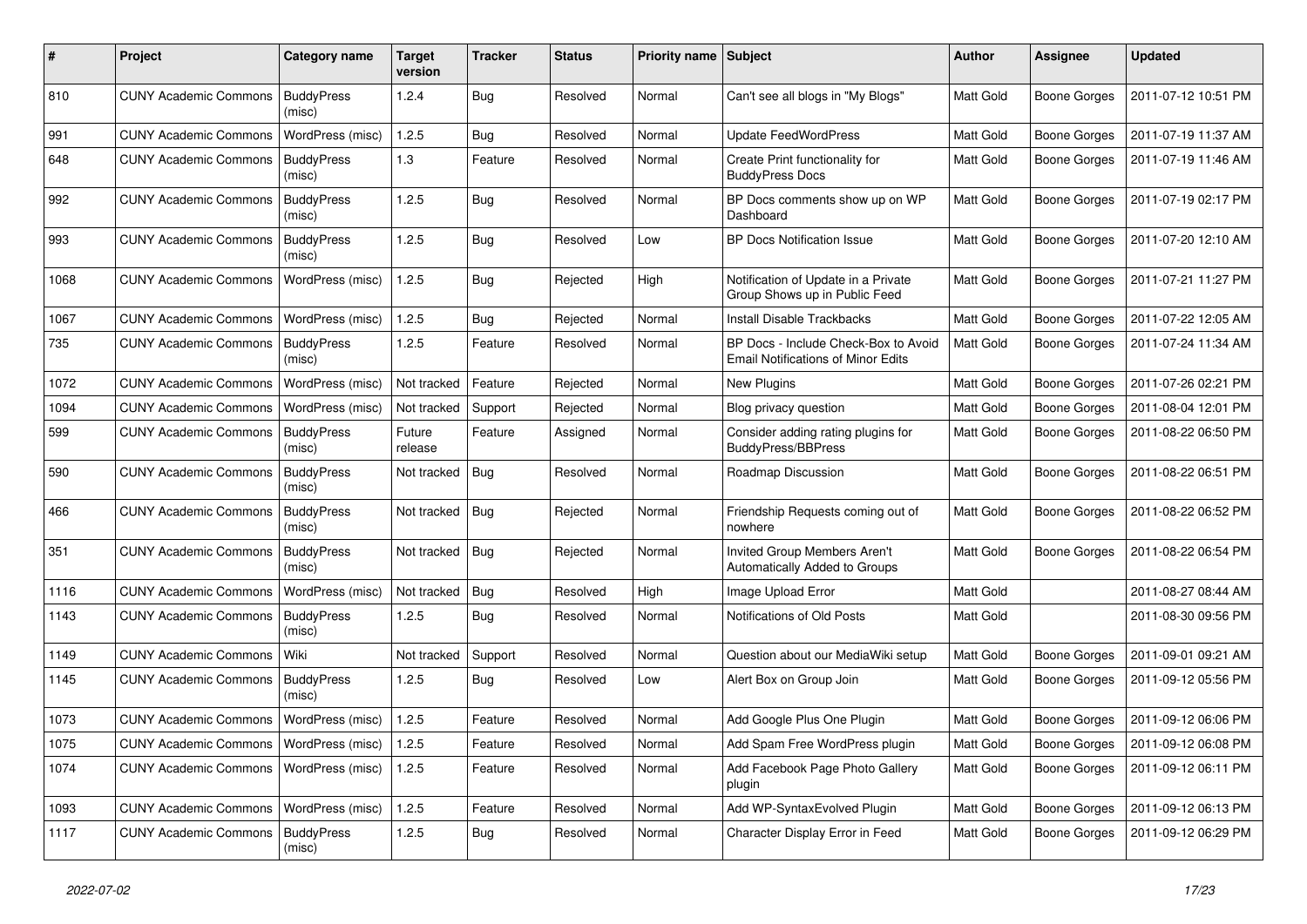| #    | <b>Project</b>               | Category name               | <b>Target</b><br>version | Tracker    | <b>Status</b> | <b>Priority name   Subject</b> |                                                                              | <b>Author</b>    | Assignee            | <b>Updated</b>      |
|------|------------------------------|-----------------------------|--------------------------|------------|---------------|--------------------------------|------------------------------------------------------------------------------|------------------|---------------------|---------------------|
| 764  | <b>CUNY Academic Commons</b> | WordPress (misc)            | $1.3$                    | Feature    | Resolved      | Normal                         | Install "Email Users" Plugin                                                 | Matt Gold        | Boone Gorges        | 2011-09-13 11:35 AM |
| 649  | <b>CUNY Academic Commons</b> | <b>BuddyPress</b><br>(misc) | 1.3                      | Feature    | Resolved      | Normal                         | Create Copy All button for BuddyPress<br><b>Docs</b>                         | <b>Matt Gold</b> | Boone Gorges        | 2011-09-13 11:59 AM |
| 532  | <b>CUNY Academic Commons</b> | <b>BuddyPress</b><br>(misc) | $1.3$                    | Feature    | Resolved      | Normal                         | Allow members to paste in a group of<br>email addresses when sending invites | Matt Gold        | Boone Gorges        | 2011-09-13 01:12 PM |
| 697  | <b>CUNY Academic Commons</b> | <b>BuddyPress</b><br>(misc) | 1.3                      | Feature    | Resolved      | Normal                         | Member request: Indented text in<br>Forum Posts                              | Matt Gold        | <b>Boone Gorges</b> | 2011-09-13 03:29 PM |
| 1162 | <b>CUNY Academic Commons</b> | <b>BuddyPress</b><br>(misc) | 1.2.5                    | Feature    | Resolved      | Normal                         | Organization of "My Blogs" Dropdown<br>on Nav Bar                            | Matt Gold        | <b>Boone Gorges</b> | 2011-09-14 01:24 AM |
| 906  | <b>CUNY Academic Commons</b> | <b>BuddyPress</b><br>(misc) | 1.3                      | Feature    | Resolved      | Low                            | Allow users to edit BP Doc comments                                          | Matt Gold        | <b>Boone Gorges</b> | 2011-09-14 01:27 AM |
| 642  | <b>CUNY Academic Commons</b> | <b>BuddyPress</b><br>(misc) | Not tracked              | Feature    | Resolved      | Normal                         | Create new BuddyPress Profile Field to<br>Designate Role                     | <b>Matt Gold</b> | Matt Gold           | 2011-09-24 03:22 PM |
| 1221 | <b>CUNY Academic Commons</b> | WordPress (misc)            | Not tracked              | Bug        | Resolved      | Normal                         | Update CAC Featured Content Plugin<br>on WP Repo                             | <b>Matt Gold</b> | Boone Gorges        | 2011-10-11 09:32 AM |
| 1231 | <b>CUNY Academic Commons</b> | WordPress (misc)            | Not tracked   Bug        |            | Duplicate     | High                           | Inaccessible Site on the Commons                                             | Matt Gold        |                     | 2011-10-13 08:56 AM |
| 626  | <b>CUNY Academic Commons</b> | <b>BuddyPress</b><br>(misc) | Not tracked              | Bug        | Resolved      | Normal                         | Edit Help Blog Post on Syncing<br>Group/Blog Authorship                      | <b>Matt Gold</b> | Sarah Morgano       | 2011-10-13 11:29 AM |
| 643  | <b>CUNY Academic Commons</b> | <b>BuddyPress</b><br>(misc) | 1.3                      | Feature    | Resolved      | Normal                         | Create Mechanism to Require People<br>to Fill Out New Identity Profile Field | <b>Matt Gold</b> | <b>Boone Gorges</b> | 2011-10-19 01:50 PM |
| 823  | <b>CUNY Academic Commons</b> | WordPress (misc)            | Not tracked              | Feature    | Resolved      | Normal                         | Point cuny is domain to go site                                              | Matt Gold        | Matt Gold           | 2011-10-24 10:02 AM |
| 1104 | <b>CUNY Academic Commons</b> | WordPress (misc)            | 1.2.4.2                  | <b>Bug</b> | Resolved      | Normal                         | Remove WordPress Counter Plugin                                              | Matt Gold        | <b>Boone Gorges</b> | 2011-10-31 11:00 AM |
| 773  | <b>CUNY Academic Commons</b> | WordPress (misc)            | 1.2.4.2                  | Feature    | Resolved      | Low                            | <b>Adjust Featured Content Widget</b><br>Default Images                      | Matt Gold        | <b>Boone Gorges</b> | 2011-11-02 01:44 AM |
| 597  | <b>CUNY Academic Commons</b> | WordPress (misc)            | Not tracked              | Support    | Resolved      | Normal                         | Assist Lehman Project with Account<br>Registrations                          | Matt Gold        | Matt Gold           | 2011-11-03 10:20 PM |
| 1321 | <b>CUNY Academic Commons</b> | <b>BuddyPress</b><br>(misc) | 1.2.5                    | Bug        | Duplicate     | Normal                         | BP Doc Comment Doesn't Show Up on<br>Doc (but does appear in group stream)   | Matt Gold        | Boone Gorges        | 2011-11-04 08:04 AM |
| 1324 | <b>CUNY Academic Commons</b> | WordPress (misc)            | 1.2.5                    | Feature    | Resolved      | Normal                         | Change link on main nav bar for "Help"                                       | Matt Gold        | <b>Boone Gorges</b> | 2011-11-04 12:08 PM |
| 1344 | <b>CUNY Academic Commons</b> | <b>BuddyPress</b><br>(misc) | 1.3                      | <b>Bug</b> | Resolved      | Normal                         | Activity Feed Items not Appearing in<br>Group                                | <b>Matt Gold</b> | Boone Gorges        | 2011-11-14 11:26 AM |
| 1130 | <b>CUNY Academic Commons</b> | WordPress (misc)            | 1.2.5                    | Feature    | Resolved      | Normal                         | Add PressWork Theme                                                          | Matt Gold        | <b>Boone Gorges</b> | 2011-11-14 08:11 PM |
| 1069 | <b>CUNY Academic Commons</b> | WordPress (misc)            | 1.2.5                    | Feature    | Resolved      | Normal                         | Install ThreatToCreativity Theme                                             | Matt Gold        | Matt Gold           | 2011-11-14 08:14 PM |
| 1144 | <b>CUNY Academic Commons</b> | WordPress (misc)            | 1.2.5                    | Feature    | Resolved      | Normal                         | Install Brunelleschi Theme                                                   | Matt Gold        | Matt Gold           | 2011-11-14 08:16 PM |
| 1188 | <b>CUNY Academic Commons</b> | WordPress (misc)            | 1.2.5                    | Feature    | Resolved      | Normal                         | Add Text Expander Plugin                                                     | Matt Gold        | Boone Gorges        | 2011-11-14 08:21 PM |
| 1178 | <b>CUNY Academic Commons</b> | WordPress (misc)            | 1.2.5                    | Feature    | Resolved      | Normal                         | Add "Chunk" Theme to the Commons                                             | <b>Matt Gold</b> | Boone Gorges        | 2011-11-14 08:25 PM |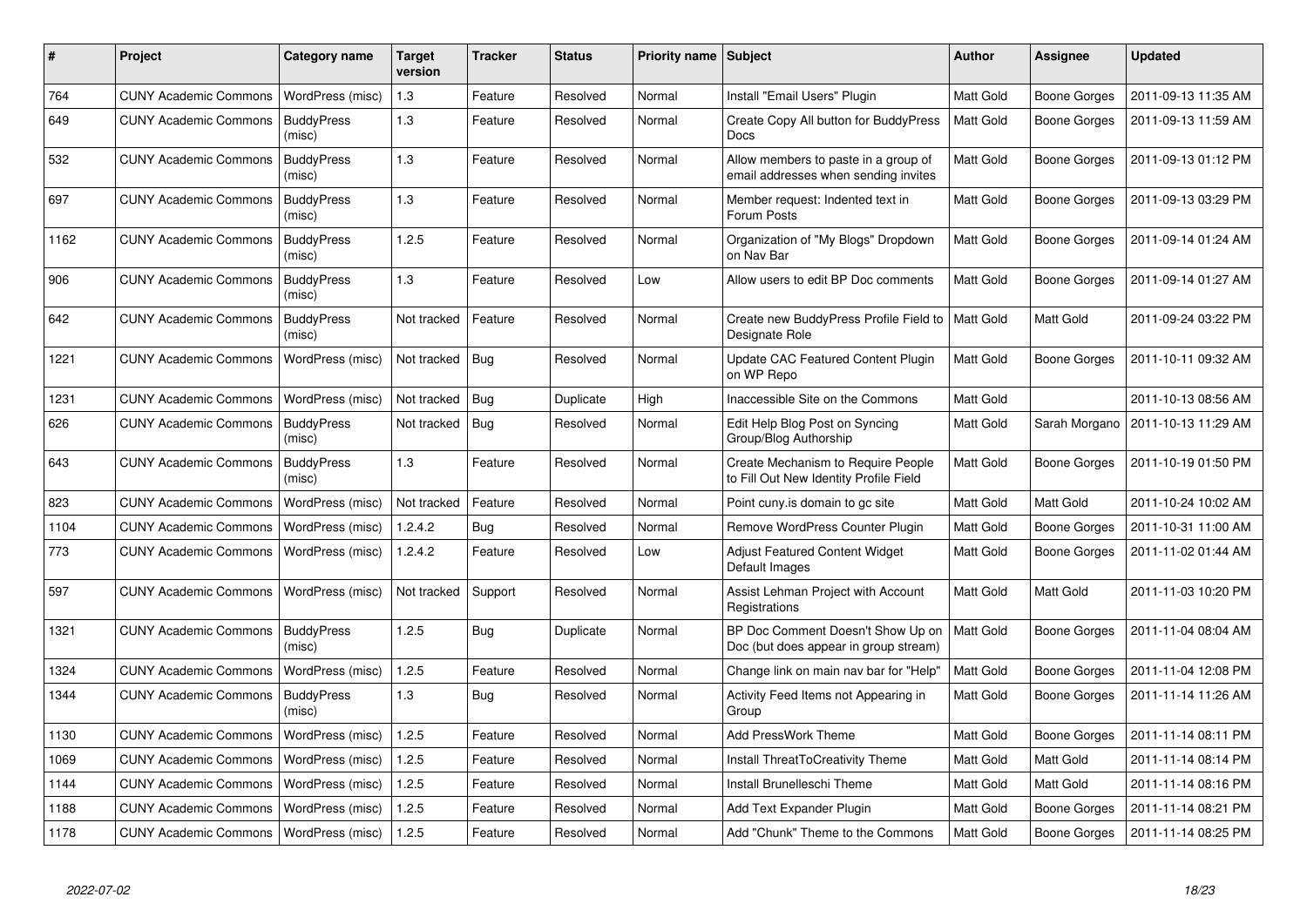| ∦    | <b>Project</b>               | Category name               | <b>Target</b><br>version | Tracker    | <b>Status</b> | Priority name Subject |                                                                            | <b>Author</b>    | <b>Assignee</b>     | <b>Updated</b>      |
|------|------------------------------|-----------------------------|--------------------------|------------|---------------|-----------------------|----------------------------------------------------------------------------|------------------|---------------------|---------------------|
| 1325 | <b>CUNY Academic Commons</b> | WordPress (misc)            | 1.2.5                    | Feature    | Resolved      | Normal                | Remove hard-coded copyright notice<br>from WooThemes                       | <b>Matt Gold</b> | <b>Boone Gorges</b> | 2011-11-15 08:49 AM |
| 1106 | <b>CUNY Academic Commons</b> | WordPress (misc)            | 1.3                      | Feature    | Resolved      | Normal                | <b>Extended Super Admins</b>                                               | <b>Matt Gold</b> | Boone Gorges        | 2011-11-15 02:06 PM |
| 1256 | <b>CUNY Academic Commons</b> | <b>BuddyPress</b><br>(misc) | 1.3                      | Feature    | Resolved      | Normal                | Enable BP Docs by default on<br>Commons groups                             | <b>Matt Gold</b> | Boone Gorges        | 2011-11-15 02:27 PM |
| 1352 | <b>CUNY Academic Commons</b> | WordPress (misc)            | Not tracked              | Bug        | Resolved      | Normal                | Members listed as Authors on Main<br><b>Blog</b>                           | <b>Matt Gold</b> | Boone Gorges        | 2011-11-16 09:15 AM |
| 1258 | <b>CUNY Academic Commons</b> | WordPress (misc)            | Not tracked              | Feature    | Resolved      | Normal                | Add links to CAC Social Media<br><b>Accounts in Footer</b>                 | <b>Matt Gold</b> | <b>Boone Gorges</b> | 2011-11-16 12:28 PM |
| 1132 | <b>CUNY Academic Commons</b> | WordPress (misc)            | 1.3                      | Feature    | Rejected      | Normal                | Consider adding a forum plugin for<br>blogs                                | <b>Matt Gold</b> | Boone Gorges        | 2011-11-17 10:51 PM |
| 593  | <b>CUNY Academic Commons</b> | WordPress (misc)            | Future<br>release        | Feature    | Duplicate     | Normal                | Create intuitive interface for adding site<br>members to subdomain blogs   | Matt Gold        | <b>Boone Gorges</b> | 2011-11-21 07:55 AM |
| 1365 | <b>CUNY Academic Commons</b> | WordPress (misc)            | Not tracked              | Support    | Resolved      | Normal                | Revisions Screen Options not<br>checkable by non-admins?                   | <b>Matt Gold</b> | <b>Boone Gorges</b> | 2011-11-21 09:12 AM |
| 1371 | <b>CUNY Academic Commons</b> | WordPress (misc)            | 1.2.6                    | Support    | Resolved      | Normal                | Not allowed to create accounts for<br>Non-CUNY Members                     | <b>Matt Gold</b> | <b>Boone Gorges</b> | 2011-11-21 02:49 PM |
| 1362 | <b>CUNY Academic Commons</b> | WordPress (misc)            | Not tracked              | Bug        | Resolved      | High                  | Google Malware Warning                                                     | <b>Matt Gold</b> |                     | 2011-11-23 12:15 PM |
| 1381 | <b>CUNY Academic Commons</b> | WordPress (misc)            | Not tracked              | Support    | Resolved      | Normal                | <b>Upload New Terms of Service</b>                                         | <b>Matt Gold</b> | <b>Matt Gold</b>    | 2011-11-27 09:16 PM |
| 1345 | <b>CUNY Academic Commons</b> | <b>BuddyPress</b><br>(misc) | 1.3                      | Bug        | Resolved      | Normal                | Consider Adding BuddyPress Group for<br>Community Admins and Mods Plugin   | <b>Matt Gold</b> | Boone Gorges        | 2011-11-28 03:17 PM |
| 1146 | <b>CUNY Academic Commons</b> | WordPress (misc)            | 1.3                      | Feature    | Resolved      | Normal                | Add Shaken Grid Theme to Site                                              | <b>Matt Gold</b> | Matt Gold           | 2011-11-28 03:27 PM |
| 1380 | <b>CUNY Academic Commons</b> | WordPress (misc)            | 1.2.7                    | Bug        | Resolved      | Low                   | Page background color not set lon login<br>page                            | Matt Gold        | <b>Boone Gorges</b> | 2011-11-28 07:44 PM |
| 1387 | <b>CUNY Academic Commons</b> | <b>BuddyPress</b><br>(misc) | Not tracked              | Feature    | Resolved      | Normal                | Add Alumnus/a Category for BP Profile<br>Fields                            | Matt Gold        | Matt Gold           | 2011-11-29 12:04 AM |
| 1134 | <b>CUNY Academic Commons</b> | WordPress (misc)            | 1.3                      | Feature    | Resolved      | Normal                | Build Flexibility for Image Choices into<br><b>Featured Content Widget</b> | <b>Matt Gold</b> | Boone Gorges        | 2011-11-30 02:27 AM |
| 343  | <b>CUNY Academic Commons</b> | Wiki                        | 1.3                      | Bug        | Resolved      | Low                   | <b>FCKEditor Preferences</b>                                               | Matt Gold        | Boone Gorges        | 2011-11-30 11:55 AM |
| 1393 | <b>CUNY Academic Commons</b> | <b>BuddyPress</b><br>(misc) | Not tracked              | Feature    | Resolved      | Normal                | Add Postdoc option to Profile Role                                         | <b>Matt Gold</b> | Matt Gold           | 2011-12-03 04:17 PM |
| 1400 | <b>CUNY Academic Commons</b> | <b>BuddyPress</b><br>(misc) | 1.2.7                    | <b>Bug</b> | Resolved      | Normal                | Firefox Login Caching Issue                                                | <b>Matt Gold</b> | <b>Boone Gorges</b> | 2011-12-06 05:53 PM |
| 1412 | <b>CUNY Academic Commons</b> | <b>BuddyPress</b><br>(misc) | 1.3                      | <b>Bug</b> | Resolved      | Normal                | Alter text on pop-up message about<br>role field                           | <b>Matt Gold</b> | <b>Boone Gorges</b> | 2011-12-08 12:58 PM |
| 1394 | <b>CUNY Academic Commons</b> | <b>BuddyPress</b><br>(misc) | 1.3                      | Feature    | Rejected      | Normal                | Update Filters to include new BP<br>Profile roles                          | <b>Matt Gold</b> | <b>Boone Gorges</b> | 2011-12-09 07:11 AM |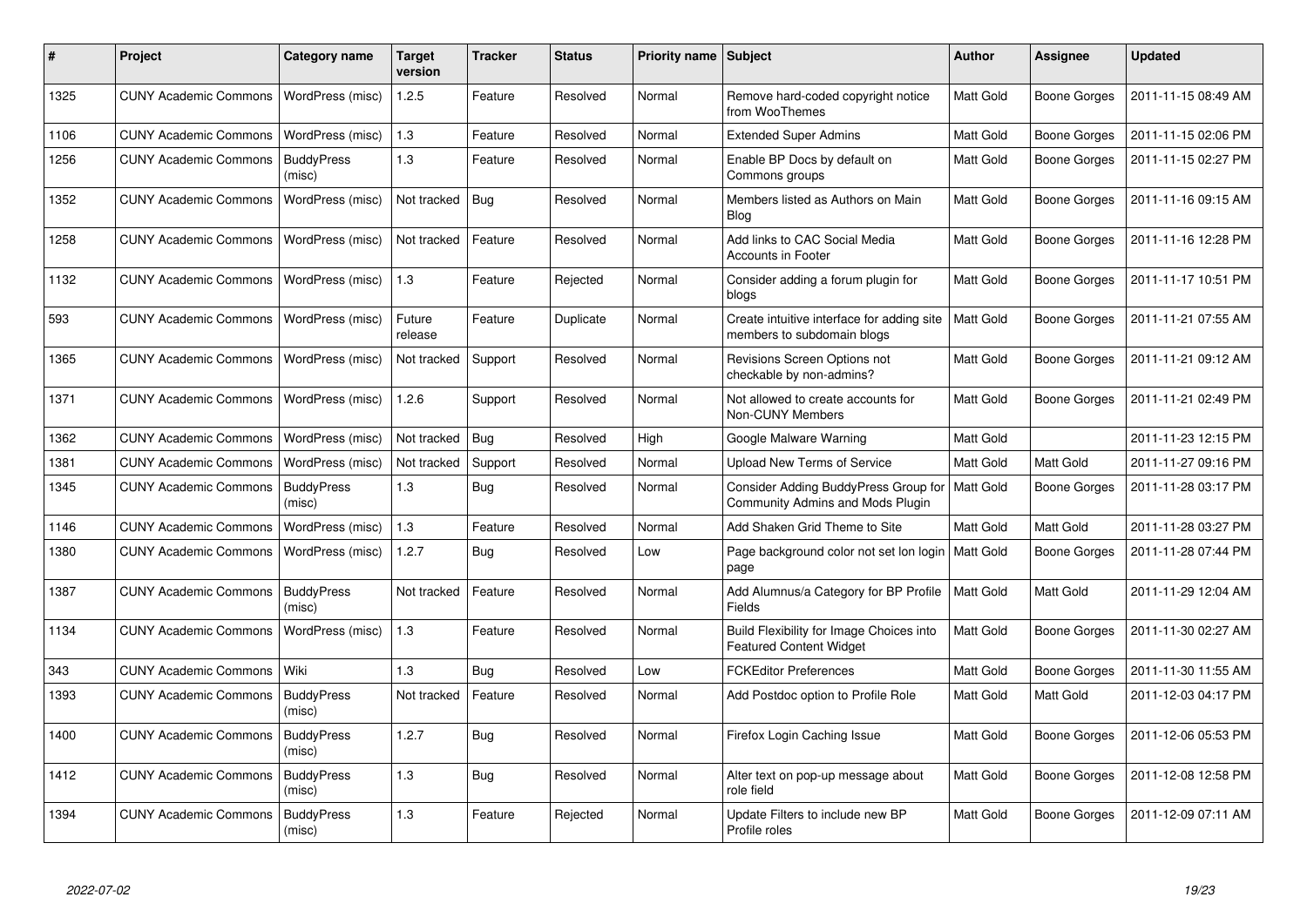| #    | Project                                  | Category name               | <b>Target</b><br>version | <b>Tracker</b> | <b>Status</b> | Priority name Subject |                                                                                    | Author           | <b>Assignee</b>     | <b>Updated</b>      |
|------|------------------------------------------|-----------------------------|--------------------------|----------------|---------------|-----------------------|------------------------------------------------------------------------------------|------------------|---------------------|---------------------|
| 1294 | <b>CUNY Academic Commons</b>             | <b>BuddyPress</b><br>(misc) | Not tracked              | Bug            | Resolved      | Normal                | Profile Field Search by College Not<br><b>Working Correctly</b>                    | Matt Gold        | Boone Gorges        | 2011-12-09 07:11 AM |
| 1418 | <b>CUNY Academic Commons</b>             | Wiki                        | 1.3                      | Bug            | Resolved      | High                  | Don't see BP Admin Bar on cdev Wiki<br>page                                        | Matt Gold        | Boone Gorges        | 2011-12-09 08:58 AM |
| 1419 | <b>CUNY Academic Commons</b>             | Wiki                        | 1.3                      | <b>Bug</b>     | Rejected      | Normal                | Ajax autosuggest on wiki tags not<br>working                                       | Matt Gold        | Boone Gorges        | 2011-12-12 03:51 PM |
| 1397 | <b>CUNY Academic Commons</b>             | WordPress (misc)            | Not tracked              | Outreach       | Resolved      | Normal                | Single Aggregation Post on Commons<br>Buzz for Commons in a Box feedback           | Matt Gold        | scott voth          | 2011-12-14 12:50 PM |
| 1385 | <b>CUNY Academic Commons</b>             | WordPress (misc)            | Not tracked              | Outreach       | Resolved      | Normal                | <b>New Commons Buzz Posts</b>                                                      | <b>Matt Gold</b> | scott voth          | 2011-12-14 12:51 PM |
| 1437 | <b>CUNY Academic Commons</b>             | WordPress (misc)            | 1.3                      | Feature        | Resolved      | Normal                | Add FD Footnotes Plugin                                                            | Matt Gold        | Boone Gorges        | 2011-12-14 01:00 PM |
| 1441 | <b>CUNY Academic Commons</b>             | <b>BuddyPress</b><br>(misc) | Not tracked              | Support        | Rejected      | Normal                | Hiding BP Admin bar on a subdomain<br>blog                                         | Matt Gold        | Boone Gorges        | 2011-12-14 04:01 PM |
| 1329 | <b>CUNY Academic Commons</b>             | WordPress (misc)            | 1.3                      | Feature        | Resolved      | Normal                | Create Plugin to Make it Easier to Add<br>Users to a Blog                          | Matt Gold        | Boone Gorges        | 2011-12-15 08:43 AM |
| 1440 | <b>CUNY Academic Commons</b>             | WordPress (misc)            | 1.3.1                    | Feature        | Resolved      | Normal                | Add Custom Sidebar Plugin                                                          | <b>Matt Gold</b> | Boone Gorges        | 2011-12-15 02:46 PM |
| 1438 | <b>CUNY Academic Commons</b>             | WordPress (misc)            | 1.3.1                    | Feature        | Resolved      | Normal                | Add WP-Print Plugin                                                                | Matt Gold        | Boone Gorges        | 2011-12-15 02:49 PM |
| 1439 | <b>CUNY Academic Commons</b>             | WordPress (misc)            | 1.3.1                    | Feature        | Resolved      | Normal                | Add WP Hide Post Plugin                                                            | Matt Gold        | <b>Boone Gorges</b> | 2011-12-15 02:50 PM |
| 1451 | <b>CUNY Academic Commons</b>             | <b>BuddyPress</b><br>(misc) | 1.3.1                    | <b>Bug</b>     | Resolved      | Normal                | Social Media Profile Icons Not Showing<br>Up Automatically?                        | Matt Gold        | Boone Gorges        | 2011-12-15 07:06 PM |
| 1455 | <b>CUNY Academic Commons</b>             | <b>BuddyPress</b><br>(misc) | 1.3.1                    | <b>Bug</b>     | Resolved      | Normal                | Errant error message on Groups page                                                | Matt Gold        | Boone Gorges        | 2011-12-16 02:05 PM |
| 1464 | <b>CUNY Academic Commons</b>             | Upgrades                    | 1.3.1                    | Bug            | Rejected      | Normal                | UserVoice Account linked to wrong<br>account                                       | Matt Gold        | Boone Gorges        | 2011-12-19 09:40 AM |
| 1459 | <b>CUNY Academic Commons</b>             | WordPress (misc)            | 1.3.1                    | Feature        | Resolved      | Normal                | Create "no image" option for featured<br>blog posts on featured homepage<br>widget | <b>Matt Gold</b> | Boone Gorges        | 2011-12-19 11:25 AM |
| 1495 | <b>CUNY Academic Commons</b>             | <b>BuddyPress</b><br>(misc) | 1.3.3                    | Bug            | Rejected      | Low                   | Newest Member Filter on homepage<br>not working                                    | <b>Matt Gold</b> | Boone Gorges        | 2011-12-22 11:29 AM |
| 1500 | <b>CUNY Academic Commons</b>             |                             | Not tracked              | Publicity      | Resolved      | Normal                | Make Article Titles on Commons Buzz<br>Links                                       | <b>Matt Gold</b> | scott voth          | 2011-12-31 03:53 PM |
| 1434 | <b>CUNY Academic Commons</b>             | WordPress (misc)            | Not tracked              | Outreach       | Resolved      | Normal                | Add Converge Article to Commons<br><b>Buzz</b>                                     | <b>Matt Gold</b> | scott voth          | 2011-12-31 03:54 PM |
| 1501 | <b>CUNY Academic Commons</b>             | WordPress (misc)            | Not tracked              | Support        | Resolved      | Normal                | Help MALS Journal set up a domain<br>alias                                         | Matt Gold        | Boone Gorges        | 2012-01-05 01:18 PM |
| 1477 | <b>CUNY Academic Commons</b>             | WordPress (misc)            | 1.3.3                    | Feature        | Resolved      | Normal                | Expand recent blog post listing on<br>homepage                                     | <b>Matt Gold</b> | Boone Gorges        | 2012-01-10 06:09 PM |
| 1482 | CUNY Academic Commons   WordPress (misc) |                             | 1.3.3                    | Bug            | Resolved      | Normal                | News page twitter feed error                                                       | Matt Gold        | Boone Gorges        | 2012-01-10 06:53 PM |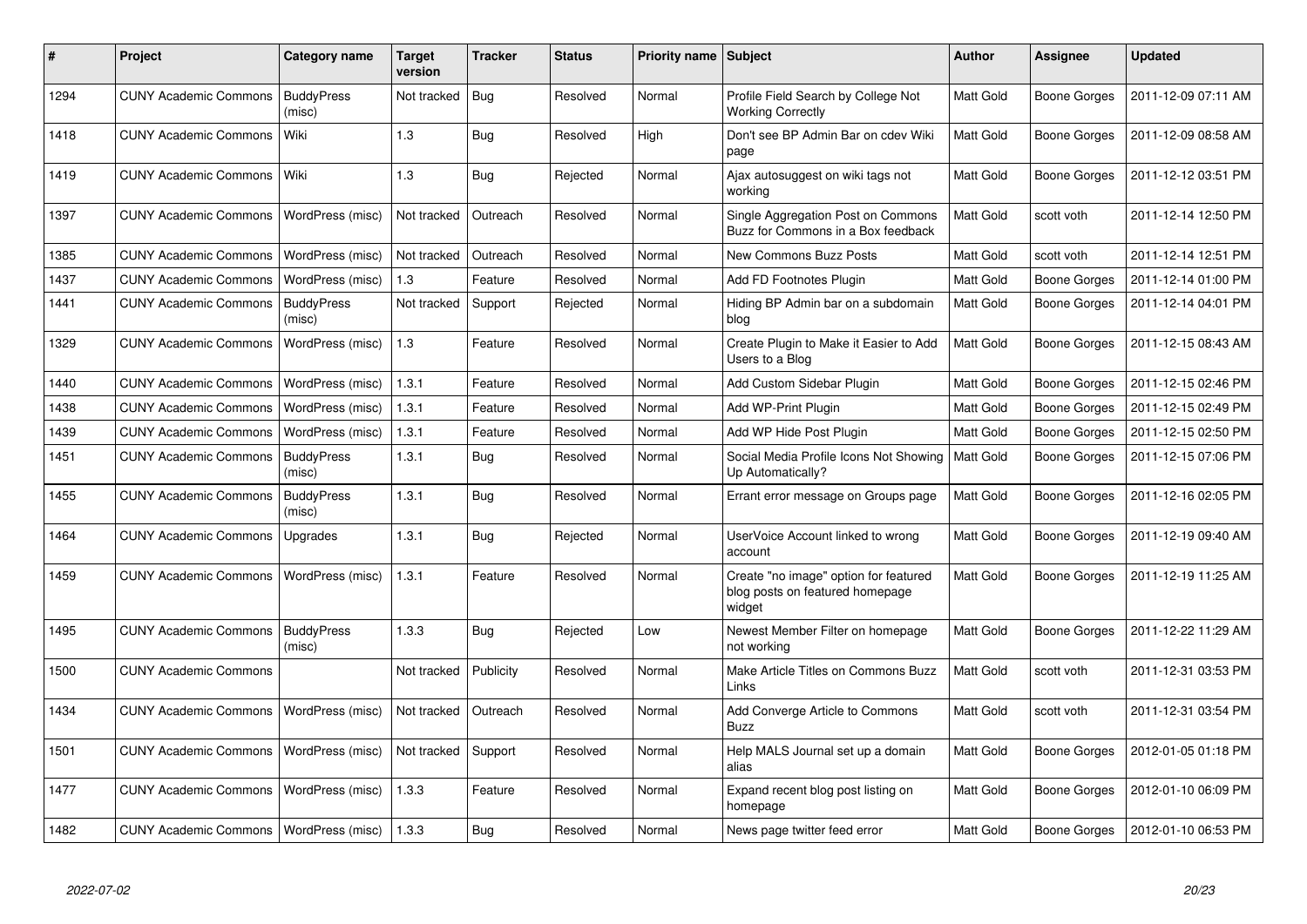| #    | Project                      | Category name               | <b>Target</b><br>version | Tracker    | <b>Status</b> | <b>Priority name</b> | Subject                                                       | Author           | <b>Assignee</b>     | <b>Updated</b>      |
|------|------------------------------|-----------------------------|--------------------------|------------|---------------|----------------------|---------------------------------------------------------------|------------------|---------------------|---------------------|
| 1483 | <b>CUNY Academic Commons</b> | WordPress (misc)            | 1.3.3                    | Bug        | Resolved      | Normal               | News page not showing posts from<br>News blog                 | Matt Gold        | Boone Gorges        | 2012-01-10 06:55 PM |
| 1488 | <b>CUNY Academic Commons</b> | <b>BuddyPress</b><br>(misc) | 1.3.3                    | Bug        | Resolved      | Normal               | Unable to edit forum post                                     | Matt Gold        | Boone Gorges        | 2012-01-10 07:20 PM |
| 1503 | <b>CUNY Academic Commons</b> | <b>BuddyPress</b><br>(misc) | 1.3.3                    | <b>Bug</b> | Resolved      | Normal               | File list not showing file descriptions                       | Matt Gold        | <b>Boone Gorges</b> | 2012-01-10 07:28 PM |
| 1507 | <b>CUNY Academic Commons</b> | <b>BuddyPress</b><br>(misc) | 1.3.3                    | Feature    | Resolved      | Normal               | Add Custom Sidebar Plugin                                     | Matt Gold        | <b>Boone Gorges</b> | 2012-01-10 07:30 PM |
| 1487 | <b>CUNY Academic Commons</b> | <b>BuddyPress</b><br>(misc) | 1.3.3                    | Feature    | Resolved      | Normal               | Bug when using Featured Widget to<br>display a page           | Matt Gold        | Boone Gorges        | 2012-01-10 10:05 PM |
| 1498 | <b>CUNY Academic Commons</b> | <b>BuddyPress</b><br>(misc) | 1.3.3                    | Bug        | Resolved      | Normal               | Non-Logged in User Redirect Feature<br>not working            | Matt Gold        | <b>Boone Gorges</b> | 2012-01-11 04:57 PM |
| 1531 | <b>CUNY Academic Commons</b> | WordPress (misc)            | 1.3.4                    | Bug        | Resolved      | Urgent               | Commons Only Viewable to Logged-In<br><b>Viewers</b>          | Matt Gold        | <b>Boone Gorges</b> | 2012-01-12 12:50 AM |
| 1541 | <b>CUNY Academic Commons</b> | WordPress (misc)            | 1.3.4                    | Feature    | Resolved      | Normal               | Add UserVoice embed code                                      | Matt Gold        | Boone Gorges        | 2012-01-13 10:17 AM |
| 1472 | <b>CUNY Academic Commons</b> | WordPress (misc)            | 1.3.2                    | Feature    | Resolved      | Normal               | Update/Activate Akismet with newly<br>purchased cuny-wide key | Matt Gold        | <b>Boone Gorges</b> | 2012-01-14 08:59 AM |
| 1545 | <b>CUNY Academic Commons</b> | <b>BuddyPress</b><br>(misc) | 1.3.5                    | <b>Bug</b> | Resolved      | Normal               | Problem with BP Doc Comment Edit<br>Icon in Forums            | Matt Gold        | Boone Gorges        | 2012-01-16 06:14 PM |
| 1547 | <b>CUNY Academic Commons</b> | WordPress (misc)            | 1.3.5                    | Bug        | Resolved      | High                 | Spam Registrations                                            | Matt Gold        | Boone Gorges        | 2012-01-16 08:23 PM |
| 1546 | <b>CUNY Academic Commons</b> | <b>BuddyPress</b><br>(misc) | 1.3.5                    | Bug        | Resolved      | Low                  | Unable to view comparative document<br>history in BP Docs     | Matt Gold        | <b>Boone Gorges</b> | 2012-01-17 06:13 PM |
| 1549 | <b>CUNY Academic Commons</b> | WordPress (misc)            | 1.3.5                    | Bug        | Resolved      | Normal               | Add SOPA Protest Plugin                                       | <b>Matt Gold</b> | <b>Boone Gorges</b> | 2012-01-17 06:19 PM |
| 1551 | <b>CUNY Academic Commons</b> | WordPress (misc)            | 1.3.5                    | Bug        | Resolved      | Normal               | Create Front-Page SOPA Protest page                           | Matt Gold        | <b>Boone Gorges</b> | 2012-01-17 09:32 PM |
| 1550 | <b>CUNY Academic Commons</b> | WordPress (misc)            | 1.3.5.1                  | Feature    | Resolved      | Normal               | Please add Simplicity Theme to<br>Commons                     | Matt Gold        | <b>Boone Gorges</b> | 2012-01-18 09:58 AM |
| 1554 | <b>CUNY Academic Commons</b> | WordPress (misc)            | 1.3.6                    | <b>Bug</b> | Resolved      | Normal               | User reports infinite redirect issue on<br>blog               | Matt Gold        | Boone Gorges        | 2012-01-19 07:58 AM |
| 1556 | <b>CUNY Academic Commons</b> | <b>BuddyPress</b><br>(misc) | 1.3.6                    | Feature    | Rejected      | Normal               | New option for College profile field                          | Matt Gold        | Boone Gorges        | 2012-01-19 08:12 AM |
| 1615 | <b>CUNY Academic Commons</b> | <b>BuddyPress</b><br>(misc) |                          | Feature    | Duplicate     | Low                  | Forum search                                                  | Matt Gold        | Boone Gorges        | 2012-02-04 10:22 AM |
| 1571 | <b>CUNY Academic Commons</b> | <b>BuddyPress</b><br>(misc) | 1.3.6                    | <b>Bug</b> | Resolved      | Low                  | Non-CUNY Sign-Up Code Pages<br>Published                      | Matt Gold        | <b>Boone Gorges</b> | 2012-02-08 04:46 PM |
| 1558 | <b>CUNY Academic Commons</b> | <b>BuddyPress</b><br>(misc) | 1.3.6                    | Bug        | Resolved      | Normal               | Login Issues                                                  | Matt Gold        | <b>Boone Gorges</b> | 2012-02-08 06:40 PM |
| 1555 | <b>CUNY Academic Commons</b> | <b>BuddyPress</b><br>(misc) | 1.3.6                    | Bug        | Resolved      | Low                  | Sticky forum post shows up twice in<br>post listings          | Matt Gold        | <b>Boone Gorges</b> | 2012-02-08 06:44 PM |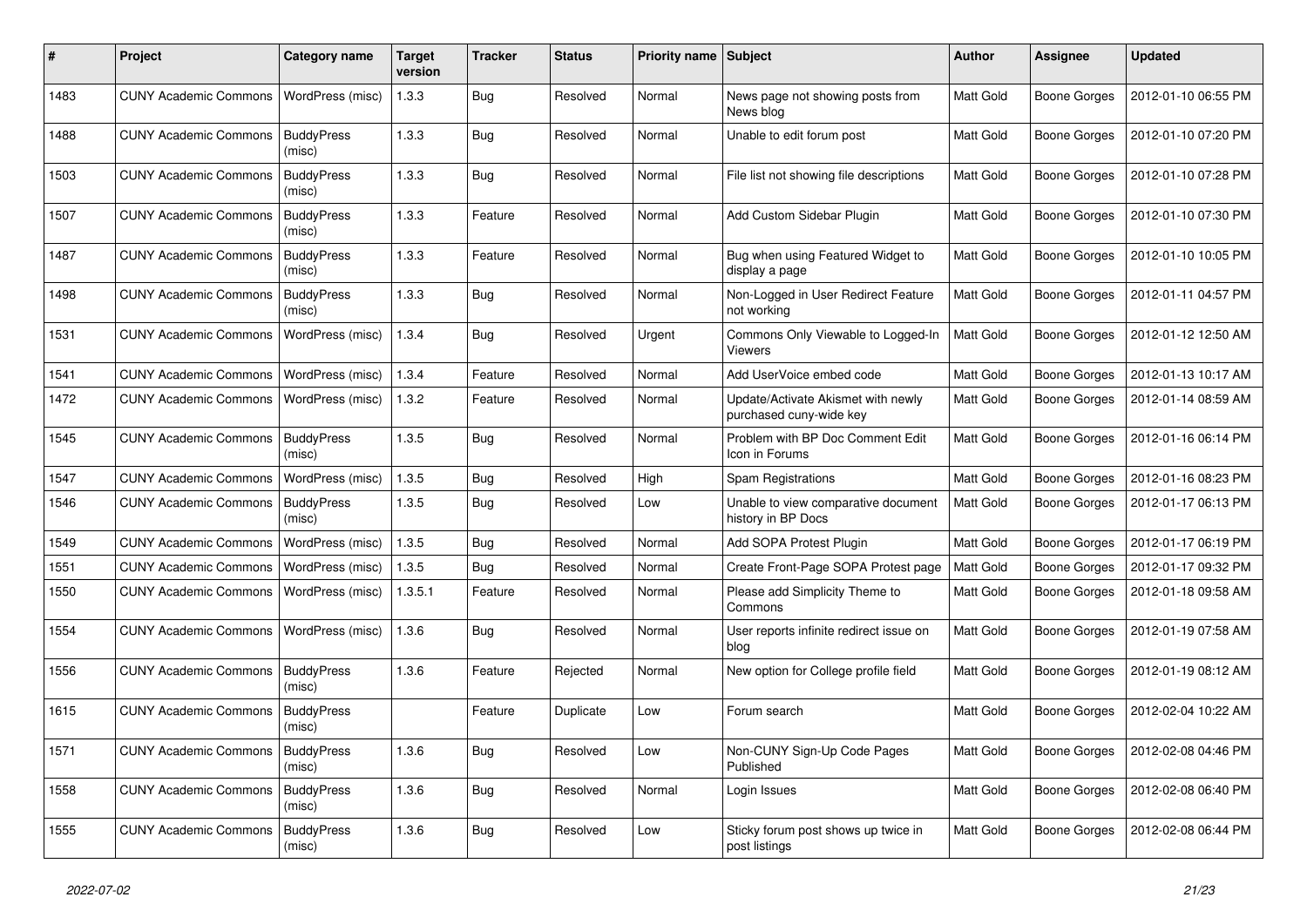| $\#$ | Project                                  | Category name               | Target<br>version | <b>Tracker</b> | <b>Status</b> | Priority name Subject |                                                                                       | <b>Author</b>    | <b>Assignee</b>     | <b>Updated</b>      |
|------|------------------------------------------|-----------------------------|-------------------|----------------|---------------|-----------------------|---------------------------------------------------------------------------------------|------------------|---------------------|---------------------|
| 1473 | <b>CUNY Academic Commons</b>             | WordPress (misc)            | 1.3.7             | Outreach       | Resolved      | Normal                | Create News Blog Post on Akismet for<br><b>CUNY</b>                                   | Matt Gold        | Matt Gold           | 2012-02-08 08:31 PM |
| 1646 | <b>CUNY Academic Commons</b>             | WordPress (misc)            | Not tracked       | Support        | Rejected      | Immediate             | Add ARC Plugins/Themes ASAP                                                           | Matt Gold        | <b>Boone Gorges</b> | 2012-02-21 02:19 PM |
| 1640 | <b>CUNY Academic Commons</b>             | WordPress (misc)            | 1.3.7             | Feature        | Resolved      | Urgent                | Add Jetpack plugin                                                                    | Matt Gold        | <b>Boone Gorges</b> | 2012-02-21 02:30 PM |
| 1639 | <b>CUNY Academic Commons</b>             | WordPress (misc)            | 1.3.7             | Feature        | Resolved      | Urgent                | Add WP-Cumulus Plugin                                                                 | Matt Gold        | <b>Boone Gorges</b> | 2012-02-21 02:32 PM |
| 1638 | <b>CUNY Academic Commons</b>             | WordPress (misc)            | 1.3.7             | Feature        | Rejected      | Urgent                | Make Clean Child Theme Available<br>only to ARC blog                                  | Matt Gold        | <b>Boone Gorges</b> | 2012-02-21 02:39 PM |
| 1616 | <b>CUNY Academic Commons</b>             | <b>BuddyPress</b><br>(misc) | 1.3.7             | <b>Bug</b>     | Resolved      | Low                   | BP Docs timeout issue                                                                 | Matt Gold        | <b>Boone Gorges</b> | 2012-02-21 03:23 PM |
| 1641 | <b>CUNY Academic Commons</b>             | WordPress (misc)            | 1.3.7             | Feature        | Resolved      | Urgent                | Create shortcode to embed fora.tv<br>videos                                           | Matt Gold        | <b>Boone Gorges</b> | 2012-02-21 05:22 PM |
| 1637 | <b>CUNY Academic Commons</b>             | WordPress (misc)            | 1.3.7.1           | Feature        | Resolved      | Urgent                | Add Clean Child Theme for ARC<br>Project                                              | Matt Gold        | <b>Boone Gorges</b> | 2012-02-21 06:13 PM |
| 1613 | <b>CUNY Academic Commons</b>             | WordPress (misc)            | Not tracked       | Feature        | Resolved      | Normal                | JITP cuny.is shortlink                                                                | Matt Gold        | <b>Boone Gorges</b> | 2012-02-22 10:02 PM |
| 1648 | <b>CUNY Academic Commons</b>             | <b>BuddyPress</b><br>(misc) | 1.3.9             | Feature        | Resolved      | Urgent                | Add Password Protect WordPress<br>Plugin                                              | Matt Gold        |                     | 2012-02-24 10:22 AM |
| 1390 | <b>CUNY Academic Commons</b>             | <b>BuddyPress</b><br>(misc) | 1.4               | Feature        | Resolved      | Normal                | Show "Kitchen Sink" by Default in<br><b>TinyMCE</b>                                   | Matt Gold        | Dominic Giglio      | 2012-02-28 10:37 AM |
| 1568 | <b>CUNY Academic Commons</b>             | <b>BuddyPress</b><br>(misc) | Not tracked       | Bug            | Resolved      | Normal                | Member reports problem with email<br>notifications                                    | Matt Gold        |                     | 2012-02-28 10:51 AM |
| 762  | <b>CUNY Academic Commons</b>             | <b>BuddyPress</b><br>(misc) |                   | <b>Bug</b>     | Resolved      | Normal                | <b>Resolve Email Notification Problems</b><br>with Lehman addresses                   | <b>Matt Gold</b> |                     | 2012-02-28 10:52 AM |
| 1624 | <b>CUNY Academic Commons</b>             | <b>BuddyPress</b><br>(misc) | Future<br>release | Feature        | Rejected      | Low                   | Group's announcements disappear<br>when group privacy changed                         | Matt Gold        | <b>Boone Gorges</b> | 2012-02-29 09:31 AM |
| 1663 | <b>CUNY Academic Commons</b>             | <b>BuddyPress</b><br>(misc) | 1.3.9             | Support        | Resolved      | Normal                | Please add info on Private --> Public<br>Group Announcement Functionality to<br>Codex | Matt Gold        | Sarah Morgano       | 2012-03-01 10:26 AM |
| 1679 | <b>CUNY Academic Commons</b>             | WordPress (misc)            | Not tracked       | Support        | Resolved      | Immediate             | Remove password-protection from<br><b>JITP</b>                                        | <b>Matt Gold</b> |                     | 2012-03-06 09:48 AM |
| 1742 | <b>CUNY Academic Commons</b>             | WordPress (misc)            | Not tracked       | Support        | Resolved      | Normal                | Create zip file of PDFs from JITP<br>directory                                        | Matt Gold        | <b>Boone Gorges</b> | 2012-03-16 10:53 AM |
| 1754 | CUNY Academic Commons   WordPress (misc) |                             | 1.3.10            | Bug            | Resolved      | High                  | Members receiving dev site comment<br>spam                                            | Matt Gold        | <b>Boone Gorges</b> | 2012-03-20 01:05 PM |
| 1794 | <b>CUNY Academic Commons</b>             | <b>BuddyPress</b><br>(misc) | 1.3.10            | <b>Bug</b>     | Resolved      | Normal                | Remove "Notice anything new"<br>notification                                          | Matt Gold        | <b>Boone Gorges</b> | 2012-03-29 09:45 PM |
| 1802 | <b>CUNY Academic Commons</b>             | WordPress (misc)            | 1.3.11            | Bug            | Resolved      | Low                   | Incorrect Page Title on Blogs Page                                                    | Matt Gold        | <b>Boone Gorges</b> | 2012-04-03 08:28 PM |
| 1784 | <b>CUNY Academic Commons</b>             | <b>BuddyPress</b><br>(misc) | 1.3.11            | <b>Bug</b>     | Resolved      | Normal                | Date/Content Problems on Forum<br>digest emails                                       | Matt Gold        | <b>Boone Gorges</b> | 2012-04-03 08:28 PM |